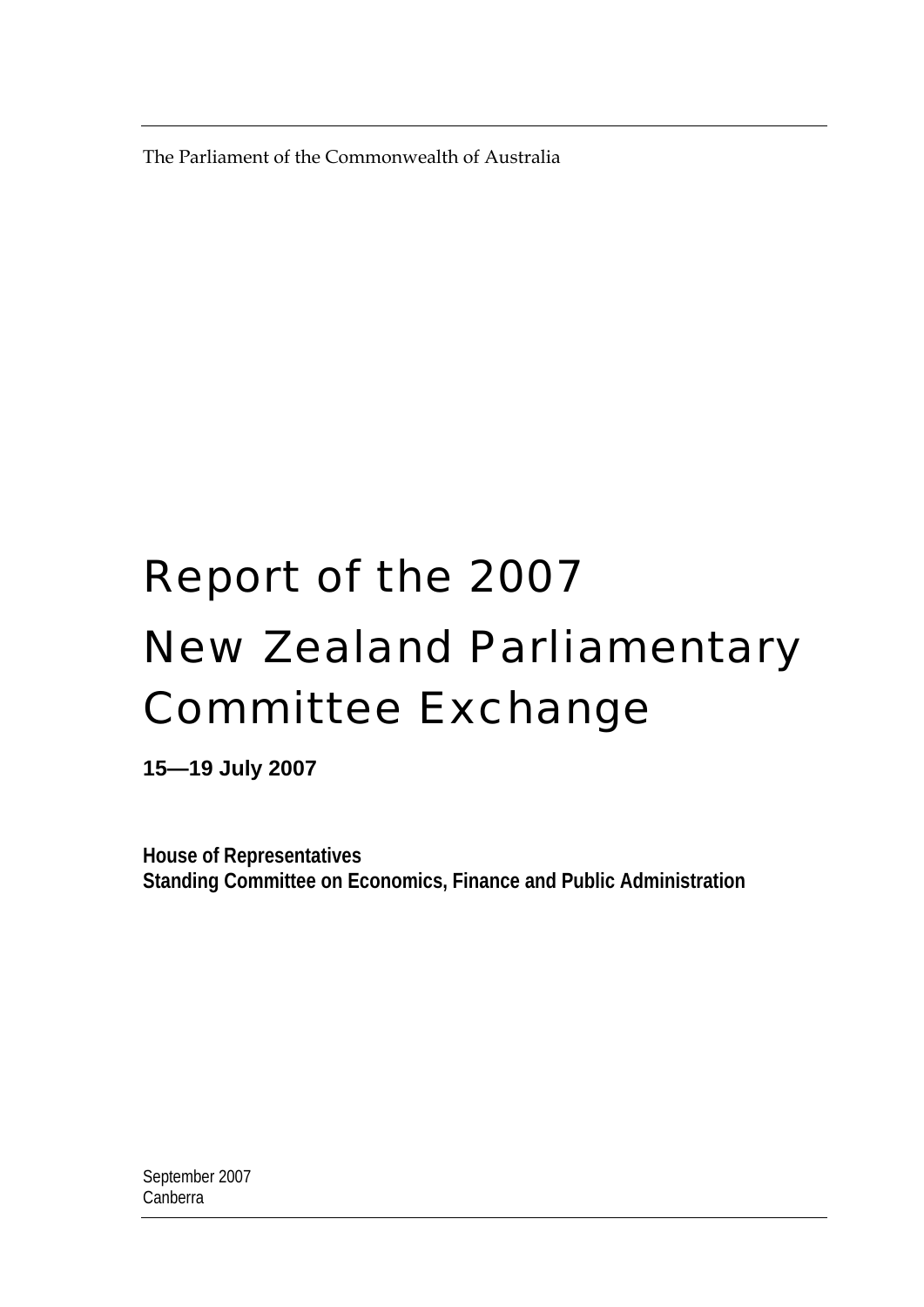© Commonwealth of Australia 2007

ISBN 978-0-642-79000-2 (printed version)

ISBN 978-0-642-79001-9 (HTML version)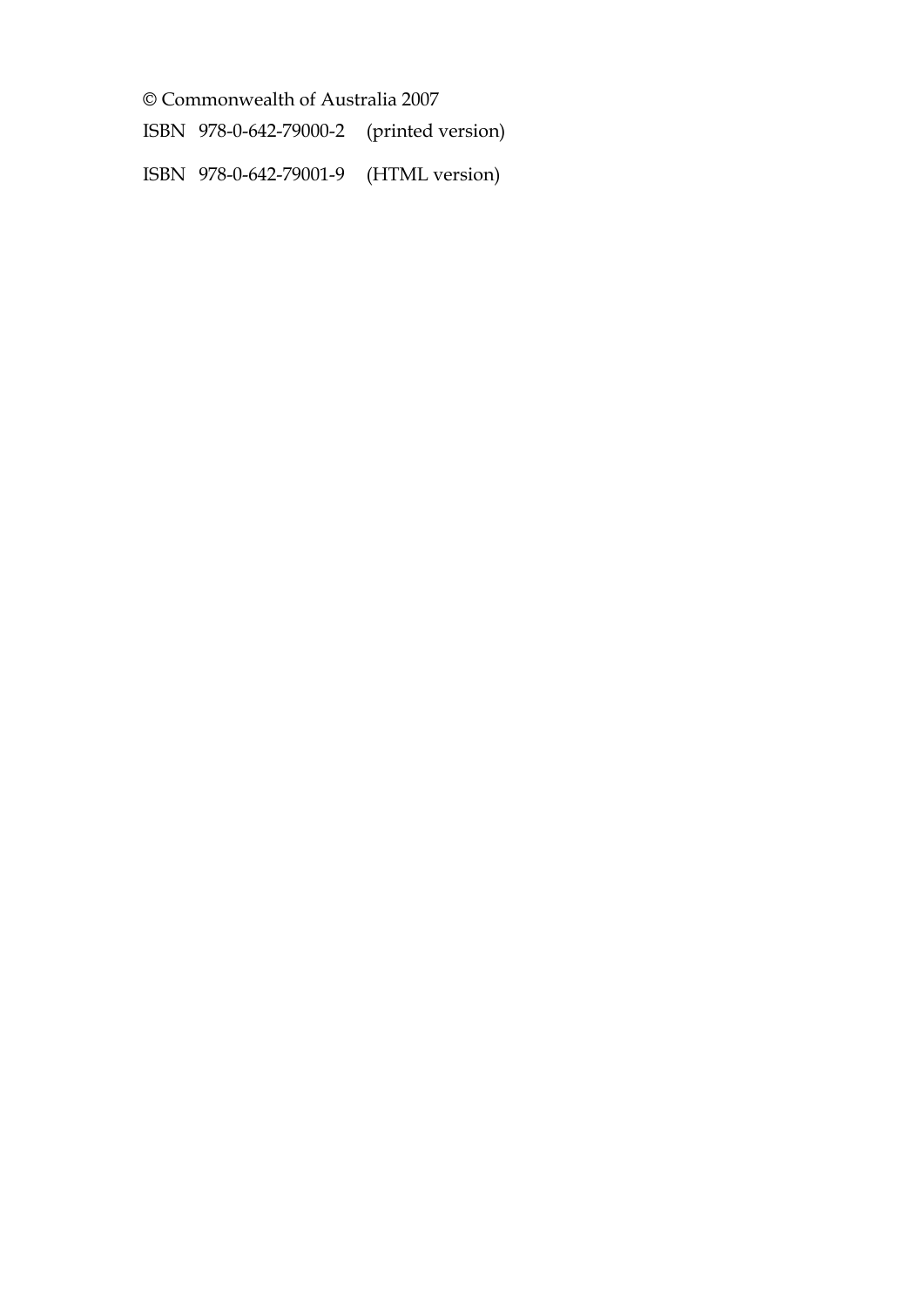# Chair's foreword

Australia and New Zealand share a close and longstanding relationship. The countries, being geographically near, have diverse ties, ranging from defence and trade to sporting and cultural links. Trade between the two countries has exponentially expanded under the Australia-New Zealand Closer Economic Relations Trade Agreement (ANZCERTA) since it came into effect in 1983. New Zealand is Australia's sixth most prominent trading partner while Australia is New Zealand's largest trading partner.

The similarities of the countries provide a platform to discuss many issues common to both; while their unique features allow the sharing of new ideas. The Australian and New Zealand parliaments tap into this co-operative spirit through an annual trans-Tasman parliamentary committee exchange program.

The House of Representatives Standing Committee on Economics, Finance and Public Administration visited New Zealand between 15-19 July 2007 as part of the program. The visit program, which was organised and hosted by the New Zealand parliament, was thorough and rewarding.

The committee endeavoured to build upon the robust relationships already forged between the two parliaments and to discuss a variety of economic and policy issues with government and non-government organisations. These objectives were fulfilled.

The committee held formal meetings with the Speaker of the New Zealand parliament, the Hon Margaret Wilson MP, the Deputy Leader of the Opposition and Spokesperson on Finance, the Hon Bill English MP, the Opposition Spokesperson on Housing, Mr Phil Heatley MP, and members of both the Finance and Expenditure Committee and the Commerce Committee. The delegation also met with other New Zealand parliamentarians during the visit, including the Minister for Finance, Dr the Hon Michael Cullen MP, the Minister for Commerce, the Hon Lianne Dalziel MP, the Minister for Revenue, the Hon Peter Dunne MP, and the Leader of the Green Party, Ms Jeanette Fitzsimons MP.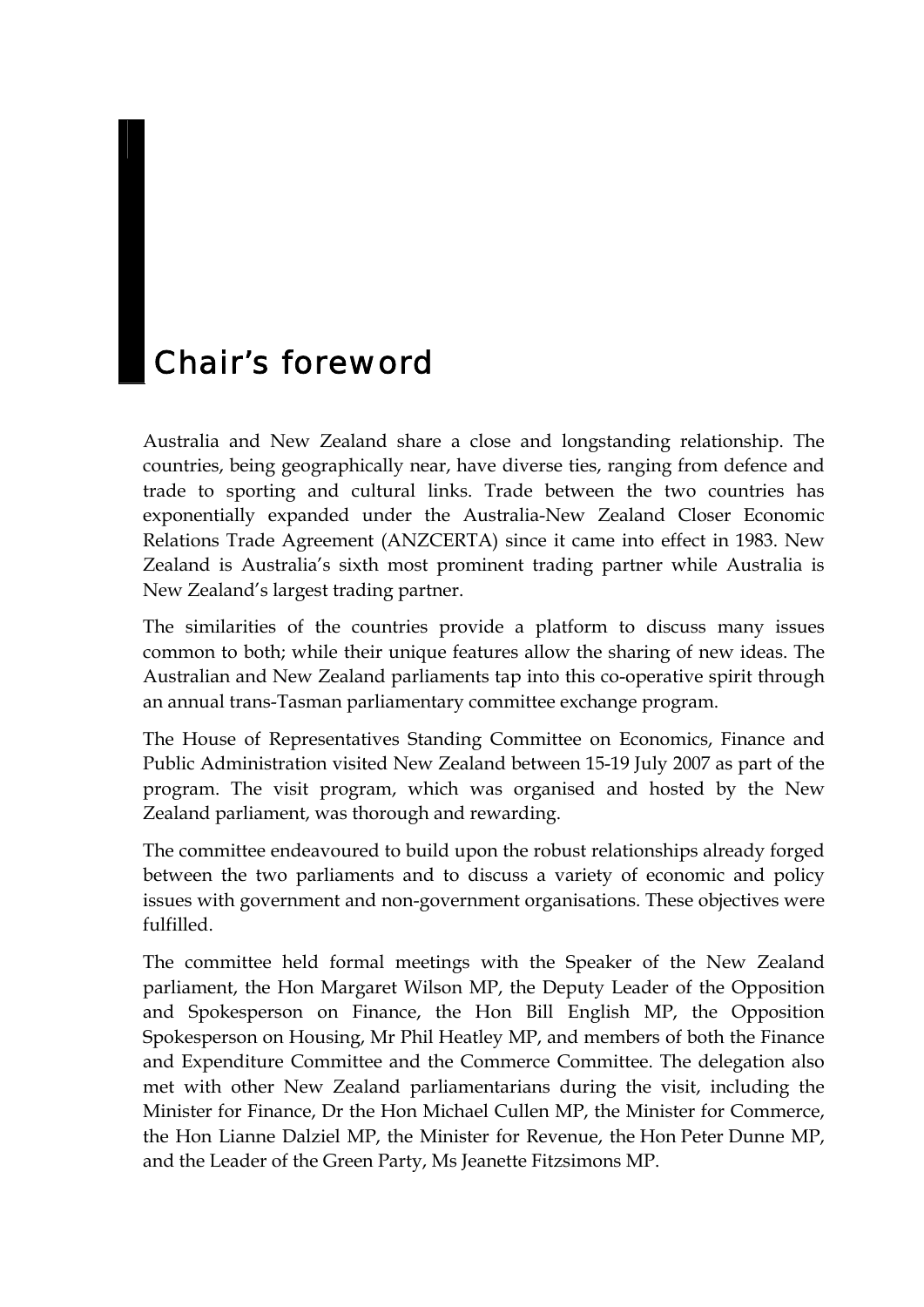Both the New Zealand and the Australian parliamentary committee systems have a role in scrutinising the conduct of monetary policy by their respective central banks. Meetings with the Reserve Bank of New Zealand provided the committee with an overview of the Bank's current monetary policy mechanisms and of the parliamentary scrutiny the Bank is subject to.

From a banking and financial sector perspective the delegation also met with officials from the New Zealand Stock Exchange and from Kiwi Bank, the New Zealand Post Group's subsidiary banking entity. Independent meetings were also held with market economists who gave their views on the New Zealand economy and its economic relationship with Australia.

The delegation contributed to discussions on topics which were the subject of House Economics Committee inquiries in the 41st parliament.

The committee discussed the New Zealand retirement savings system with representatives from the New Zealand Treasury, the Department of Inland Revenue, the Ministry of Economic Development and the Ministry of Social Development. Much of this meeting focused on the KiwiSaver national savings scheme which was introduced on 1 July 2007, only weeks prior to the delegation visit. This issue related to recommendations made by the committee in its 2006 report on *Improving the superannuation savings of people under 40*.

The New Zealand Government's industry policy, in particular its manufacturing strategy, was discussed with officials from the Ministry of Economic Development and New Zealand Trade and Enterprise. These discussions were relevant to both the committee's inquiry into Australia's services industry—the report *Servicing our future* had been tabled in June 2007—and the inquiry into the current state and future directions of Australia's manufacturing sector—the report of which, *Australian Manufacturing—today and tomorrow,* was tabled soon after the visit.

On behalf of the committee and myself I would like to thank all of the organisations, departments and individuals in New Zealand who participated in the visit meetings and activities. We were made to feel very welcome. People generously gave their time to discuss issues of economic policy relevance and we experienced many cultural aspects of New Zealand including a traditional Maori welcome at the Te Papa Tongarewa museum. The support and enthusiasm of all involved ensured the visit was productive and memorable.

**The Hon Bruce Baird, MP Chair**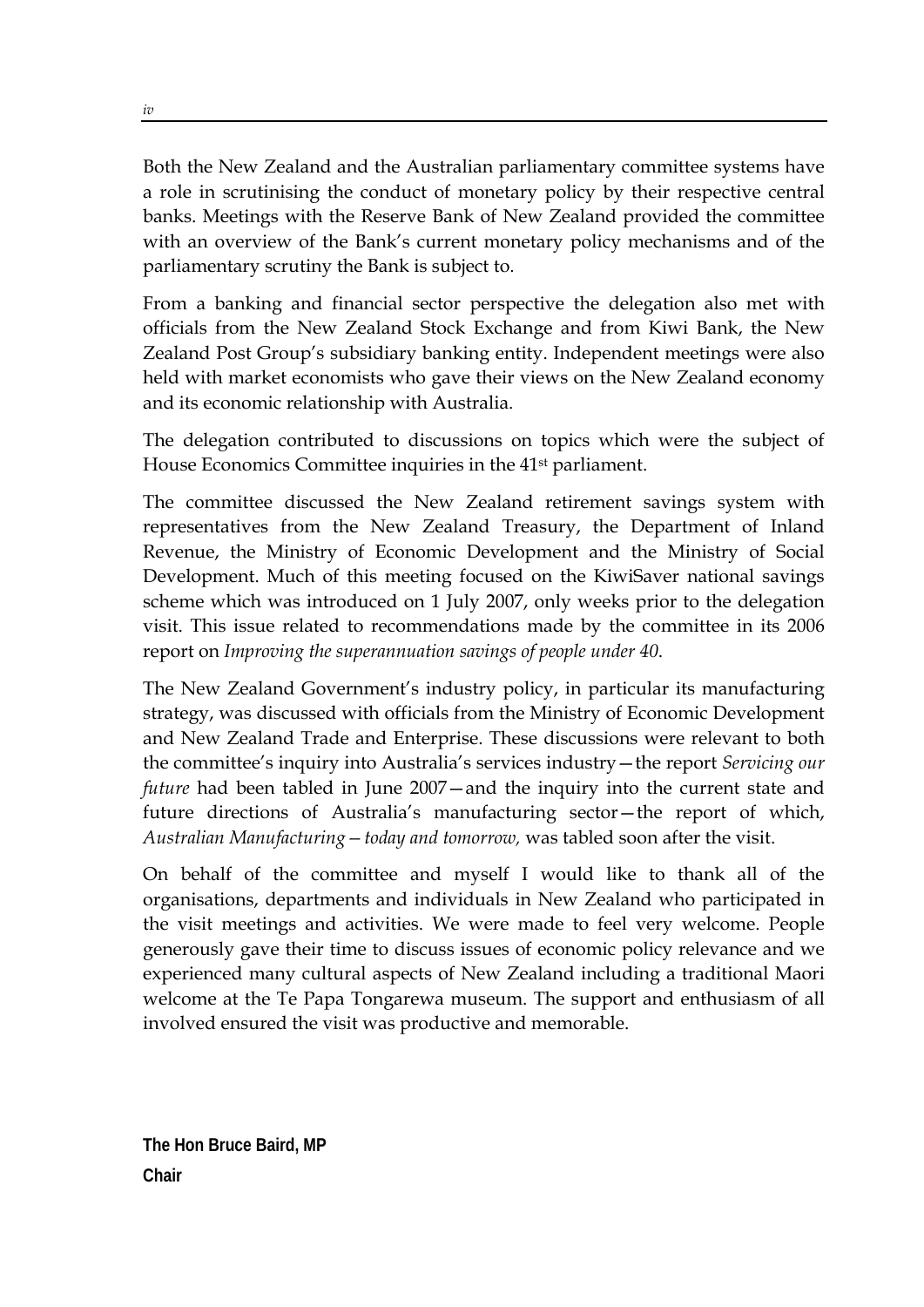# **Contents**

#### **REPORT**

|               | New Zealand counterpart committees of the House Economics Committee 4 |  |
|---------------|-----------------------------------------------------------------------|--|
|               |                                                                       |  |
| $\mathcal{P}$ |                                                                       |  |
|               |                                                                       |  |
|               |                                                                       |  |
|               |                                                                       |  |
|               |                                                                       |  |
|               |                                                                       |  |
|               |                                                                       |  |
|               |                                                                       |  |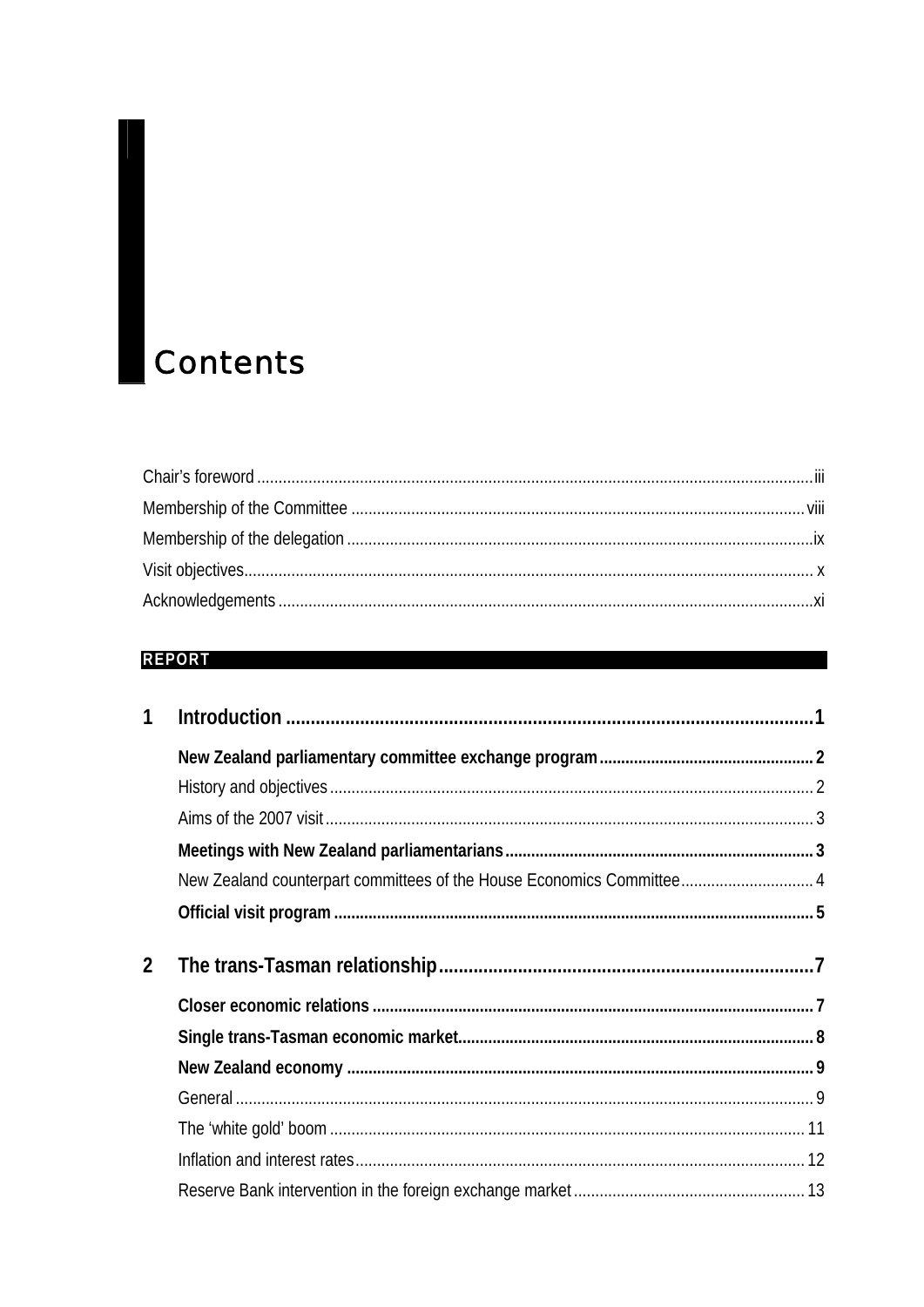| 3 |                                                                                   |  |
|---|-----------------------------------------------------------------------------------|--|
|   |                                                                                   |  |
|   |                                                                                   |  |
|   |                                                                                   |  |
|   |                                                                                   |  |
|   |                                                                                   |  |
|   |                                                                                   |  |
|   |                                                                                   |  |
|   |                                                                                   |  |
|   |                                                                                   |  |
| 4 |                                                                                   |  |
|   |                                                                                   |  |
|   |                                                                                   |  |
|   |                                                                                   |  |
|   |                                                                                   |  |
|   |                                                                                   |  |
|   |                                                                                   |  |
|   |                                                                                   |  |
|   |                                                                                   |  |
|   | House of Representatives Commerce Committee—inquiry into housing affordability 37 |  |
|   |                                                                                   |  |
|   |                                                                                   |  |

# **APPENDIX**

|--|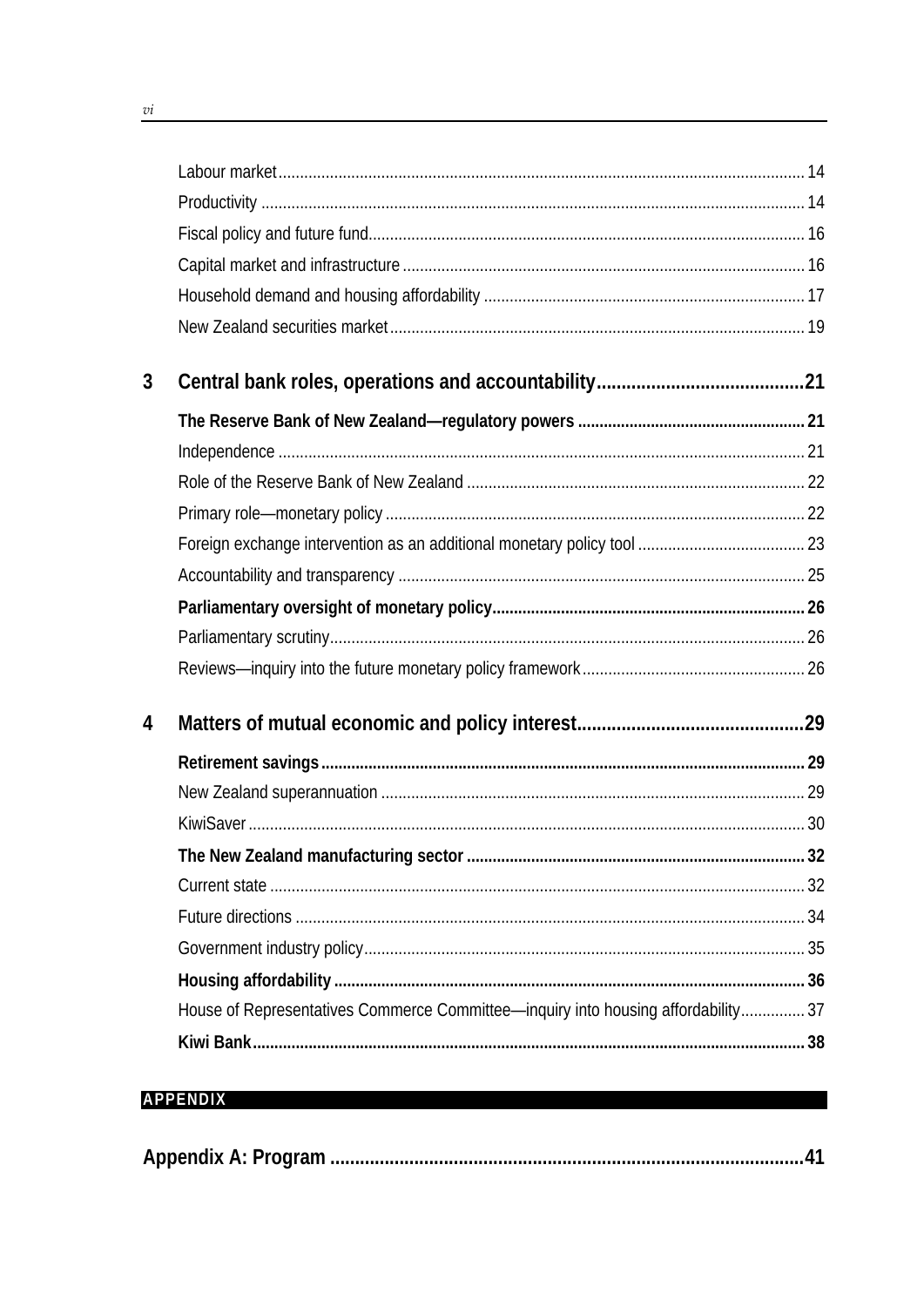#### **LIST OF FIGURES**

| Figure 1.1 |                                                                                              |  |
|------------|----------------------------------------------------------------------------------------------|--|
| Figure 1.2 | Delegation members meeting with the Chair and members of the Finance and                     |  |
|            |                                                                                              |  |
| Figure 1.3 | Delegation members meeting with the Chair and members of the Commerce                        |  |
|            |                                                                                              |  |
|            |                                                                                              |  |
|            | Figure 2.2 Measured sector productivity indexes year ended March 2006: base 1996 = 1000  15  |  |
|            | Figure 2.3 Median selling prices of dwellings in New Zealand between July 2002—July 2007  18 |  |
|            |                                                                                              |  |

# **TABLE**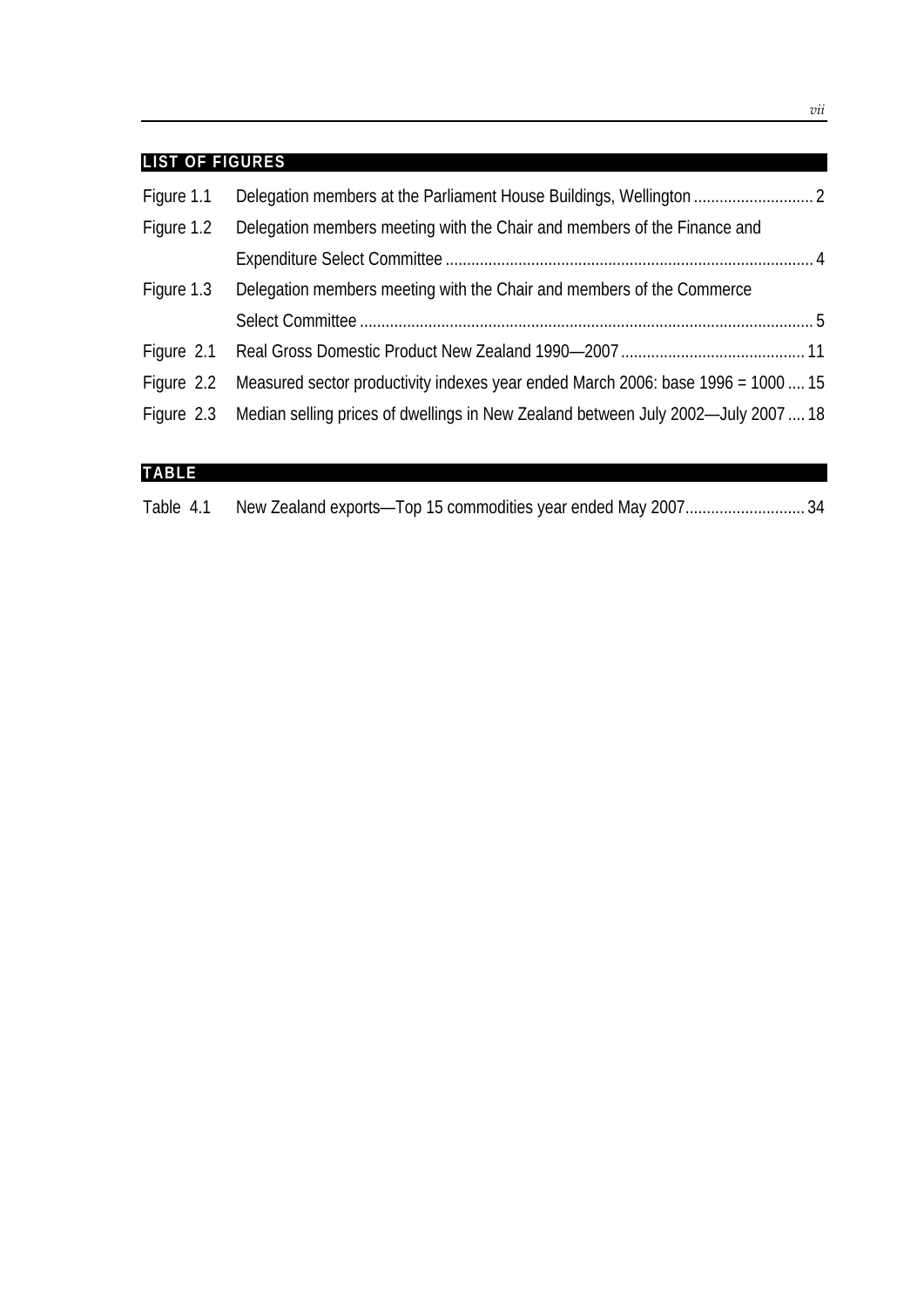# Membership of the Committee

- **Chair** The Hon Bruce Baird MP
- **Deputy Chair** Ms Sharon Bird MP
- **Members** Dr Craig Emerson MP
	- Mr Steven Ciobo MP
	- Ms Sharon Grierson MP
	- Mr Michael Keenan MP
	- Mr Stewart McArthur MP
	- Mr Patrick Secker MP
	- The Hon Alex Somlyay MP
	- Mr Lindsay Tanner MP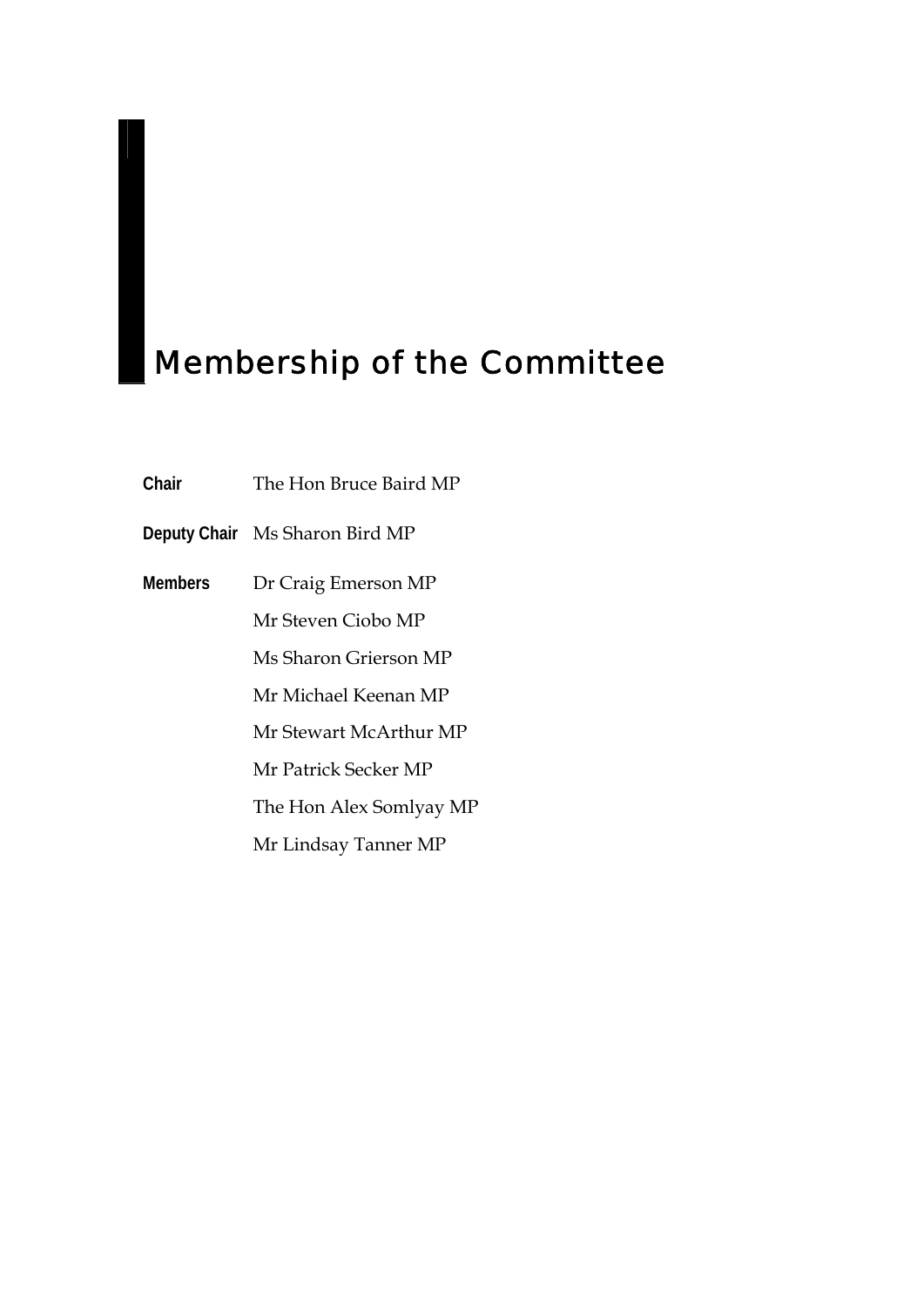# Membership of the delegation

| Leader                      | The Hon Bruce Baird MP |
|-----------------------------|------------------------|
| <b>Deputy Leader</b>        | Ms Sharon Bird MP      |
| <b>Members</b>              | Ms Sharon Grierson MP  |
|                             | Mr Stewart McArthur MP |
|                             | Mr Patrick Secker MP   |
| <b>Delegation Secretary</b> | Ms Sharon Bryant       |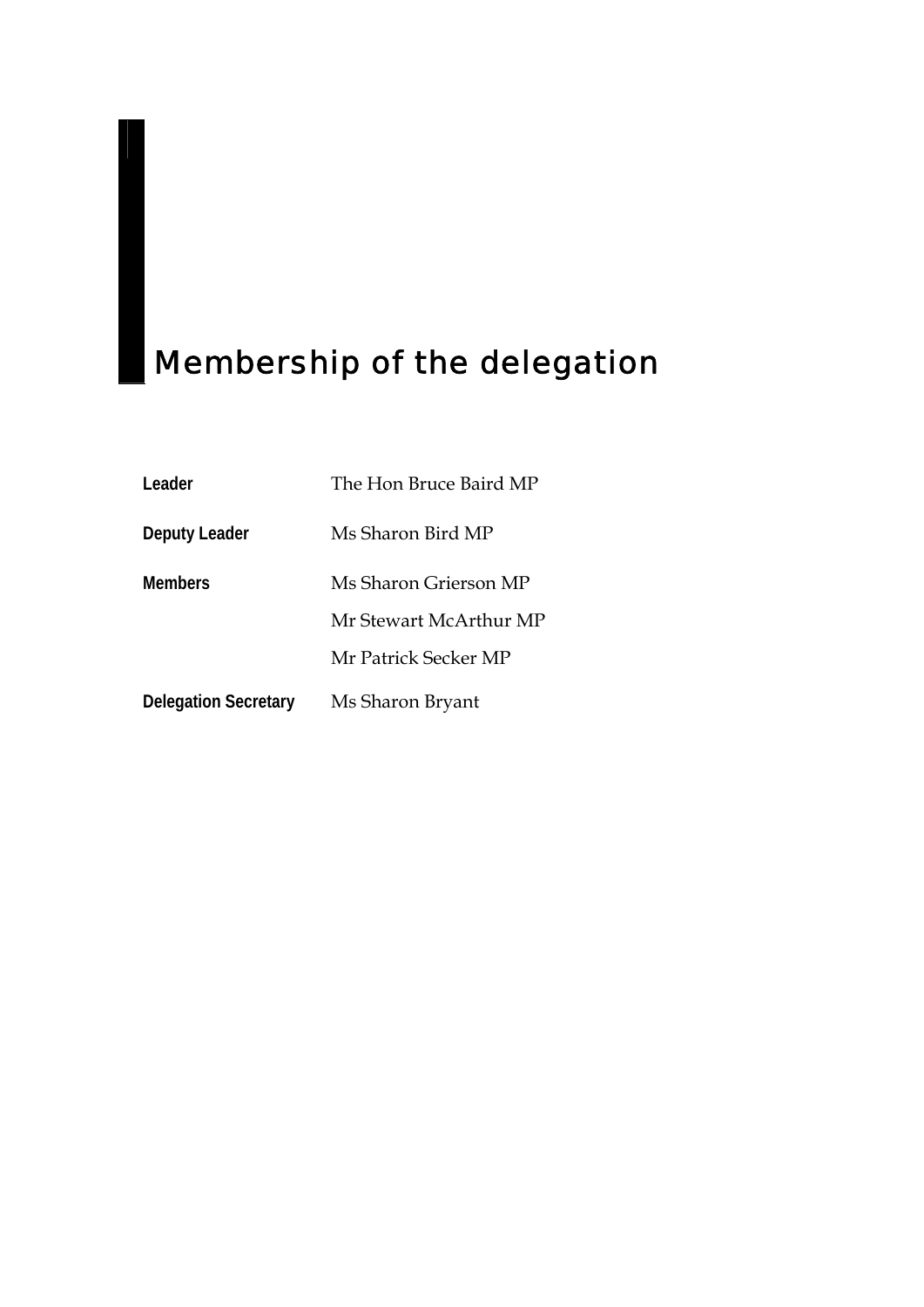# Visit objectives

The delegation's aims and objectives included:

- Renew dialogue with the New Zealand parliament including meeting with the Speaker and attendance at question time.
- Review New Zealand's approaches to parliamentary oversight of monetary policy.
- Meet with the Reserve Bank of New Zealand and discuss current economic conditions and extent of regulatory functions.
- Meet with market economists to gain additional perspective on market conditions eg housing affordability and growth in private equity funds.
- Assess the state of and approaches taken to maximise New Zealand's manufacturing and service industry base.
- Review recent developments in relation to retirement savings—'Kiwi Saver' which commenced on 1 July 2007—the scheme allows eligible contributors to access their superannuation contributions before preservation age to provide for a first home deposit.
- Meet with the New Zealand parliament's Commerce Committee, and the New Zealand parliament's Finance and Expenditure Committee.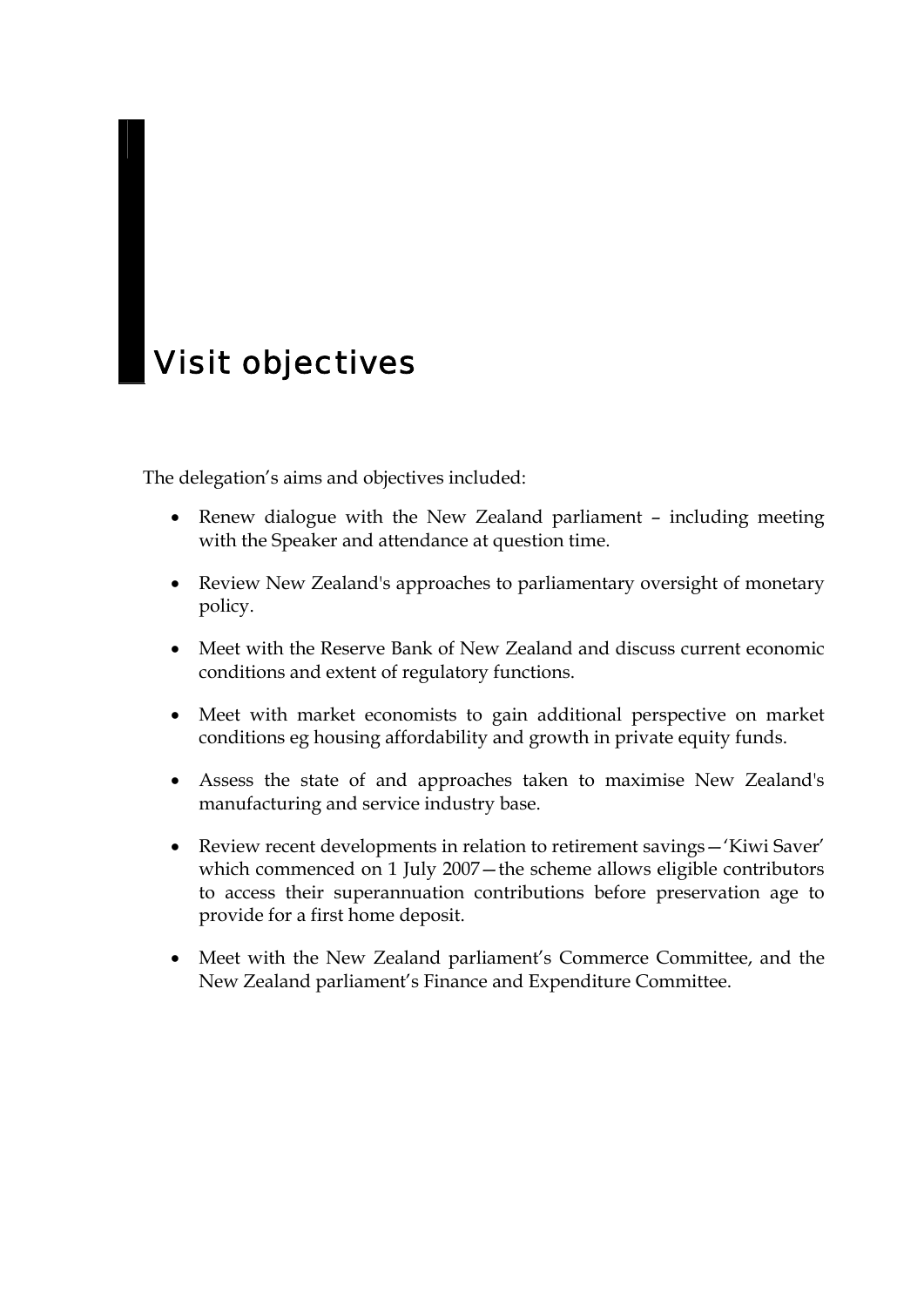# Acknowledgements

During the visit to New Zealand between 15 and 19 July 2007, the delegation was provided with excellent support and service. Ms Lynne Gallie of the New Zealand Department of Internal Affairs and Ms Kate Thornton of the Inter-Parliamentary Branch, Department of the House of Representatives organised a thorough and relevant program of meetings and ensured the delegation was kept well-informed.

The delegation also acknowledges the support provided by His Excellency Mr John Dauth LVO, Australian High Commissioner to New Zealand and his staff, in particular Mr Frank Ingruber, Deputy High Commissioner.

Prior to the Committee's visit to New Zealand the New Zealand High Commissioner to Australia, His Excellency Dr John Larkindale, briefed the delegation. The delegation was grateful for the opportunity to meet with Dr Larkindale and staff of the New Zealand embassy to discuss the delegation's planned program of meetings.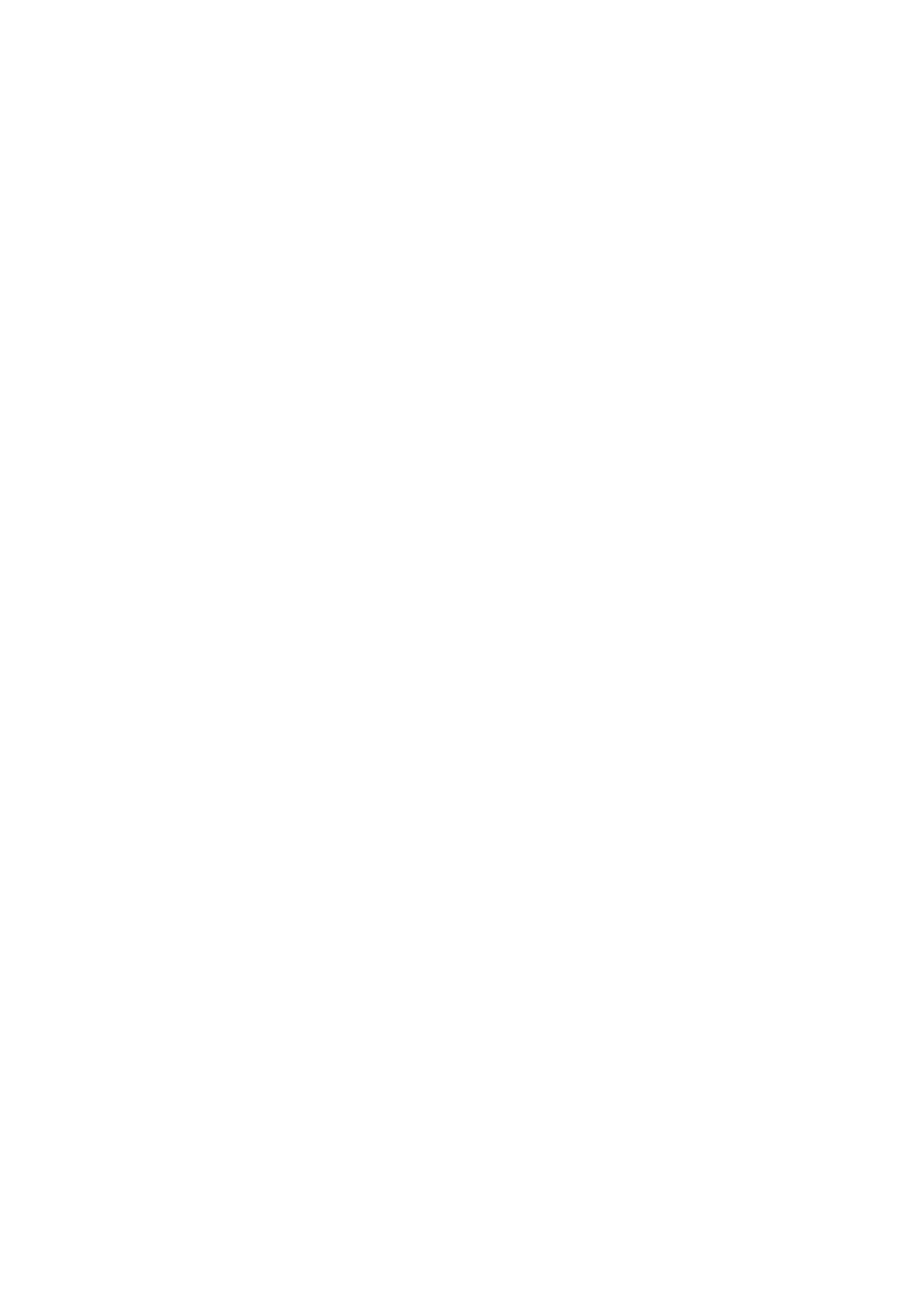# **1**

# Introduction

- 1.1 The Australia-New Zealand Parliamentary Committee exchange program has been in operation since 1989. It allows the flow of ideas and information between parliamentarians across the Tasman, including on parliamentary procedure and operations of each parliament, and on matters of committee interest.
- 1.2 During the 41st parliament the work of the House of Representatives Standing Committee on Economics, Finance and Public Administration ('the committee') covered many areas of mutual interest to their counterpart committees in New Zealand. It was therefore particularly beneficial that the committee was selected for the 2007 delegation to New Zealand.
- 1.3 This chapter provides background information on the history and objectives of the committee exchange program and on the committee's specific objectives of the 2007 exchange.
- 1.4 The following chapter briefly discusses the trans-Tasman economic and trade relationship and the state of the New Zealand economy.
- 1.5 The monetary policy decisions of the central banks in both Australia and New Zealand are regularly scrutinized by parliamentary committees within their jurisdictions. This is a role of the House Economics Committee and of the New Zealand parliament's Finance and Expenditure Select Committee. Chapter three provides an overview of the role, operations and accountability of the Reserve Bank of New Zealand, with commentary on the Reserve Bank of Australia, where appropriate.
- 1.6 Chapter four discusses the situation in New Zealand in matters which were the subject of committee inquiries in the 41st parliament and also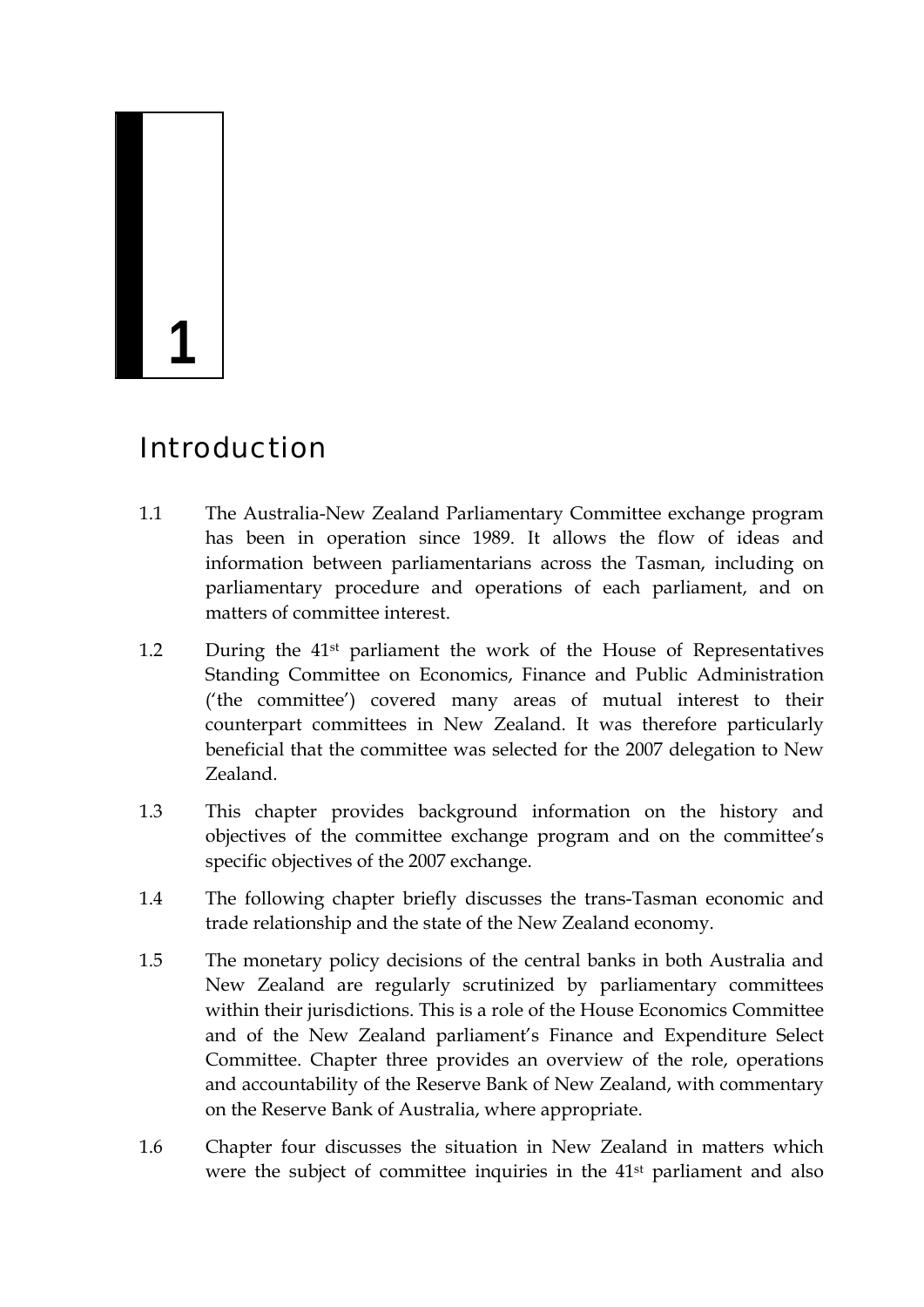provides commentary on the Commerce Select Committee's inquiry into housing affordability. The diversification of New Zealand Post Group's activities into banking is also briefly discussed.





# **New Zealand parliamentary committee exchange program**

# **History and objectives**

- 1.7 The Australia-New Zealand Parliamentary Committee exchange program commenced in 1989 primarily as a means of promoting parliamentary relations between New Zealand and Australia.
- 1.8 In most years since 1989 an Australian parliamentary committee delegation has been hosted by the New Zealand parliament. Similarly, the Australian parliament has hosted a New Zealand committee delegation in those years.
- 1.9 As the Australian parliament has three types of committees— House of Representatives, Senate and Joint committees—the delegations are selected from each committee system on an annual rotating basis.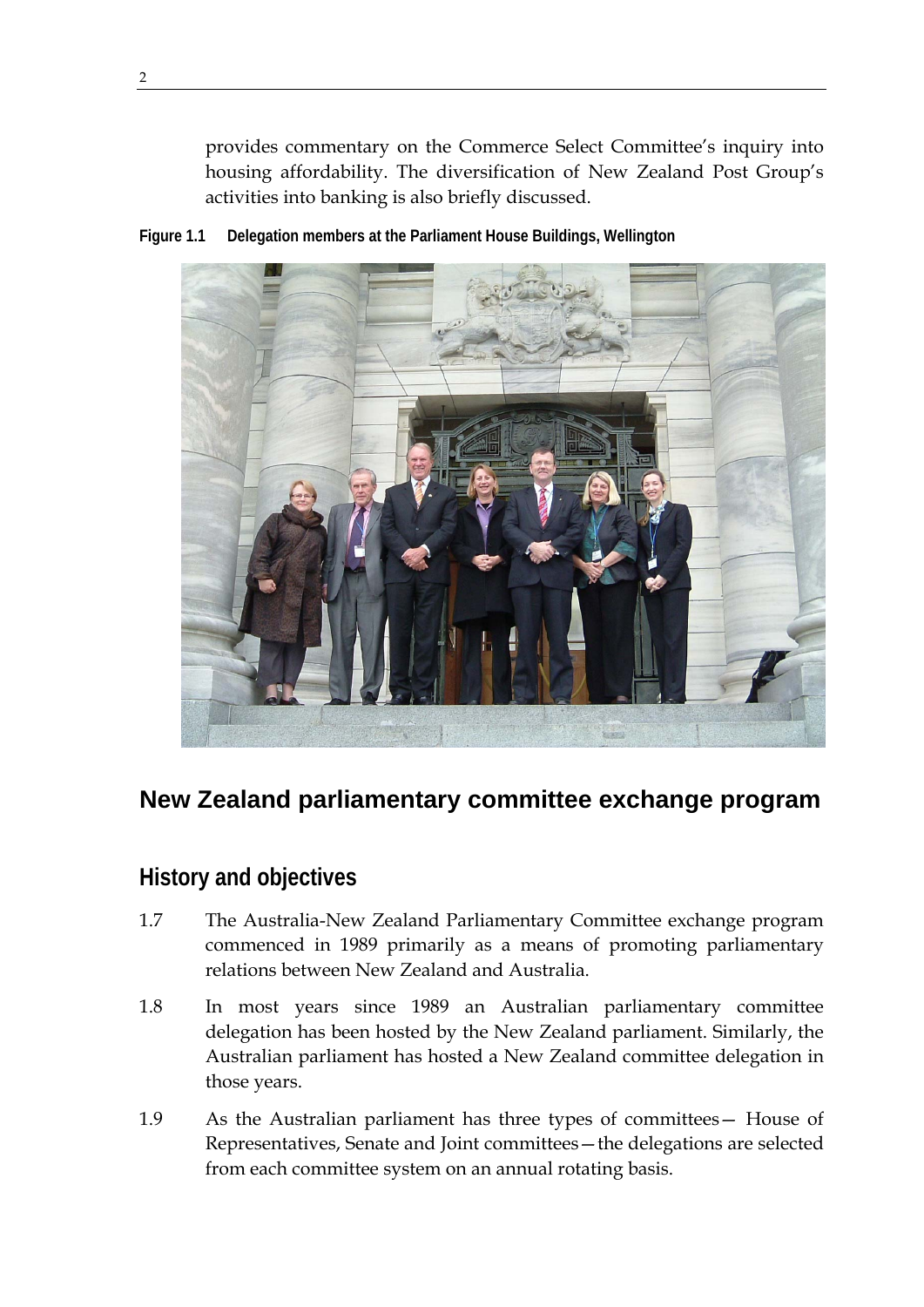1.10 In 2007 nominations for committee delegations came from the House committees. The Presiding Officers select a committee to participate in the exchange on the basis of their application which sets out reasons why visiting New Zealand would enhance the work of the committee.

#### **Aims of the 2007 visit**

- 1.11 The delegation identified a range of policy areas for discussion during the visit including retirement savings, the state and future of the manufacturing and services sectors and financial sector issues. These are also particularly topical areas in New Zealand, both in the private and public sector.
- 1.12 The House Economics Committee has an on-going role in the accountability framework of the Reserve Bank of Australia. Similarly, in New Zealand the New Zealand House of Representatives Finance and Expenditure Select Committee (FEC) scrutinises and holds to account the Reserve Bank of New Zealand. It was particularly useful for members of each committee to meet and discuss the approaches used to examine and scrutinise the central banks. The committee also had discussions with the Reserve Bank of New Zealand about its role, regulatory functions, the state of the economy and monetary policy in general.
- 1.13 Underlying the delegation's subject matter objectives was the aim to foster strong inter-parliamentary relations between Australia and New Zealand.

#### **Meetings with New Zealand parliamentarians**

- 1.14 The delegation was honoured to meet with the Speaker of the New Zealand House of Representatives; the Honourable Margaret Wilson MP. They had discussions with the Speaker on a number of economic and policy issues. The committee members also commented on the efficiency of question time, which they observed during the visit.
- 1.15 The Speaker generously hosted a dinner for the delegation which provided an opportunity to meet with Dr the Hon Michael Cullen MP, Minister for Finance; the Hon Lianne Dalziel MP, Minister for Commerce, the Hon Peter Dunne MP, Minister for Revenue and Ms Jeanette Fitzsimons MP, Leader of the Green Party.
- 1.16 The delegation met with opposition members with responsibilities for issues of committee interest including Mr Phil Heatley MP, Opposition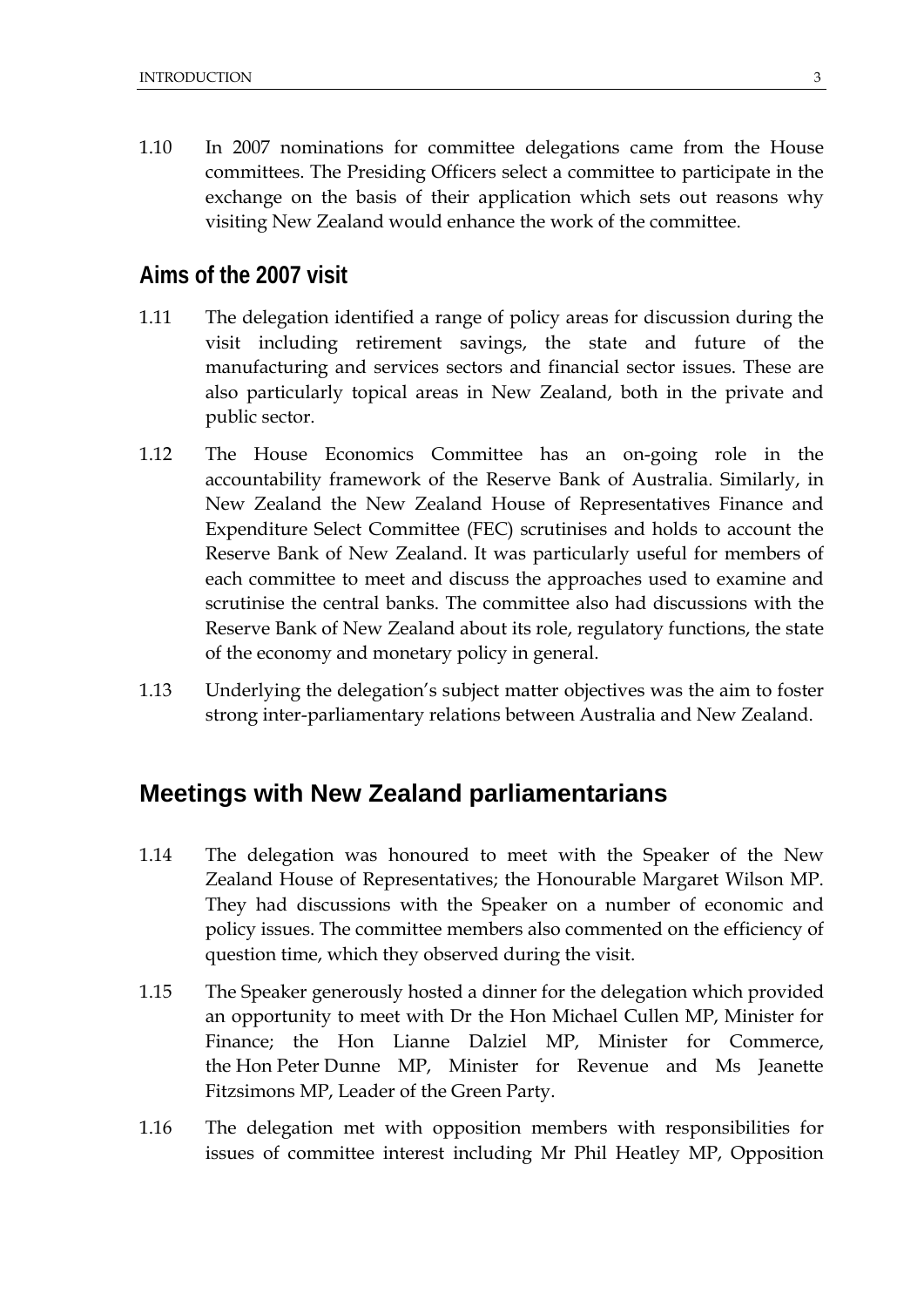Spokesperson on Housing and the Hon Bill English, Deputy Leader of the Opposition and Spokesperson on Finance.

- 1.17 Over the course of the visit a number of parliamentarians took the time to attend meetings and official engagements with the delegation. In particular, the delegation were grateful for the repeated hospitality shown by Dr the Hon Lockwood Smith MP, the Chair of the Australia-New Zealand Parliamentary Friendship group; Mr Shane Jones MP, Chair of the Finance and Expenditure Select Committee, Mr Wayne Mapp MP, Mr Charles Chauvel MP and Ms Moana Mackey MP.
- **Figure 1.2 Delegation members meeting with the Chair and members of the Finance and Expenditure Select Committee**



# **New Zealand counterpart committees of the House Economics Committee**

- 1.18 New Zealand parliament's select committees comprise members of government and opposition parties, represented in proportion to party membership in the House.
- 1.19 Two New Zealand select committees cover similar functions of the House Economics Committee. With no upper house in the New Zealand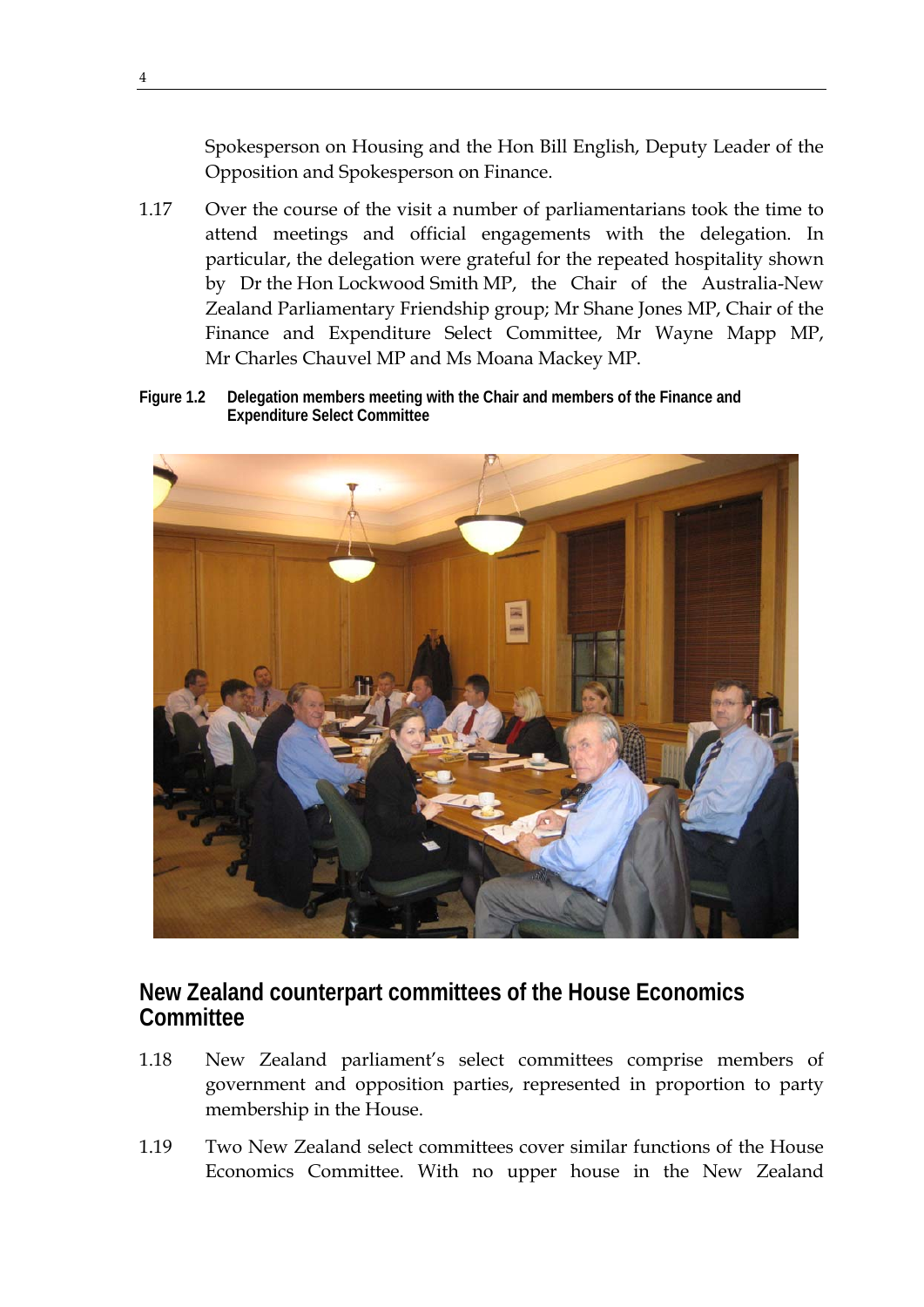Parliament, committee work covers bills, petitions and policy matters referred for inquiry.

- 1.20 The New Zealand House of Representatives Finance and Expenditure Select Committee (FEC) consider matters relating to the audit of the financial statements of the New Zealand Government and departments, Government finance, revenue, and taxation. Their role includes the scrutiny of the Reserve Bank of New Zealand.
- 1.21 The New Zealand House of Representatives Commerce Select Committee ('the Commerce Committee') considers matters relating to commerce, business development, communications, consumer affairs, energy, information technology, insurance, and superannuation.
- **Figure 1.3 Delegation members meeting with the Chair and members of the Commerce Select Committee**



# **Official visit program**

1.22 The program compiled for the visit was of a very high standard. It allowed the delegation to consider a number of areas of committee oversight and inquiry work, and also to gain a solid understanding of the New Zealand economy; Australia's seventh most important two-way trading partner.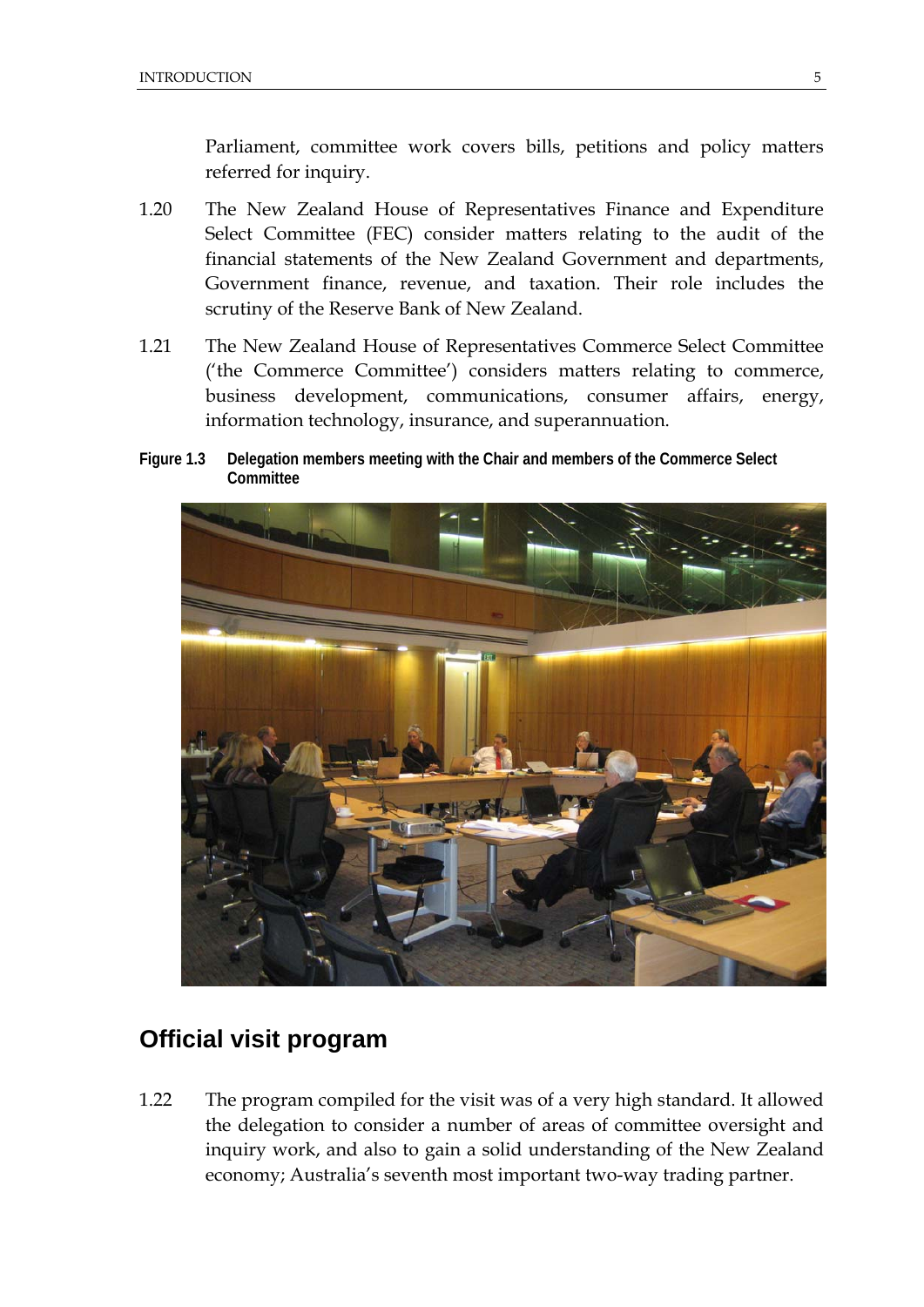- 1.23 The role of the FEC in scrutinizing the Reserve Bank of New Zealand (RBNZ) and the operations of the RBNZ were important aspects of discussions during the visit.
- 1.24 The delegation met with the New Zealand Commerce Committee, currently undertaking an inquiry into housing affordability—an area of mutual policy interest, albeit not an inquiry area covered by the committee in the 41st parliament.
- 1.25 The House Economics Committee inquiries highlighted in discussions during the visit were *Improving the Superannuation Savings of People under 40,* tabled in June 2006, and the inquiry into the state of Australia's manufactured export and import competing base, now and beyond the boom—tabled after the visit in August 2007 as *Australian manufacturing: today and tomorrow*.
- 1.26 Discussions also included the committee's recent inquiry into the state and future directions of Australia's services sector—the report *Servicing our Future* was tabled on 18 June 2007.
- 1.27 The delegation met with parliamentarians, market economists, representatives of the finance and banking industry, and officials from a number of government departments on these policy areas.
- 1.28 The delegation also had the opportunity to discuss technology improvements recently introduced to the New Zealand parliament committee office. This included the "E-Committee" program which was being piloted by the Commerce Committee. E-Committee is a secure networked system which New Zealand members of parliament can access via permanent lap-tops set-up in committee meeting rooms.
- 1.29 The official program is included in Appendix A.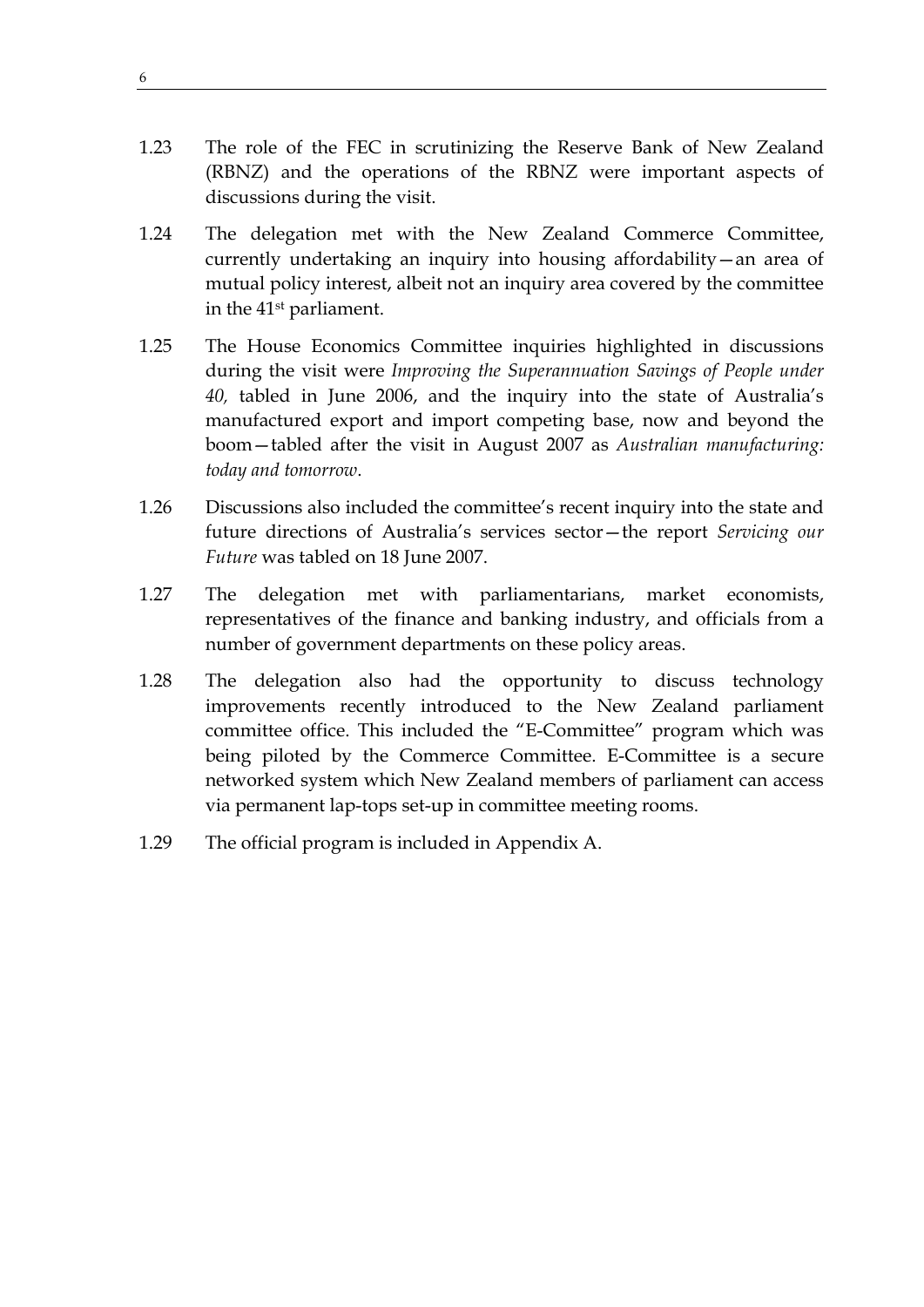# **2**

# The trans-Tasman relationship

- 2.1 The delegation met with a number of non-government officials who discussed the nature of the Australia-New Zealand economic and cultural relationship.
- 2.2 Australia has a strong relationship with New Zealand. This stems from being antipodeans, having similar historic backgrounds as Commonwealth countries and the strong bonds forged almost a century ago during the ANZAC alliance.

# **Closer economic relations**

- 2.3 The Australia-New Zealand Closer Economic Relations Trade Agreement (ANZCERTA) came into effect on 1 January 1983. The agreement is a bi-lateral agreement covering trade; working relationships regarding quarantine; customs; regulatory standards; transport and commercial law matters.
- 2.4 The Closer Economic Relations agreement was discussed at a number of meetings the delegation attended.
- 2.5 Since its inception, trade between the two countries has expanded exponentially.<sup>1</sup> ANZCERTA contains rules of origin (ROO) which allow duty-free access for goods meeting the ROO requirements. Almost all goods meet these requirements now.

<sup>1</sup> An average annual growth of nine per cent per annum. Department of Foreign Affairs and Trade, *New Zealand Country Information,* July 2007, p. 6. Website viewed 24 August 2007, <http://www.dfat.gov.au/geo/new\_zealand/nz\_country\_brief.html>.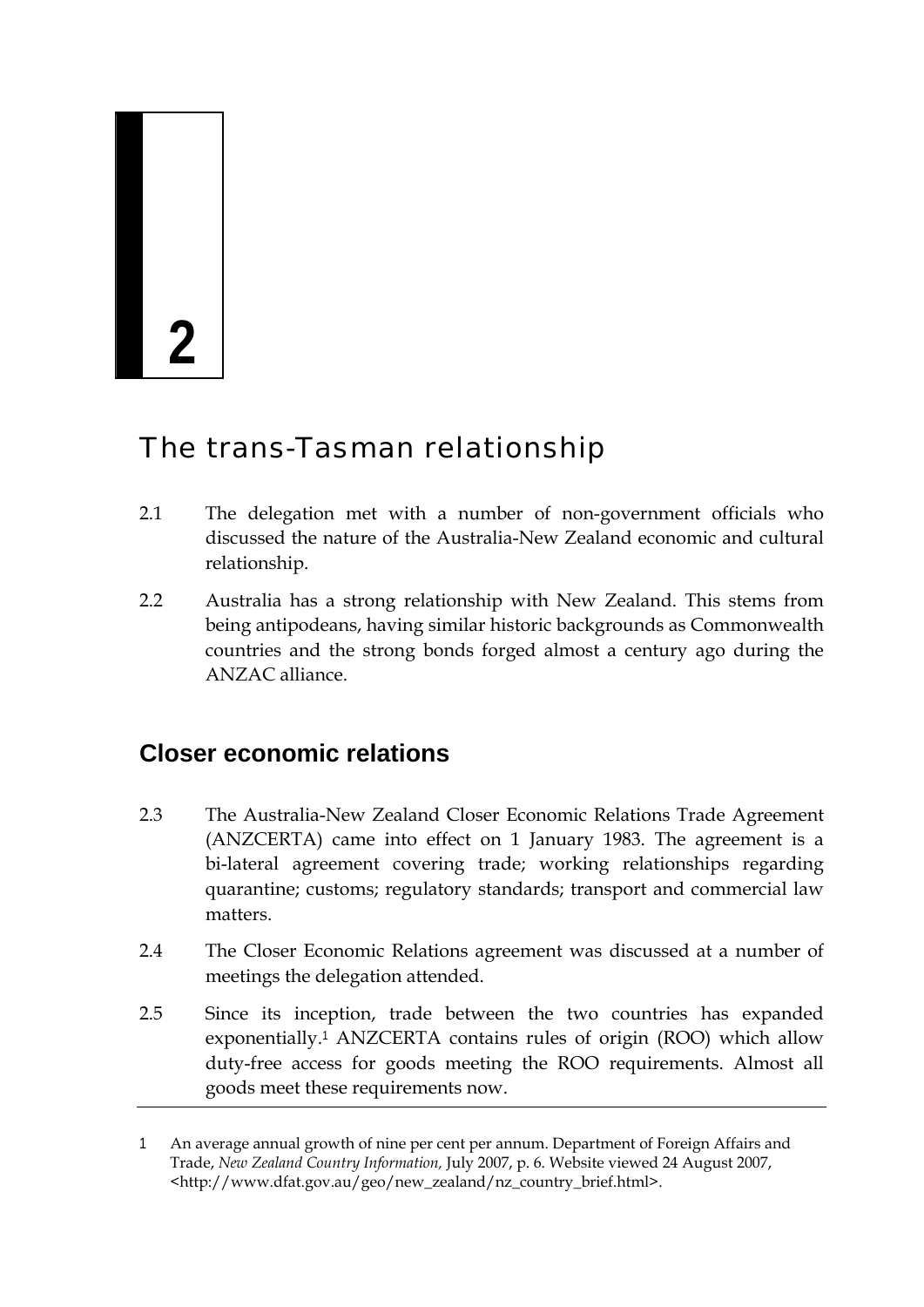- 2.6 The growth in trade is reflected in New Zealand being Australia's sixth largest world market, accounting for around six per cent of Australia's exports.<sup>2</sup> Australia is New Zealand's number one import and export market accounting for around 20.3 per cent of its imports and around 20.4 per cent of its exports.<sup>3</sup> The European Union is New Zealand's second biggest export market at 15 per cent of exports, followed by the United States at 13 per cent, Japan at 11 per cent and China at six per cent.
- 2.7 Trans-Tasman merchandise trade was valued at \$15.3 billion in the year to December 2006.<sup>4</sup>
- 2.8 Not only has ANZCERTA contributed to the growth in merchandise and service trade between the two countries but it has also opened the way for considerable two-way investment. Total foreign investment stocks from New Zealand amounted to \$24.3 billion to June 2005. New Zealand is the seventh largest foreign investor in Australia. Similarly, New Zealand rates highly with Australian investors, being the third largest foreign investment destination.
- 2.9 Australia is the largest foreign investor in New Zealand, most of this is foreign direct investment. The total stock of Australian investment in New Zealand was \$58.9 billion as at year ended 2005.<sup>5</sup> There was a significant increase in Australian foreign direct investment into New Zealand between 2004 and 2005 with stocks increasing by \$19.5 billion. Much of the increase in foreign direct investment since 2003 has been in New Zealand infrastructure and the banking sector.

# **Single trans-Tasman economic market**

2.10 Since the inception of ANZCERTA both the New Zealand and the Australian Governments have been committed to working towards a single economic market between the two countries. The Australian Treasurer, Mr Peter Costello MP and the New Zealand Minister of Finance,

<sup>2</sup> Department of Foreign Affairs and Trade, *Trade at a Glance 2007,* Canberra, p. 12.

<sup>3</sup> Department of Foreign Affairs and Trade, *New Zealand Fact Sheet,* May 2007. Website viewed 24 August 2007, *<http://www.dfat.gov.au/geo/fs/nz.pdf>.* 

<sup>4</sup> Department of Foreign Affairs and Trade, *New Zealand Country Information,* July 2007, p. 7. Website viewed 24 August 2007, <http://www.dfat.gov.au/geo/new\_zealand/nz\_country\_brief.html>.

<sup>5</sup> Department of Foreign Affairs and Trade, *New Zealand Country Information,* July 2007, p. 7. Website viewed 24 August 2007, <http://www.dfat.gov.au/geo/new\_zealand/nz\_country\_brief.html>.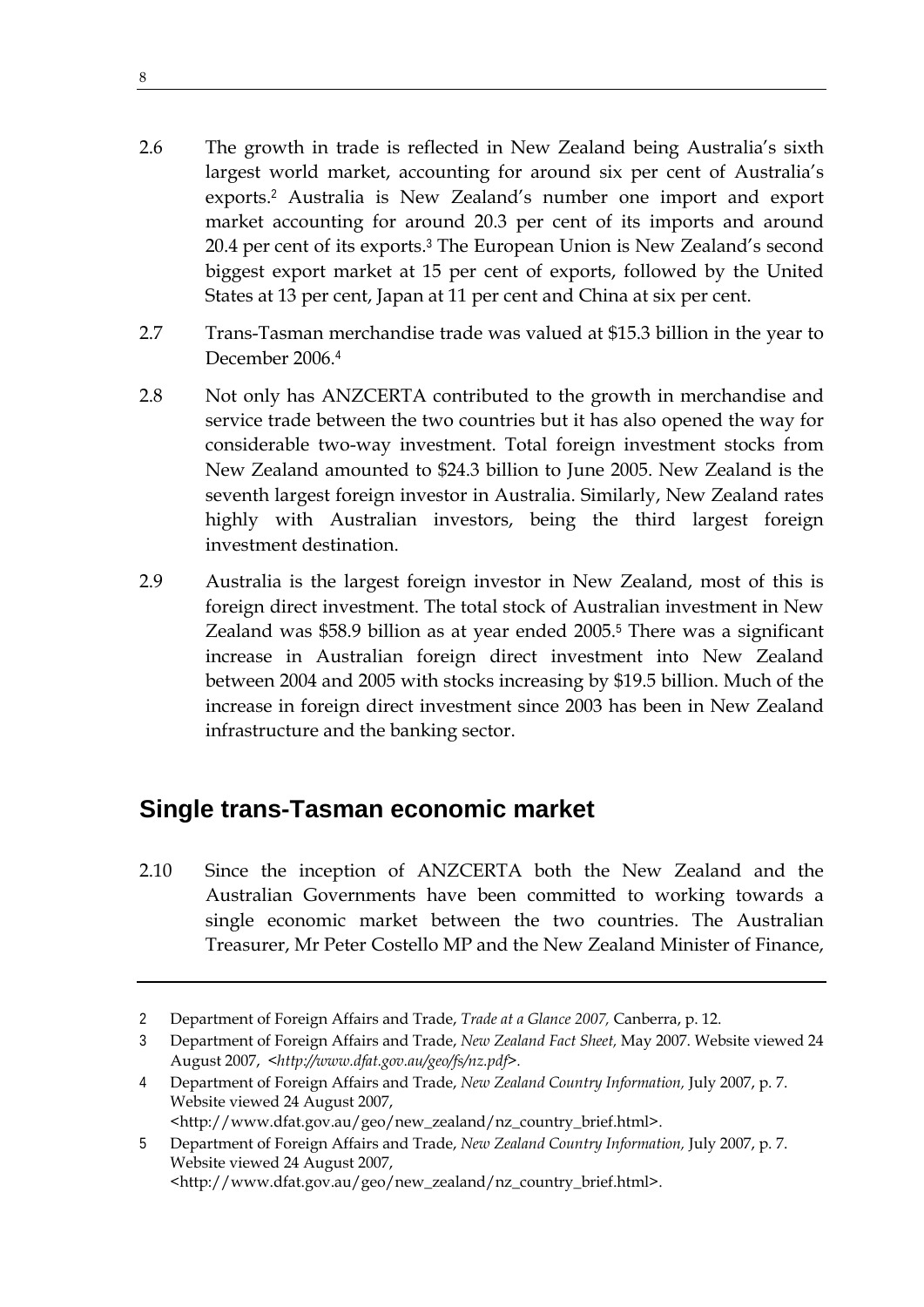Dr Michael Cullen MP have meet on four occasions between January 2004 and January 2007 to progress this agenda.

- 2.11 In these meetings the Ministers have agreed to work towards a single market regulatory framework. As a result of these meetings there has already been a reduction in the regulatory barriers involved in doing trans-Tasman business including in the areas of business law and business and financial services.
- 2.12 There is already legislation facilitating joint co-operation between the countries' banking and prudential supervisory bodies and the central banks. There has also been a memorandum of understanding signed on Business Law Coordination which has included the recognition of certain cross-border business law issues and a protocol of information sharing about mergers between the Australian Consumer and Competition Commission and the New Zealand Commerce Commission.
- 2.13 The January 2007 meeting sought to progress single market patent application processes, double taxation legislation, retirement savings portability and cross-border court proceedings and judgement recognition.
- 2.14 The suggestion of a currency union is often debated within the countries. The Reserve Bank of New Zealand (RBNZ) included a chapter on the economic merits of a single currency with Australia in their December 2005 Reserve Bank Bulletin.<sup>6</sup> The delegation did not have any in-depth discussions on this issue during meetings.

#### **New Zealand economy**

#### **General**

2.15 The New Zealand economy has undergone significant structural reforms since the mid 1980s which freed-up a highly regulatory regime and a rigid macro-economic framework. The program of reforms was extensive.<sup>7</sup> As a result of these reforms New Zealand now has a largely deregulated market and one of the most liberalised market economies in the developed world. New Zealand currently enjoys the enviable second position in the World

<sup>6</sup> Reserve Bank of New Zealand, *Reserve Bank of New Zealand Bulletin Volume 68 No. 4*, December 2005, p. 16. Website viewed 24 August 2007, <http://www.rbnz.govt.nz/research/bulletin/2002\_2006/2005dec68\_4.pdf>

<sup>7</sup> Organisation of Economic Cooperation and Development, *The OECD Observer*, No. 212, June-July 1998, 'New Zealand Reform of the Financial Sector', Hans Suppanz.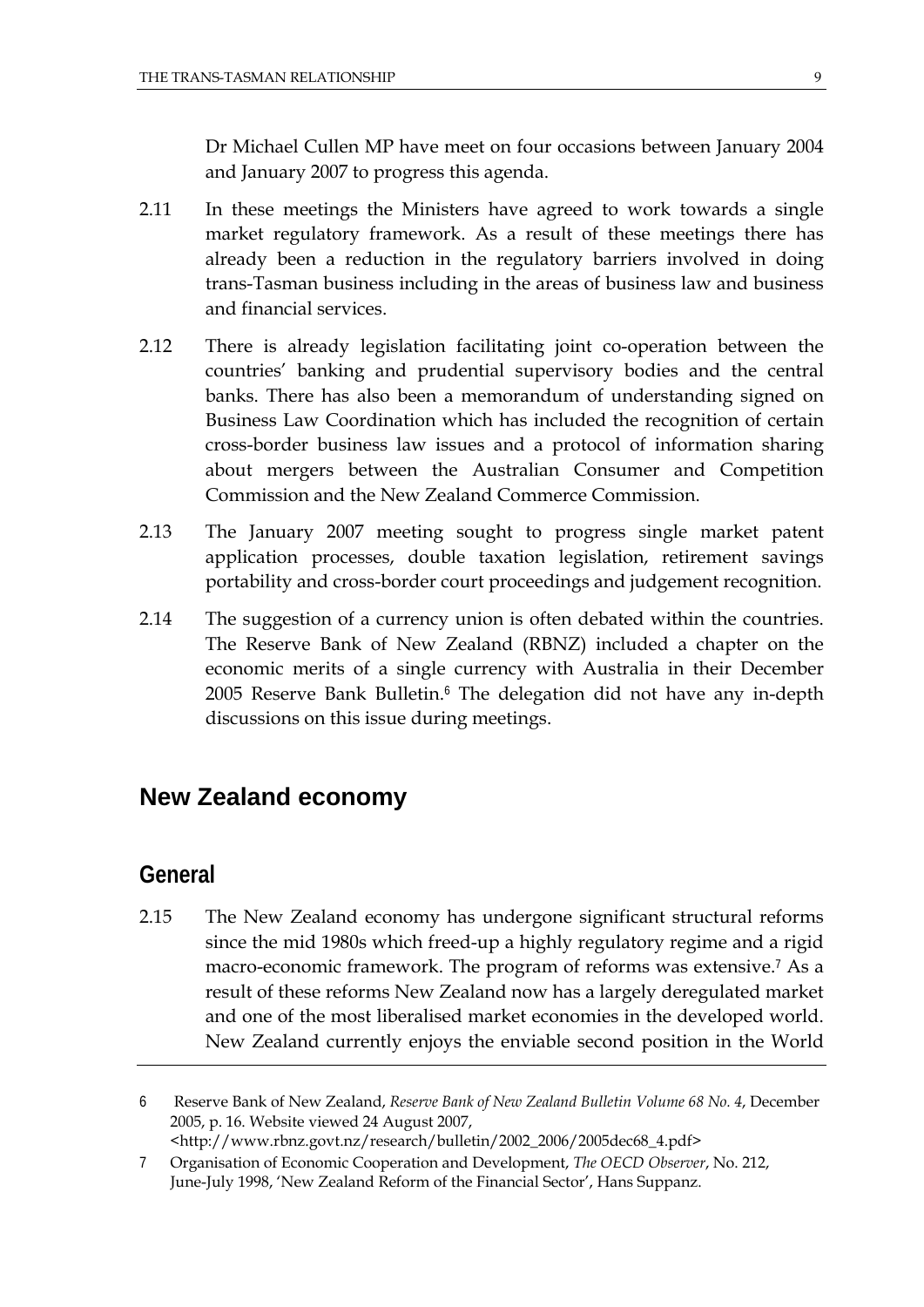Bank's 'Ease of doing business' study.<sup>8</sup> The study assesses business friendly regulations.

- 2.16 With the spread of internet usage and the buoyancy of the Asian market, some of New Zealand's traditional impediments to global trade have been removed. The growing markets are now more accessible and closer than Europe.
- 2.17 Real Gross Domestic Product (GDP) to March 2007 was NZ\$128 billion<sup>9</sup>, with the services sector being the primary contributor to GDP, accounting for approximately two thirds.<sup>10</sup> The primary sector accounts for around seven per cent and the manufacturing sector around 14 per cent.<sup>11</sup>
- 2.18 The country's principle exports are dairy products; meat; forestry products; machinery; metals; fish; and fruit. Total merchandise exports amounted to NZ\$32.4 billion in 2006.<sup>12</sup> Services exports sit at around NZ\$11.8 billion.<sup>13</sup>
- 2.19 Economic growth has been strong since around 1999 (averaging 3.7 per cent to 2004), with a slight easing of growth since 2005, as shown in Figure 2.1. Real GDP growth was 1.2 per cent in the March 2007 quarter showing a strengthening.<sup>14</sup> The key drivers of this growth have been service industries and household consumption.

<sup>8</sup> World Bank and the International Finance Corporation, *Doing Business in 200*7*: How to reform, comparing regulation in 175 countries*, Washington, 2007.

<sup>9</sup> New Zealand GDP is approximately one eighth of Australia's GDP. Invest New Zealand, *NZ Facts and Figures*, Website viewed 27 August 2007, <http://www.investmentnz.govt.nz/section/14341.aspx>.

<sup>10</sup> Department of Foreign Affairs and Trade, *New Zealand Country Information,* July 2007, p. 5. Website viewed 24 August 2007, <http://www.dfat.gov.au/geo/new\_zealand/nz\_country\_brief.html>.

<sup>11</sup> Invest New Zealand, *NZ Facts and Figures*, Website viewed 27 August 2007, <http://www.investmentnz.govt.nz/section/14341.aspx>.

<sup>12</sup> Statistics New Zealand, *New Zealand in Profile: An overview of New Zealand's people, economy and environment*, 2007.

<sup>13</sup> Statistics New Zealand, *New Zealand in Profile: An overview of New Zealand's people, economy and environment*, 2007.

<sup>14</sup> Invest New Zealand, *NZ Facts and Figures*, Website viewed 27 August 2007, <http://www.investmentnz.govt.nz/section/14341.aspx>.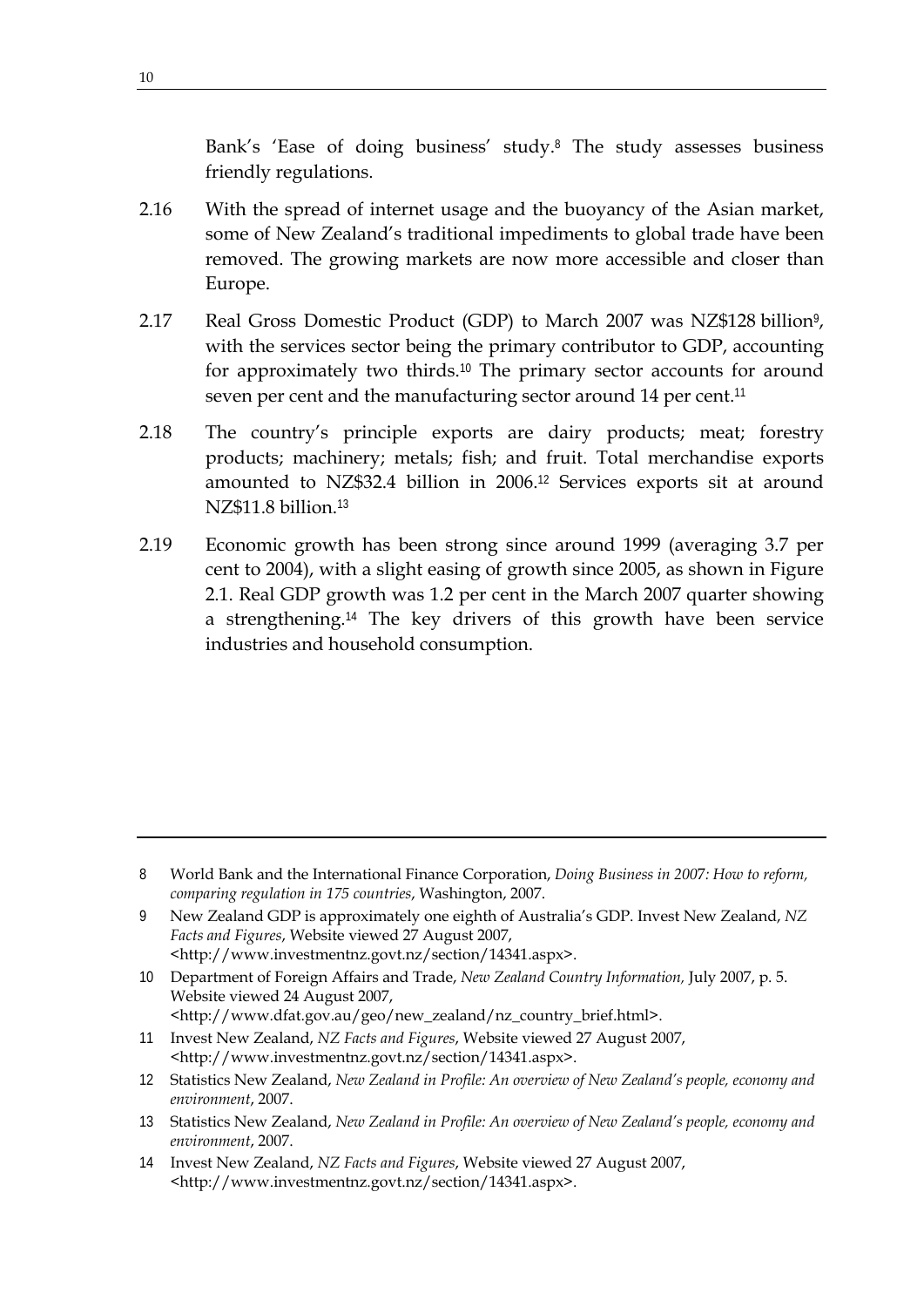

**Figure 2.1 Real Gross Domestic Product New Zealand 1990—2007** 

*Source Reserve Bank of New Zealand, Key graphs, GDP Growth, 2 July 2007* 

# **The 'white gold' boom**

- 2.20 While Australia is experiencing a resources boom, the New Zealand economy is experiencing a dairy boom. New Zealand's top merchandise export is 'milk powder, butter and cheese' with a value of NZ\$5.8 billion in 2006 and accounting for 15 per cent of New Zealand exports.<sup>15</sup> New Zealand has an impressive 25 per cent of the world trade in dairy products.
- 2.21 New Zealand's dairy production is very efficient. Livestock graze outside—they are not housed in winter as is the case in Europe—and are therefore grass-fed, not corn fed. Corn-fed stock are more expensive to feed and this has been exaggerated by increased demand for corn cropping for bio-fuel use.<sup>16</sup> With increasing grain prices, dairy farming has become relatively uneconomic and thus the worldwide supply of dairy product has decreased. This has led to higher prices for dairy commodities. Australia's drought conditions, which have reduced Australian dairy export, have added to this environment.
- 2.22 The second part of the New Zealand dairy boom equation can be attributed to the rise in the standard of living in many highly populated Asian countries. As people become more affluent they demand more protein. Soy protein is becoming more expensive and thus the rise in the

<sup>15</sup> Statistics New Zealand, *New Zealand in Profile: An overview of New Zealand's people, economy and environment*, 2007.

<sup>16</sup> The emissions footprint of New Zealand livestock is less than European livestock but methane emissions remain an issue.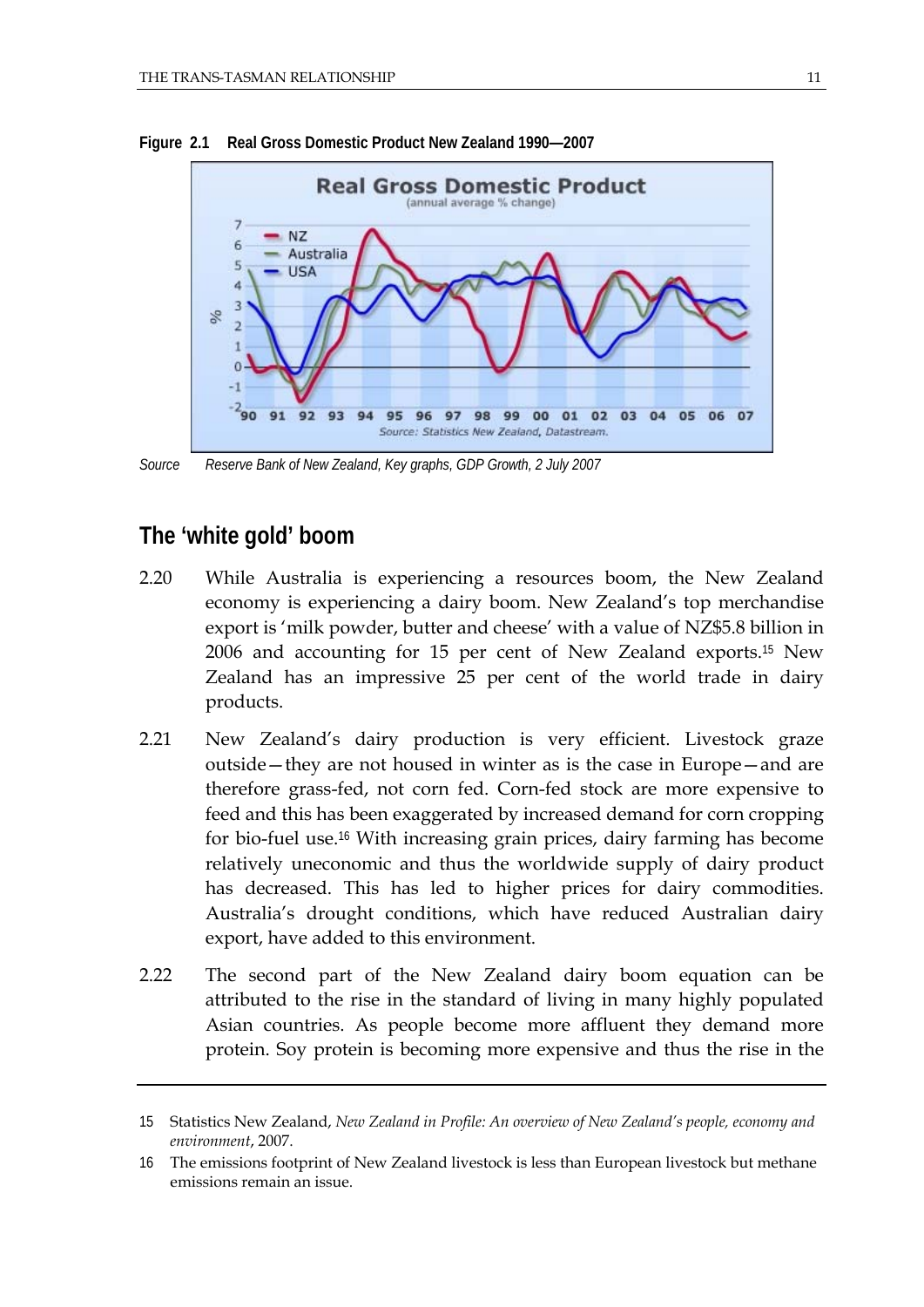demand for dairy. This increase in demand has coincided with a worldwide reduction in supply, further boosting prices for dairy product.

- 2.23 Dairy is New Zealand's number one export and as such the increase in the commodity price has led to elevated terms of trade and an appreciation in the value of the New Zealand dollar.<sup>17</sup> This has had a number of impacts on the New Zealand economy. These include the reduction in merchandise export competitiveness and reinforcing the high current account deficit of NZ\$13.9 billion for the year to March 2007.<sup>18</sup> This is a slight reduction from NZ\$15.2 billion for the year to June 2006, which then represented 9.7 per cent of GDP.<sup>19</sup>
- 2.24 The New Zealand dollar has been steadily appreciating, approximating US75c and AUS89c in June 2007. Concern over the level of the dollar and the impact on New Zealand export performance led to the Reserve Bank of New Zealand intervening in the foreign currency market in 2007 to dampen the exchange rate.
- 2.25 The delegation heard that the high dollar is not so much the issue as is the volatility in the exchange rate which makes it difficult for exporters to plan an export program or strategy.

# **Inflation and interest rates**

- 2.26 New Zealand's consumer price index rose 2.6 per cent in the year to December 2006 and had eased slightly to 2 per cent by the year ended June 2007.
- 2.27 The economy is at full employment with a record unemployment rate of 3.8 per cent to the March 2007 quarter.<sup>20</sup> This has led to labour and skills shortages in pockets of the economy.
- 2.28 As the New Zealand dollar appreciated imports became cheaper. Despite this, domestic inflation has increased. The inflation figures released on 16 July 2007 were higher than anticipated.

<sup>17</sup> At the time of the visit the New Zealand dollar was around US78c and this was after currency intervention by the New Zealand Reserve Bank on 11 June 2007.

<sup>18</sup> Reserve Bank of New Zealand, *Economic Indicators, A4 Labour Market and Balance of Payments,* March 2007 quarter.

<sup>19</sup> This was the highest level of the current account deficit since the 1975 oil shock. Department of Foreign Affairs and Trade, *New Zealand Country Information,* July 2007, p. 5. Website viewed 24 August 2007, <http://www.dfat.gov.au/geo/new\_zealand/nz\_country\_brief.html>.

<sup>20</sup> Invest New Zealand, *NZ Facts and Figures*, Website viewed 27 August 2007, <http://www.investmentnz.govt.nz/section/14341.aspx>.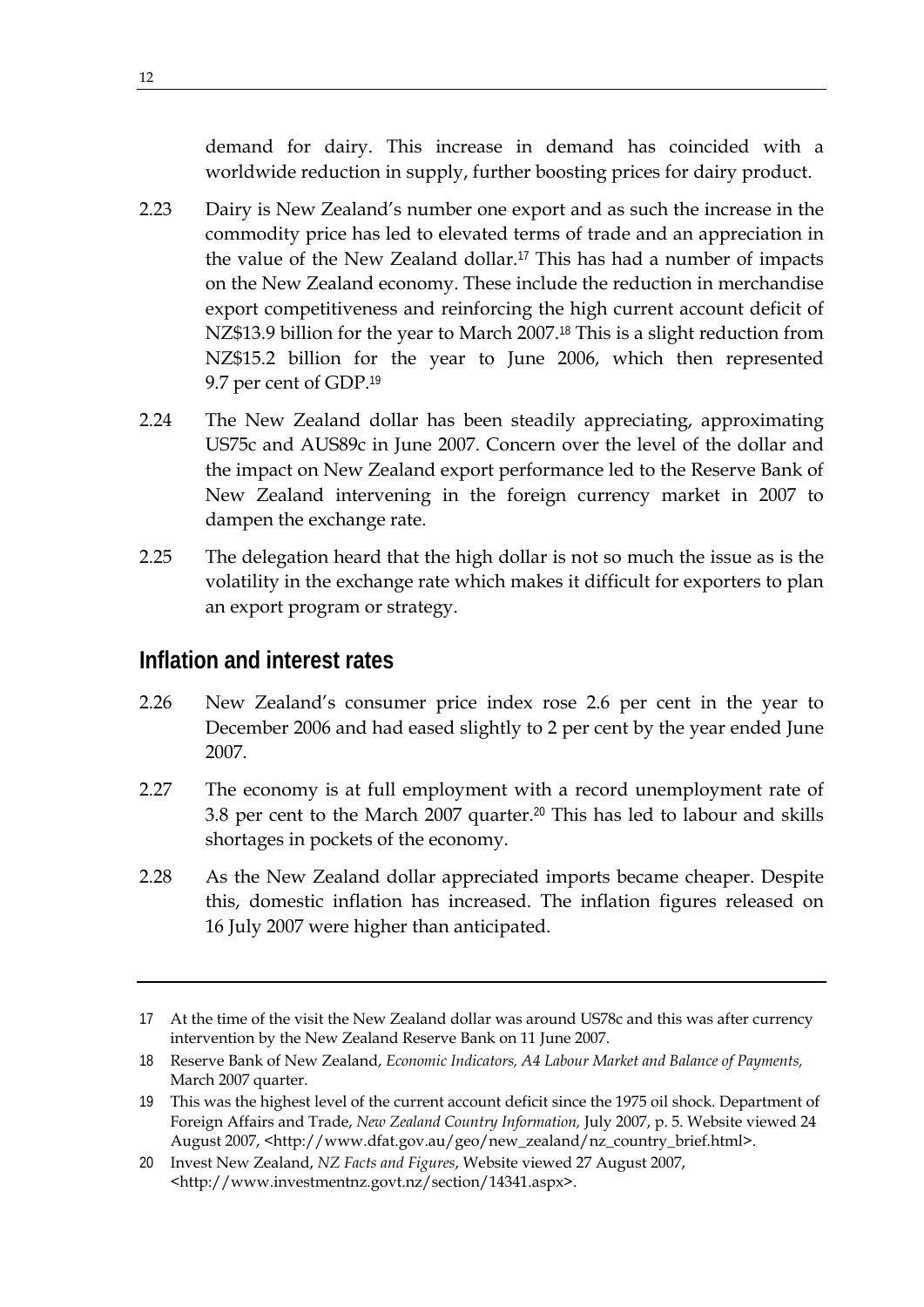- 2.29 At the time of the delegation's visit the Reserve Bank of New Zealand (RBNZ) had moved the official cash rate (OCR) three times since 8 March 2007, each a 25 basis point move. Prior to that the rate had not been moved since 8 December 2005.
- 2.30 Following the delegation's visit a further 25 basis point rise occurred on 26 July 2007. In the RBNZ's press release on the day of the rise the Governor, Dr Alan Bollard stated:

The New Zealand economy is running strong. We are recording continued big increases in international commodity prices, especially dairy, reflecting solid world demand for our products. This is very good news for New Zealand. Given this positive situation, some of the negative commentary circulating about the economy is unwarranted. However, the continued tight labour market, high capacity use, and rising oil and food prices all point to sustained inflationary pressures. That is why we are increasing the OCR today.<sup>21</sup>

2.31 The cash rate now stands at 8.25 per cent—approximately 1.65 percent above Australia's official cash rate after the Reserve Bank of Australia's cash rate move on 8 August 2007.

#### **Reserve Bank intervention in the foreign exchange market**

- 2.32 The New Zealand dollar rose 3.2 per cent in June 2007 on the previous month, but was 18.1 per cent higher than June 2006. It was sitting at 25 per cent above purchasing power parity.
- 2.33 The Reserve Bank of New Zealand intervened in the foreign exchange market and for the first time bought foreign reserves (thus selling New Zealand dollars) to dampen the value of the dollar which they believed to be out of sync with the economy and unsustainable in the medium term.
- 2.34 In the RBNZ's recent press release on the raising of the official cash rate to 8.25 per cent the Governor, Dr Alan Bollard noted:

The New Zealand dollar has reached very high levels recently, driven by US dollar weakness and New Zealanders' heavy demand for borrowing. This level of the currency has been hurting exports.The high New Zealand dollar is not sustainable medium

<sup>21</sup> Reserve Bank of New Zealand, *Reserve Bank raises OCR to 8.25 per cent*, 26 July 2007. Website viewed 27 August 2007, <http://www.rbnz.govt.nz/news/2007/3074597.html>.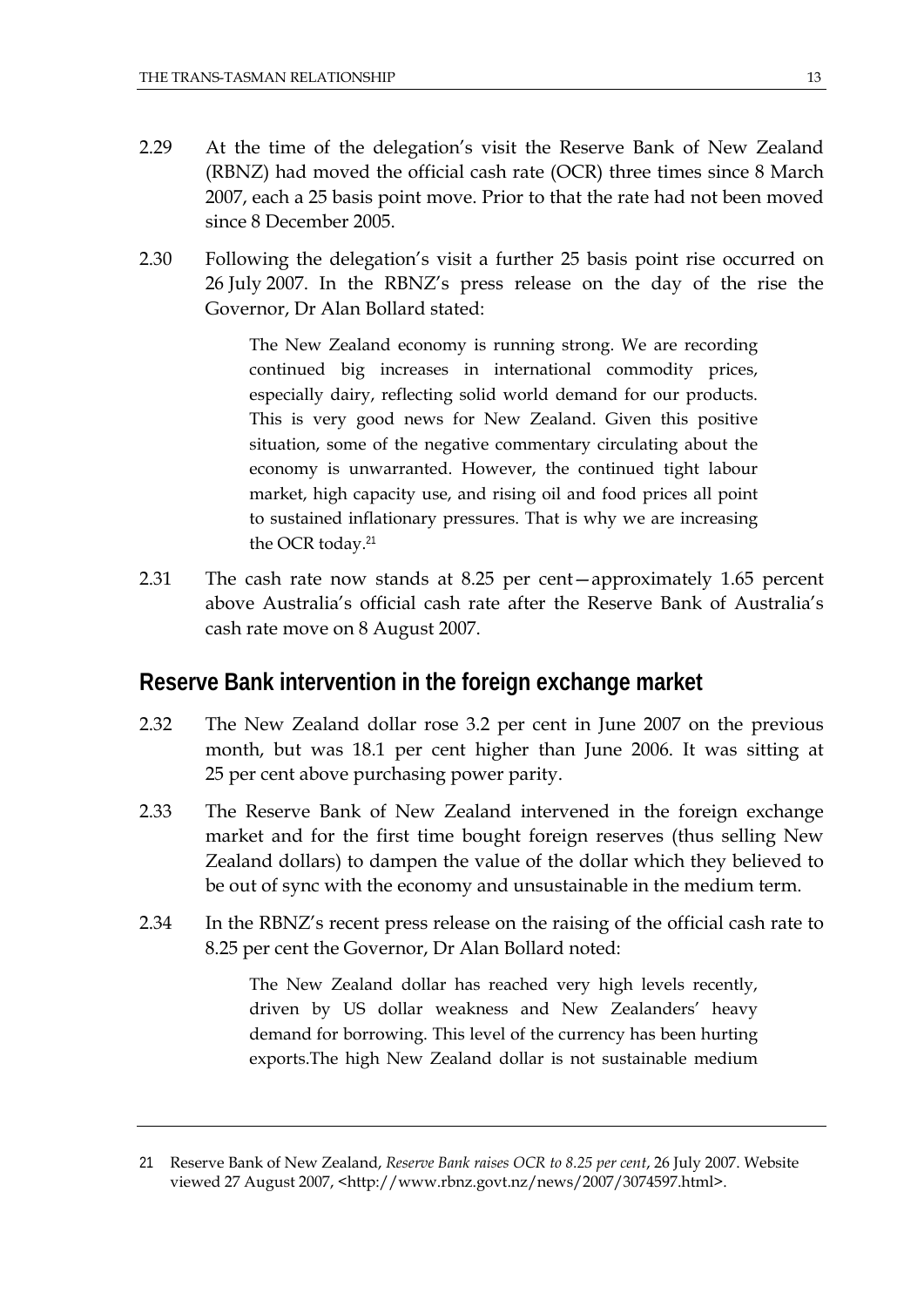term and investors should understand this. The higher OCR now gives strong incentives to New Zealanders to save.<sup>22</sup>

# **Labour market**

- 2.35 Despite the dairy boom not creating many extra jobs in New Zealand (as at March 2007 the agricultural sector employed 7.2 per cent of New Zealand's workforce) the country is enjoying full employment with unemployment at a record low of 3.8 per cent, being one of the lowest rates in the OECD.<sup>23</sup> The demand for labour has mainly come from service industries.
- 2.36 Wages and salaries are around 25 per cent lower on average than those in Australia.<sup>24</sup> As the cost of living is comparable to that in Australia and with easy work entry across the Tasman (including mutual recognition of qualifications), skilled labour has been migrating to Australia.
- 2.37 There are approximately 1 million New Zealanders working offshore. With a population of around 4.2 million this amount is considerable.
- 2.38 The delegation heard that New Zealand needs to move to global wage and salary levels to retain a quality labour force. This issue occurs in Australia, but the exodus is far smaller.<sup>25</sup> The tight labour market is leading to growth in labour incomes but with that comes inflationary pressures.

# **Productivity**

- 2.39 New Zealand is experiencing a labour market conundrum of low unemployment but lower productivity than would be expected in an economy at or near full capacity. Multi-factor productivity fell 1 per cent in the measured sector to March 2006 while labour market productivity grew by 0.7 per cent in the same period. This is illustrated in Figure 2.2.
- 2.40 This productivity puzzle has also been raised by the Governor of the Reserve Bank of Australia, Mr Glenn Stevens, as a perplexing phenomena occurring in Australia as well.<sup>26</sup> However, New Zealand is confronted with

<sup>22</sup> Reserve Bank of New Zealand, *Reserve Bank raises OCR to 8.25 per cent*, 26 July 2007. Website viewed 27 August 2007, <http://www.rbnz.govt.nz/news/2007/3074597.html>.

<sup>23</sup> Invest New Zealand, *NZ Facts and Figures*, Website viewed 27 August 2007, <http://www.investmentnz.govt.nz/section/14341.aspx>. Also, OECD, Statistics Portal— Labour, *Unemployment Statistics*, 10 August 2007.

<sup>24</sup> OECD, *Comparison of Wage Levels*, Gross Wage in National Currency, 2004. Website viewed 27 August 2007, < http://www.oecd.org/dataoecd/33/28/34545117.pdf>.

<sup>25</sup> As examples, there are approximately 60 000 Australians working in Hong Kong and 10 000 in Dubai.

<sup>26</sup> Mr G Stevens, Governor of the RBA, *Transcript*, 21 February 2007, p. 16.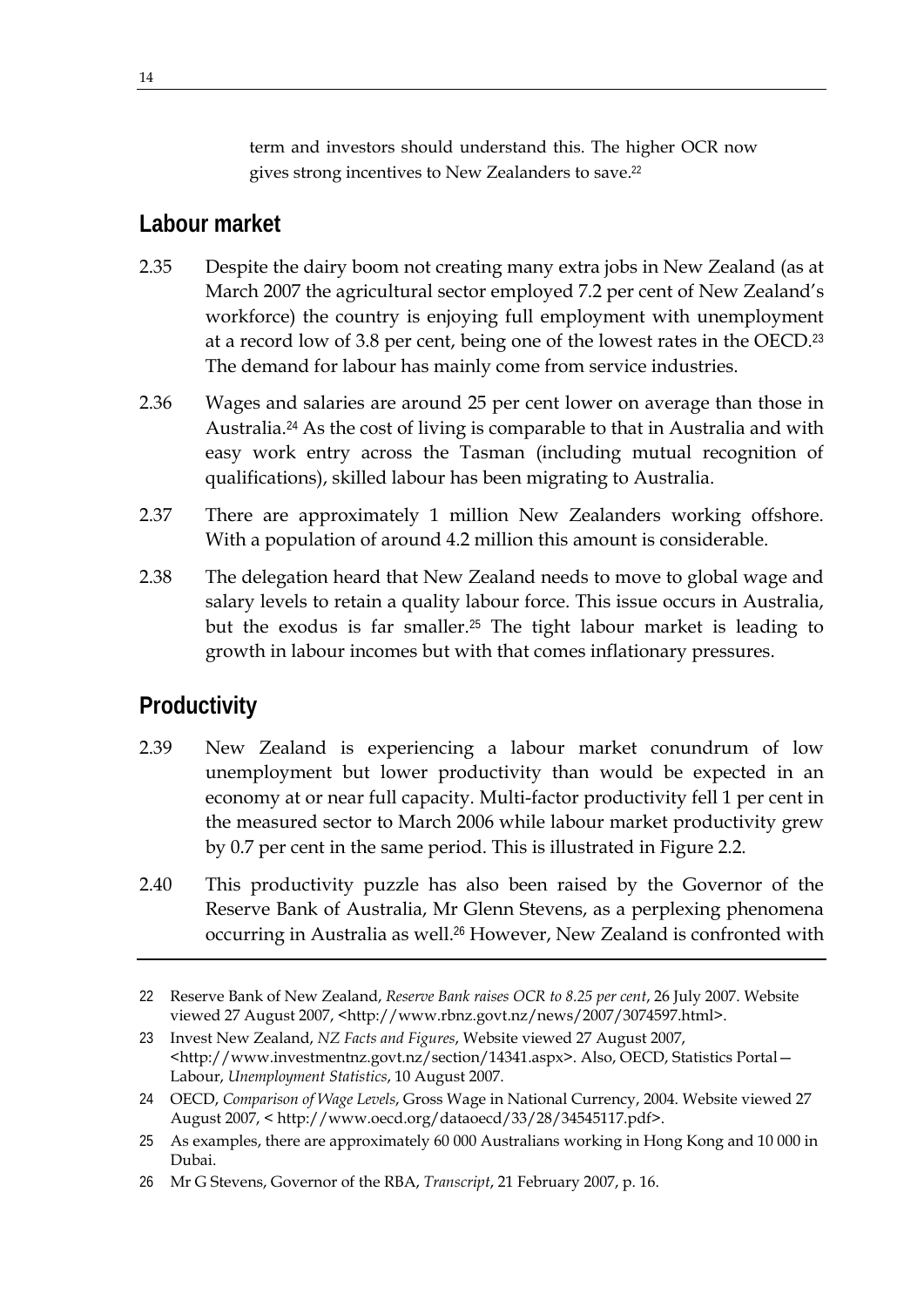this issue on a larger scale—Australian productivity averages 30 per cent more than New Zealand's.





2.41 In the media conference release of the Budget 2007 papers in December 2007 the Minister of Finance, Dr Michael Cullen gave some possible reasons behind New Zealand's sluggish productivity:

> The economy is clearly in good heart. Businesses are becoming more confident about the level of their own activity and the tight labour market suggests businesses are holding on to staff in anticipation of a recovery. Indeed, Treasury forecasts a considerable lift in labour productivity over the next two years. This is essential if we are to enjoy a higher sustainable level of economic growth in the future.<sup>27</sup>

2.42 There is also suggestion that some of this problem is associated with skilled labour moving offshore, being replaced with semi and unskilled labour. Approximately 600-700 New Zealanders leave for Australia each week. Even though the country received net migration most of those leaving are single people who are participating in the workforce, whereas most immigrants were families and thus not all of these people participate in the workforce.

<sup>27</sup> The Treasury, Budget 2007 Press Release, *New Zealand Economy Proves Resilient*, the Minister of Finance, the Hon Dr Michael Cullen, 19 December 2006. Website viewed 27 August 2007, <http://www.beehive.govt.nz/ViewDocument.aspx?DocumentID=28128>.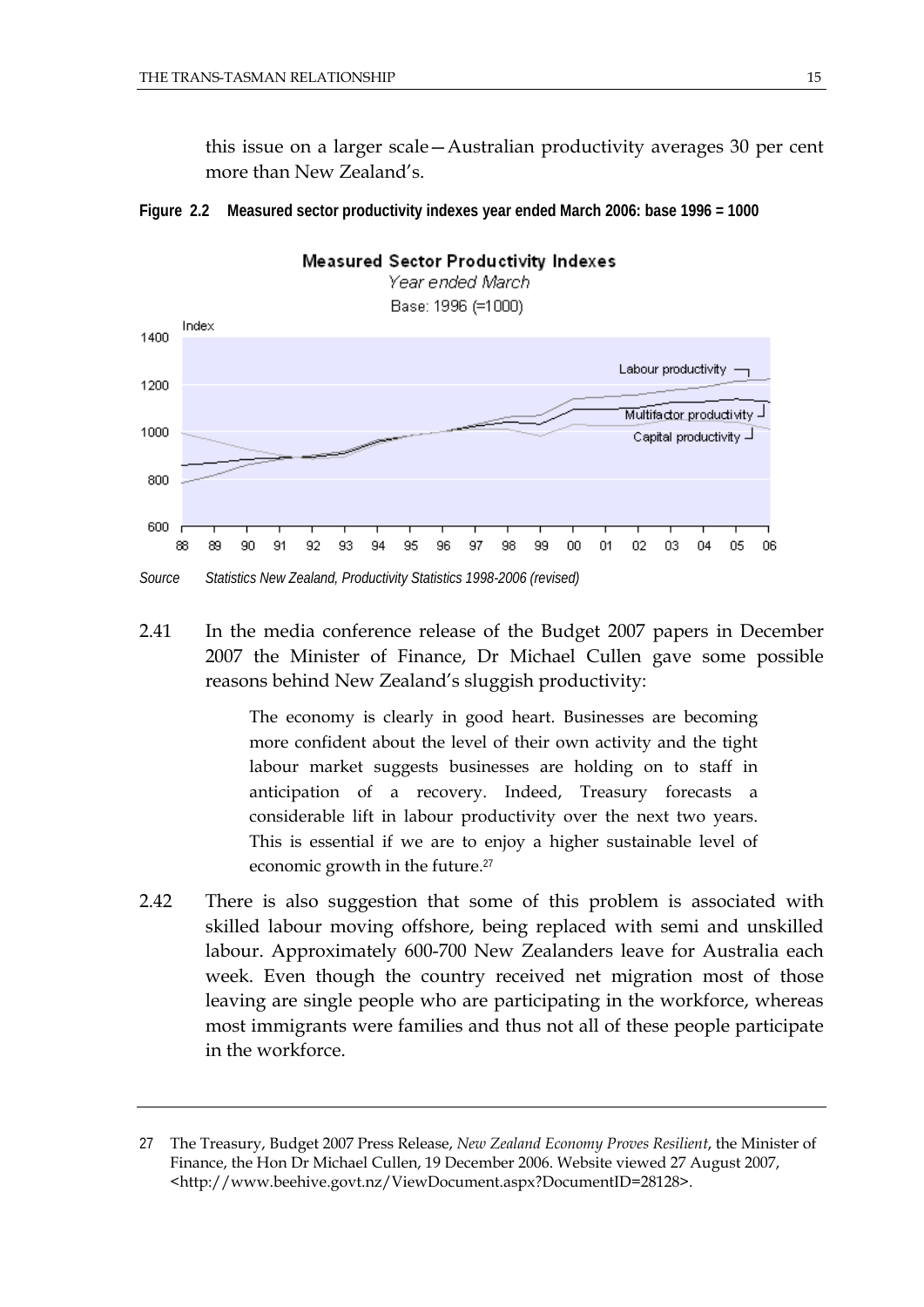2.43 The delegation heard that improving productivity was a key challenge for New Zealand.

# **Fiscal policy and future fund**

- 2.44 Fiscal surpluses have been run for the past 15 years. In 2001, in view of fiscal surplus accumulation, the Government chose to set-up a 'future fund' to provide partial funding for the New Zealand national pension scheme.<sup>28</sup> This fund is called the New Zealand Superannuation Fund and will be discussed in more detail in Chapter 4.
- 2.45 Fiscal policy has recently been more expansionary with greater expenditure on infrastructure, in particular roads and energy facilities and on social policy. The Minister of Finance noted on budget day 2007:

The improved fiscal position will allow the introduction of a significant business tax package to take effect from 1 April 2008 and improves our ability to tackle other priorities such as climate change. Budget 2007 will also continue our progress in building a unique national identity and meeting the aspirations of families, young and old, to be healthier and more secure through initiatives to enhance our world class education, healthcare and social services.<sup>29</sup>

# **Capital market and infrastructure**

- 2.46 As a small and geographically remote country it is important for New Zealand to have strong transport and telecommunications infrastructure. While some areas of infrastructure are robust, others need investment.
- 2.47 New Zealand ports and airports are very efficient. There were a number of reforms in the late 1990s which led to these improvements. However, the country is experiencing some infrastructure deficits; primarily in transport infrastructure. Investment is also required in utilities infrastructure, particularly energy and water.

<sup>28</sup> The fund was established under the *New Zealand Superannuation and Retirement Income Act 2001.*

<sup>29</sup> The Treasury, Budget 2007 Press Release, *New Zealand Economy Proves Resilient*, the Minister of Finance, the Hon Dr Michael Cullen, 19 December 2006. <http://www.beehive.govt.nz/ViewDocument.aspx?DocumentID=28128>.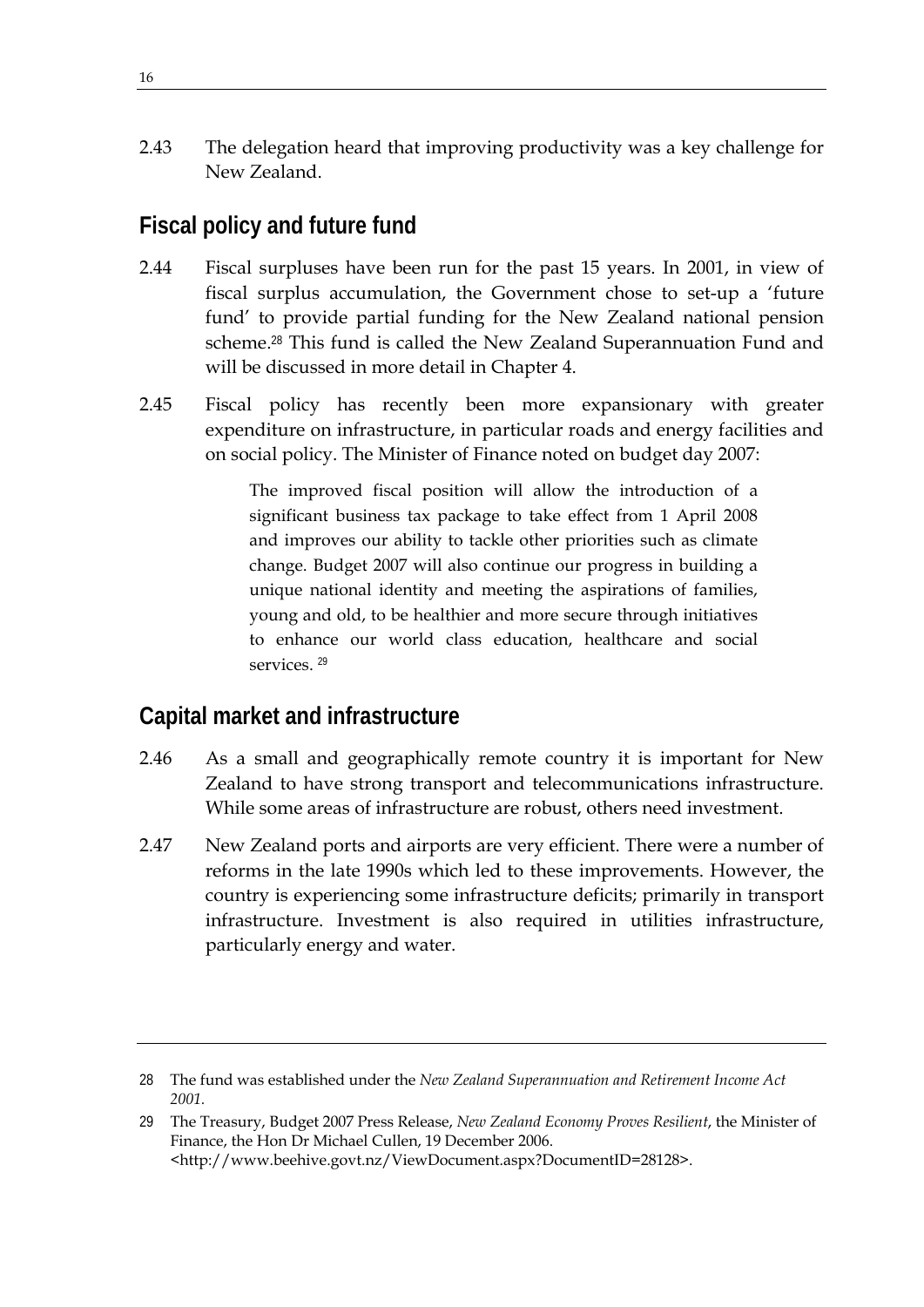- 2.48 The delegation heard that tradeable water rights are an issue. In the Canterbury region 90 per cent of water resources are allocated and the demand for water is set to double over the next ten years.
- 2.49 High speed broadband internet penetration is seen as a way to connect New Zealand with the world market and therefore of high priority. This is a challenge due to the thin spread of homes in New Zealand and the economics of rolling-out broadband to homes. Broadband is considered a way to attract foreign direct investment and to enable creative services to be delivered.
- 2.50 New Zealand has experienced some issues raising capital for projects because of the low pool of savings in their domestic market. The economy is heavily reliant on foreign capital, much of which comes from Australia.
- 2.51 The need for a strong capital market has led to policies to encourage New Zealanders to save. The most important of these has been the development of KiwiSaver—an auto-enrolment superannuation savings scheme—which commenced on 1 July 2007. KiwiSaver is discussed in Chapter 4.

# **Household demand and housing affordability**

- 2.52 New Zealanders have a history of hesitancy to invest in the stock market. This may have been related to losses experienced in the stock market crash of 1987 which, on average, affected New Zealanders more than it did Australians.
- 2.53 Unlike in Australia, New Zealanders have not experienced the marketing and take-up of shares by 'mums and dads' when large, previously government owned bodies were publicly floated. Australians were introduced to the notion of holding shares in this way and through the de-mutualisation of well-known membership bodies (like NRMA Insurance Limited). Australians hold the highest share ownership in the world, at around 55 per cent total share ownership.<sup>30</sup> In comparison, New Zealand direct share ownership was around 23 per cent in 2005.<sup>31</sup>

<sup>30</sup> Australian Stock Exchange, International Share Ownership—Comparison of Share Owners: Key Highlights, September 2005, p. 2.

<sup>31</sup> Australian Stock Exchange, International Share Ownership—Comparison of Share Owners: Key Highlights, September 2005, p. 2.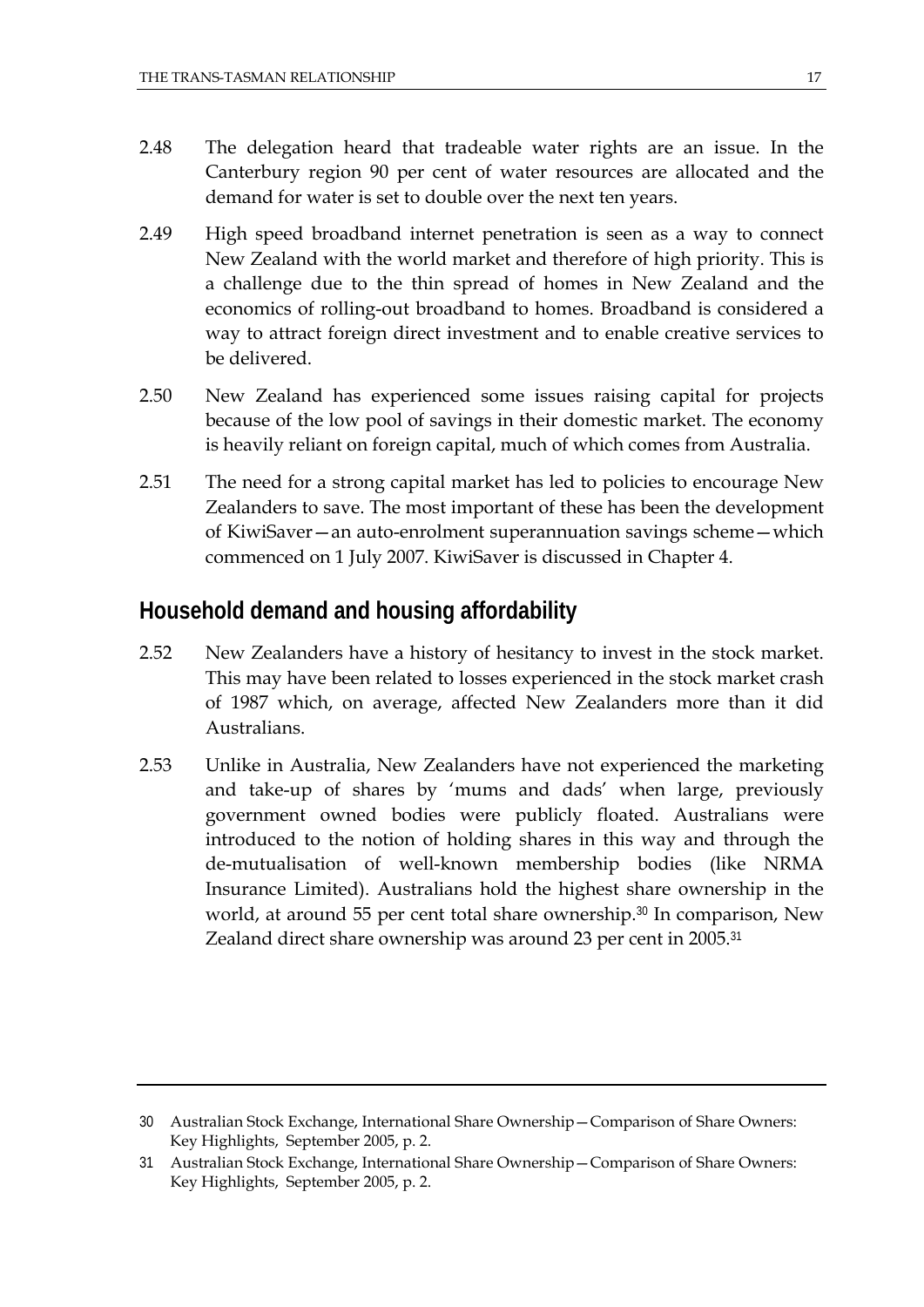- 2.54 New Zealanders have instead enthusiastically invested in real estate, which has created a property boom. Median dwelling prices have almost doubled in the past five years, as exhibited in Figure 2.3.<sup>32</sup>
- 2.55 The investor-led boom has been exacerbated by lenient capital gains tax rules plus the ability to deduct rental losses against income. Capital gains tax liability is dependent upon whether the owner 'intends' to make a capital gain at the time of asset purchase. Additionally, New Zealand has experienced net migration and that has fuelled demand for housing.
- 2.56 Ironically, home ownership in New Zealand has fallen. The country once had the highest level of home ownership in the developed world. Home ownership has fallen from 74 per cent in 1991 to 68 per cent in 2006.<sup>33</sup> The fall in home ownership has been greater than the fall in home ownership in Australia.<sup>34</sup>



**Figure 2.3 Median selling prices of dwellings in New Zealand between July 2002—July 2007** 

*Source Real Estate Institute of New Zealand, Market facts: Median selling price July 2002-July 2007* 

32 Real Estate Institute of New Zealand, Market facts: Median selling price July 2002-July 2007. Website viewed 27 August 2007,

<http://210.48.74.140/reportingapp/default.aspx?RFOPTION=Report&RFCODE=R100>.

- 33 Housing New Zealand, Housing New Zealand Corporation, New Zealand Housing Strategy— Homeownership, 26 September 2006. Website viewed 27 August 2007, <http://www.hnzc.co.nz/hnzc/web/research-&-policy/strategy-publications/nzhs/onlineversion/area-3---homeownership.htm
- 34 Absolute home ownership levels are similar. In August 2001 Australia had a home ownership rate of 69 per cent. Australian Bureau of Statistics, *Australian Social Trends 2003*, cat. 4102.0, ABS, Canberra, June 2003.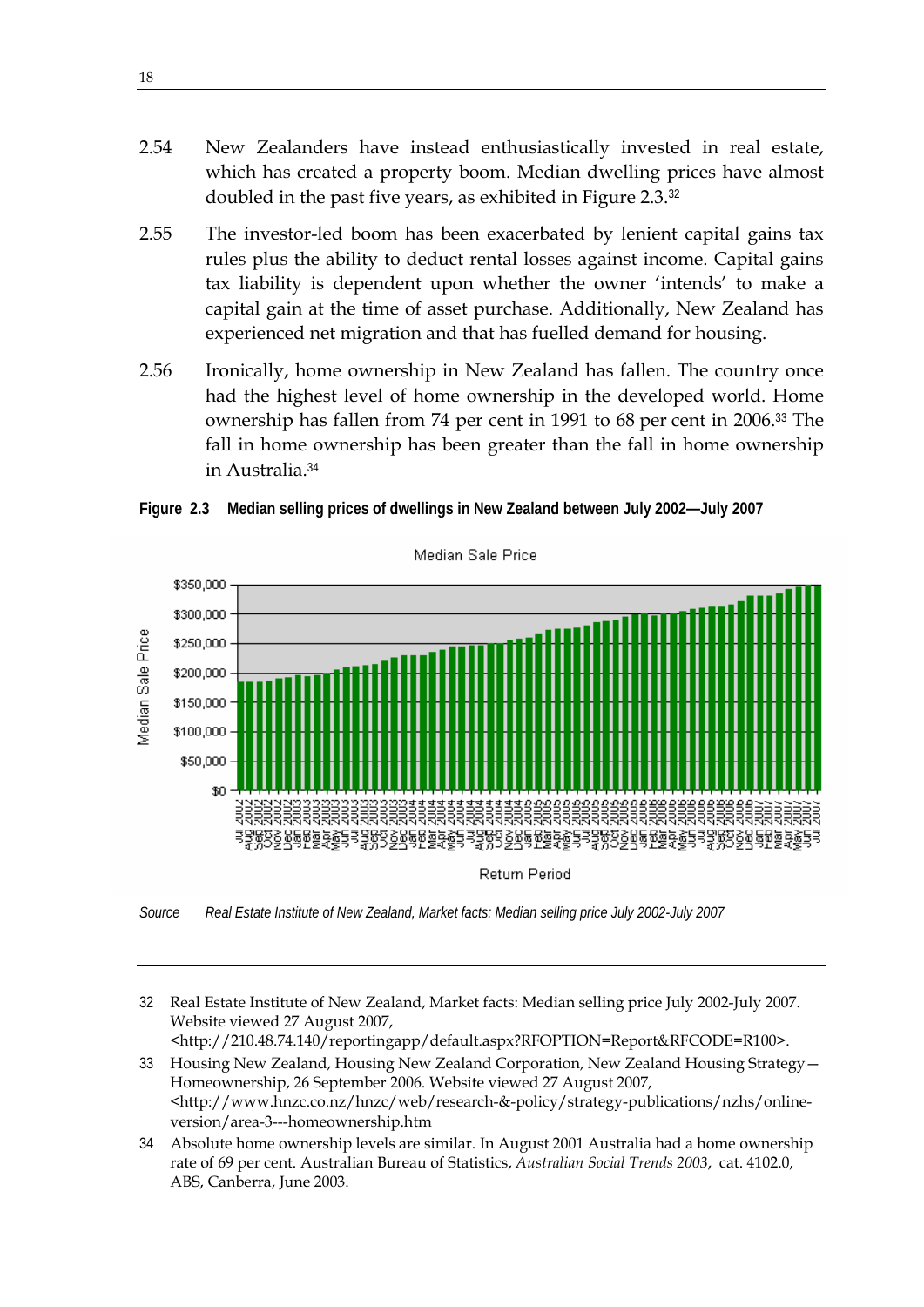2.57 New Zealand household debt is very high while household savings are low. As previously mentioned this is a dual cause of monetary policy concern—reigning in household demand and yet encouraging savings. On average, New Zealand households are spending 15 per cent more than they are earning. Some of this has come from mortgage equity withdrawal.

#### **New Zealand securities market**

- 2.58 The average New Zealand sharebroker holds a quarter to a half of all portfolios in Australian equities. Australia is also the first country for New Zealander's to invest in after New Zealand. New Zealanders hold very little US stock. This situation is somewhat generated by the mineral stocks in Australia and the favourable tax treatment of New Zealand and Australian stock.
- 2.59 New Zealand is a massive recipient of foreign direct investment from Australia. In 2006 Australia contributed a substantial 46 per cent of all total foreign direct investment in New Zealand.<sup>35</sup> There is far more liquidity in Australia than there is in New Zealand. As a consequence, the New Zealand economy has a larger proportion of off-shore ownership than Australia.
- 2.60 Acquisitions and mergers are seen as more of a problem in New Zealand than in Australia because Australia has foreign ownership caps whereas in New Zealand there are no ownership caps, excepting New Zealand's Telecom. This makes New Zealand a private equity target. There have already been a number of private equity deals in New Zealand which have taken businesses off the New Zealand Stock exchange.

<sup>35</sup> Inland Revenue Department, *New Zealand's International Tax Review: A direction for change—A Government discussion document*, Minister of Finance & Minister of Revenue, December 2006.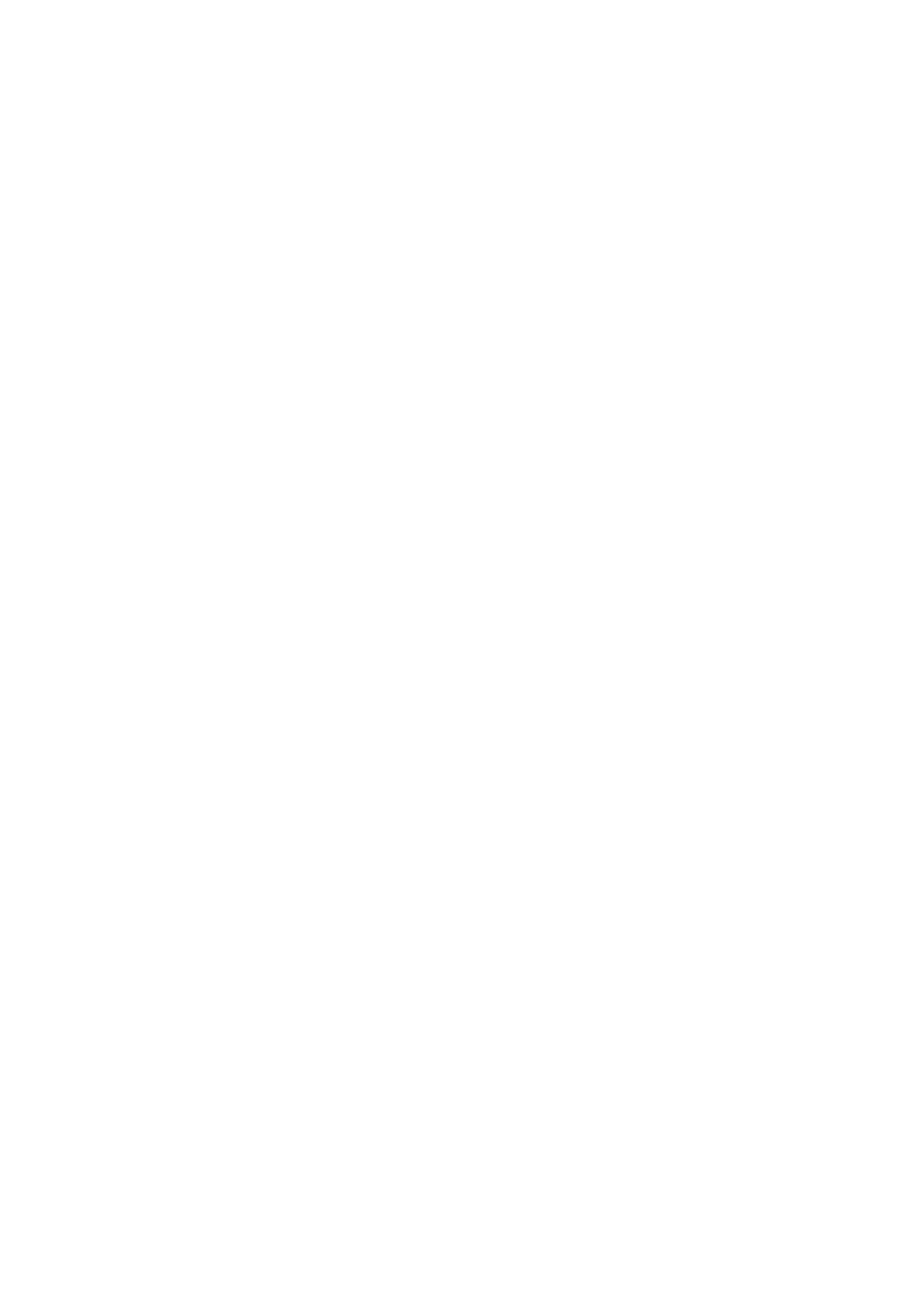# **3**

# Central bank roles, operations and accountability

# **The Reserve Bank of New Zealand—regulatory powers**

# **Independence**

- 3.1 Like Australia's Reserve Bank the independence of the Reserve Bank of New Zealand (RBNZ) has bi-partisan support. It is enshrined in the *Reserve Bank of New Zealand Act 1989*.
- 3.2 Prior to the 1989 Act the RBNZ's powers had rested with the Bank's Board and the Board was charged with implementing the monetary policy of the government of the day. However, the 1989 Act gave the Bank the ability to make adjustments to monetary policy with 'operational autonomy'—no day-to-day political involvement. With the shift to independence the Governor of the Reserve Bank became accountable for the Bank's actions and as a consequence accountability and transparency measures became very important.
- 3.3 The framework of accountable autonomy is that the Governor is the primary decision-maker with the Board providing a monitoring role and reporting on the Governor's performance. The Board does not direct the Bank's policy. This differs from the Reserve Bank of Australia (RBA) where the Bank's Board is responsible for monetary policy decisions.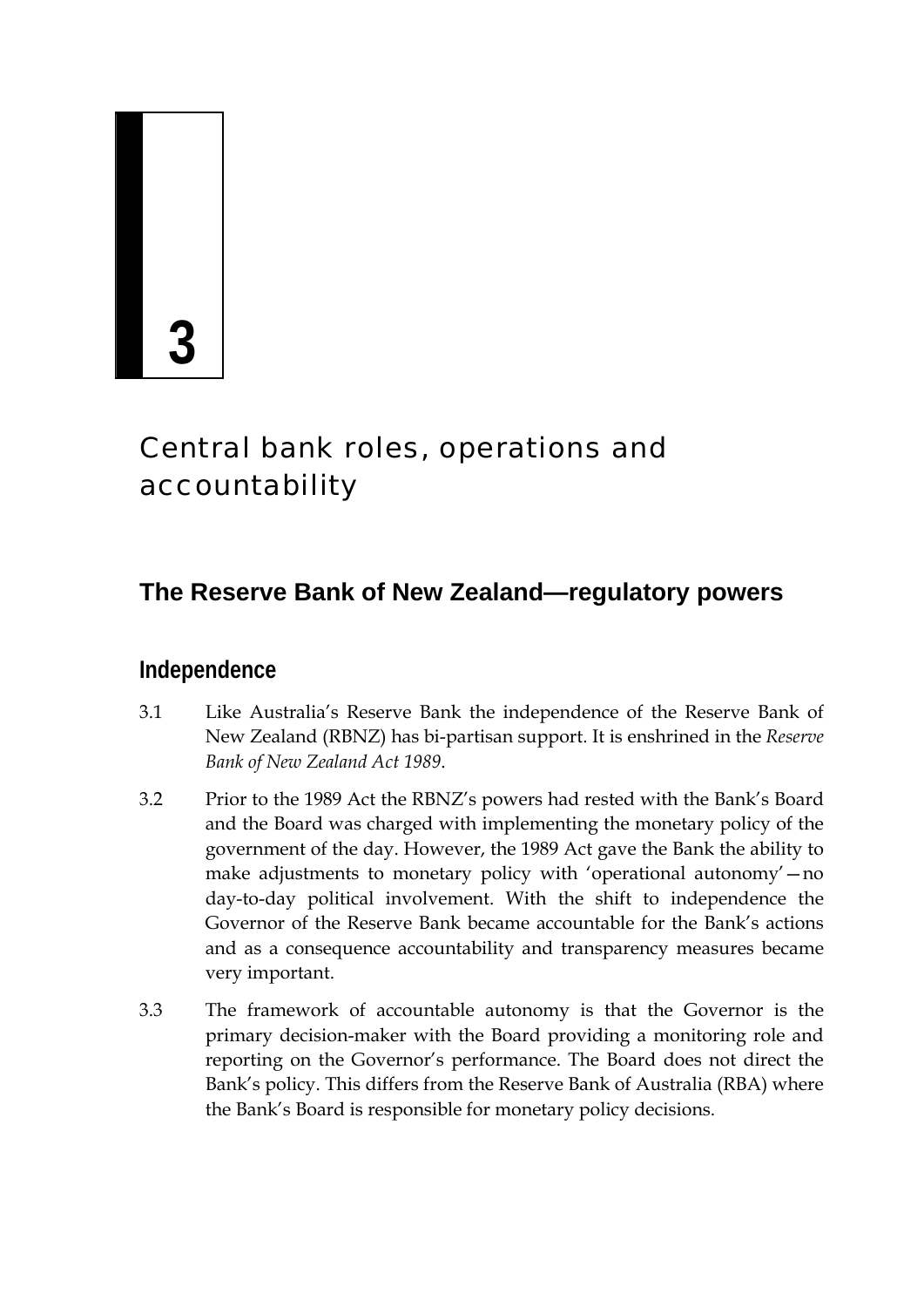# **Role of the Reserve Bank of New Zealand**

- 3.4 The RBNZ has three major roles. These include operating monetary policy to maintain price stability; promoting the stability of the financial sector and meeting the currency needs of the public.
- 3.5 The RBA's three major roles are very similar—operating monetary policy; maintaining financial system stability and promoting safety and efficiency of the payments system.

# **Primary role—monetary policy**

- 3.6 The Bank's primary function is to ensure financial and economic stability through the operation of monetary policy. The RBNZ has been overseeing monetary policy since the Bank's inception in the 1930s.
- 3.7 Since March 1999 New Zealand monetary policy has been exercised through decisions by the Bank on the state of the official cash rate. The Bank affects the official cash rate by setting the interest rate on overnight loans in the money market, which affects the costs of borrowing and influences the level of demand in the economy.
- 3.8 The use of monetary policy is defined in the *Policy Targets Agreement*  (PTA)<sup>1</sup>. The PTA is an agreement negotiated and signed by the Minister of Finance and the Governor of the Reserve Bank of New Zealand. The current PTA, signed on 24 May 2007, is designed to ensure price stability and it aims to achieve this by containing inflation within a target range of between one and three per cent 'on average over the medium term'.<sup>2</sup> New Zealand was the first of the developed countries to follow an inflation targeting regime, introduced in 1990. The target was initially zero to two percent, which the Bank achieved by 1992.
- 3.9 The PTA is similar to Australia's *Statement on the Conduct of Monetary Policy*, a statement which records the understanding between the Governor of the Reserve Bank of Australia and the Australian Government on key aspects of monetary policy. Both the RBNZ and the RBA sign a new agreement when a new Governor is appointed however the PTA has been changed intermittently, adopting different inflation target ranges on the

<sup>1</sup> Made under section 9 of the *Reserve Bank of New Zealand Act 1989*.

<sup>2</sup> Policy Targets Agreement 2007. Website viewed 22 August 2007, <http://www.rbnz.govt.nz/monpol/pta/3027051.html>.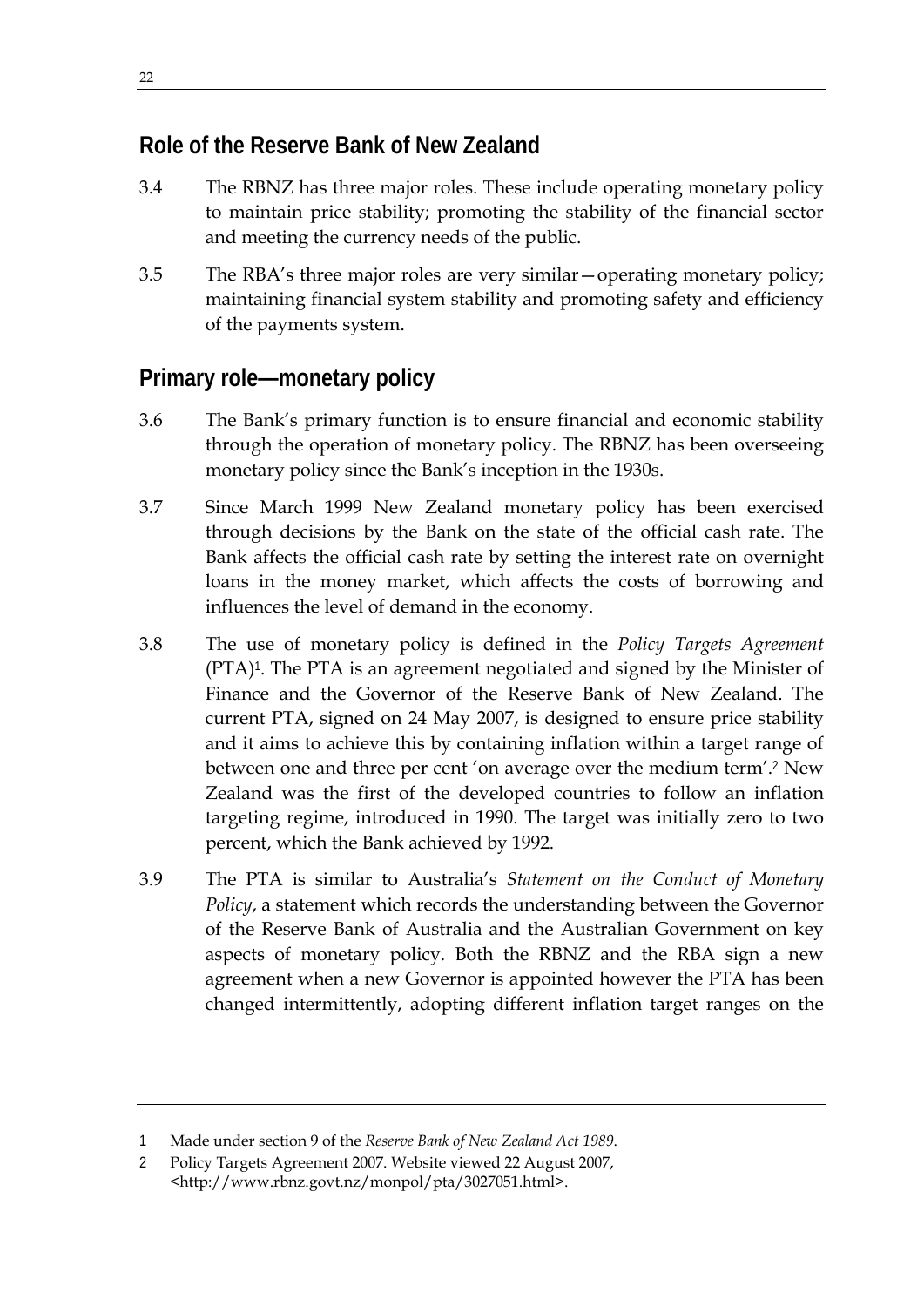agreement.<sup>3</sup> The PTA forms the basis of the accountability structure of the Reserve Bank of New Zealand. This is not the case in Australia.

- 3.10 The third Australian statement signed off on 18 September 2006 aims for medium term price stability with 'an objective of keeping consumer price inflation at between two and three per cent, on average, over the cycle'.<sup>4</sup> The RBA has been using this target range since 1993 to achieve the Bank's three main goals of maintaining the stability of the Australian currency; full employment; and economic prosperity and the welfare of the Australian people.<sup>5</sup>
- 3.11 The RBNZ reviews monetary policy eight times a year, every six weeks, whereas the RBA reviews the official cash rate monthly, excepting the month of January, when it does not meet. The New Zealand official cash rate may be changed at other unscheduled times as a response to economic shocks.<sup>6</sup>

# **Foreign exchange intervention as an additional monetary policy tool**

- 3.12 The RBNZ has the power under the 1989 Act to intervene in the foreign exchange market to calm disorderly market behaviour or market dysfunction. This sort of intervention can also be used as a supplementary monetary policy pool.
- 3.13 There is considerable debate in New Zealand about the RBNZ's primary role in foreign exchange intervention and whether foreign currency intervention is an appropriate supplementary monetary policy tool.
- 3.14 During meetings on the visit the delegation heard views for and against RBNZ intervention in the forex market. This was topical at the time of the visit, the Bank having intervened in the foreign exchange market on 11 June 2007, selling New Zealand dollars to buy foreign reserves. This was the first intervention of this kind since the floating of the New Zealand dollar in March 1985.
- 3.15 The intervention in June was designed to flatten the value of the rapidly appreciating New Zealand dollar (at an all time high in real terms) which was impeding the competitiveness of price-sensitive New Zealand

<sup>3</sup> Under section 12 of the *Reserve Bank of New Zealand Act 1989* the bank has the power to override the PTA for a period of twelve months.

<sup>4</sup> *The Third Statement on the Conduct of Monetary Policy*, 18 September 2006. Website viewed 22 August 2007, <http://www.rba.gov.au/MonetaryPolicy/>.

<sup>5</sup> Enshrined in the *Reserve Bank Act 1959.*

<sup>6</sup> As exhibited by the RBNZ after the 11 September 2001 terrorist attacks in America.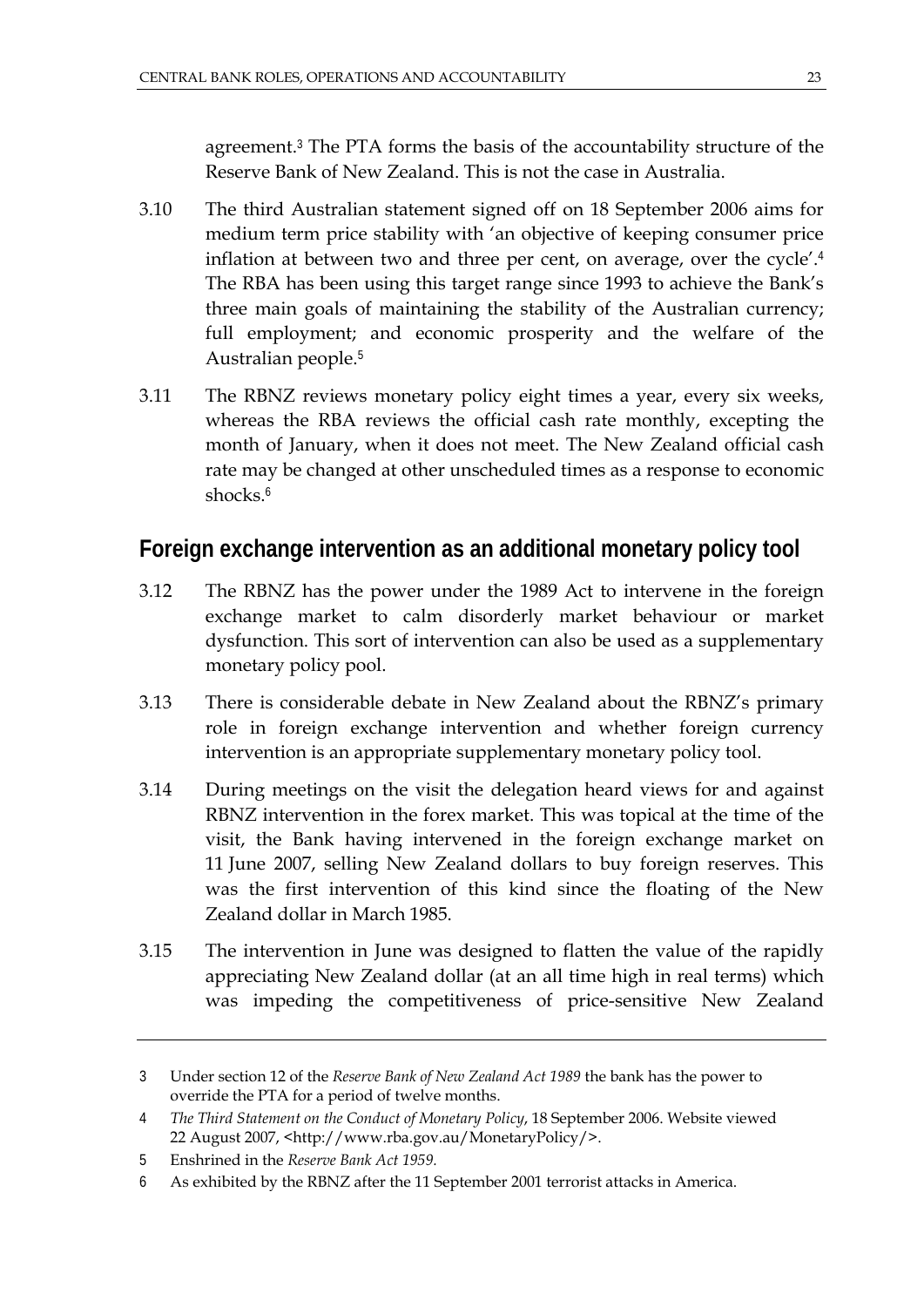exports.<sup>7</sup> Foreign currency was flooding in to take advantage of the high cash rate in New Zealand—running at 8.00 per cent in June 2007.<sup>8</sup>

- 3.16 At the time of writing New Zealand has the highest official cash rate in the industrialised world. As a result of this there has been heavy speculative activity in the New Zealand currency market which has inflated the value of the dollar beyond the appreciation accruing from dairy and associated primary industry commodity price increases.
- 3.17 Much of this speculative activity is coming from high saving countries like Japan (where the Yen has been at five year lows against the US dollar) and from the oil nations where the interest rate differential is significant. This has happened in both New Zealand and in Australia but the New Zealand differential has been greater than Australia's. Both markets are seen as good risks with the Governments' and banks stable and having strong central banks.
- 3.18 In June 2007 the Reserve Bank of New Zealand decided that the high exchange rate could not be sustained for the medium term. The level of the exchange rate was not analogous with other economic indicators including, inter alia, New Zealand's current account deficit which stood at around nine per cent of GDP in that month. The June action sent a signal to the market that speculation on the New Zealand dollar held risks.
- 3.19 The conundrum the Reserve Bank of New Zealand faces is how to reign in domestic inflationary pressures through tighter monetary policy but without unduly straining the export sector (particularly non-commodities exports) through an increase in the already high exchange rate.
- 3.20 The Deputy Governor, Mr Grant Spencer noted about the intervention:

The Bank's primary monetary policy instrument is the Official Cash Rate (OCR). The foreign exchange intervention framework provides an additional tool for the purpose of trying to moderate the extremes of the exchange rate cycle.<sup>9</sup>

3.21 The RBNZ's foreign exchange intervention seeks to moderate peaks where the exchange rate does not reflect the true economy. The Bank's policy is to intervene only when the exchange rate is at 'exceptional levels'; when it is unjustified by medium term economic fundamentals; when intervention is

<sup>7</sup> Although commodity prices have been high, export volumes have not been increasing. This may be linked to reduced investment in businesses.

<sup>8</sup> The RBNZ moved the cash rate to 8.25 per cent on 26 July 2007 due to increasing domestic inflationary pressures.

<sup>9</sup> Opinion article by Reserve Bank Deputy Governor Grant Spencer, 27 June 2007. Website viewed 24 August 2007, <www.rbnz.govt.nz/speeches/3049397.html>.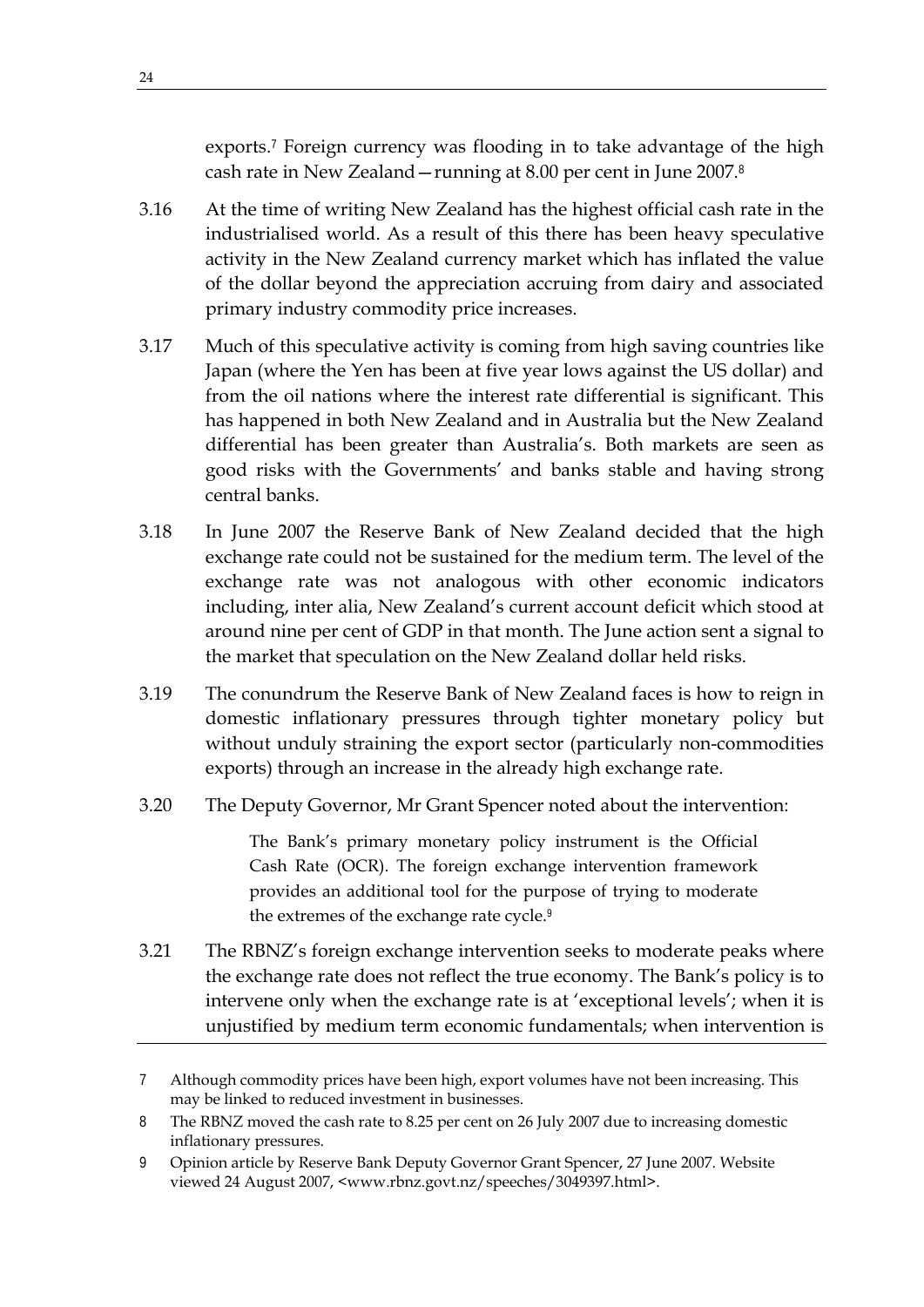seen as consistent with the Policy Targets Agreement; and when market conditions make intervention opportune.<sup>10</sup>

3.22 The RBA has no history of using foreign exchange intervention as a supplementary monetary policy tool. However, since the floating of the Australian dollar in 1983 the RBA has intervened in the foreign exchange market on a number of occasions either to help drive equilibrium in the market, typically where the market has "over-shot" and asset prices have moved to levels 'that do not seem reasonable in the context of a range of economic and financial developments'<sup>11</sup> or where conditions 'threaten to create market disorder'.<sup>12</sup> Akin to the policy of the Reserve Bank of New Zealand this sort of intervention is not designed to achieve a particular level of exchange rate.

#### **Accountability and transparency**

- 3.23 Besides the formal scrutiny by the Board over monetary policy there are a number of other avenues of monitoring performed on the actions of the Reserve Bank of New Zealand. The New Zealand central bank's 1989 legislation has a greater emphasis on providing accountability of the Bank meeting mandated objectives than it does on the Bank's independence. The Bank is therefore subject to a wide degree of formal accountability.
- 3.24 RBNZ now publishes an annual *Statement of Intent*, a document designed to outline the way the RBNZ intends to operationally carry out its duties over the following three years. It includes the nature and scope of its function, predicted strategies to meet its objectives and resource issues. The Board is expected to consult with and take into account the views of the Minister of Finance when formulating the *Statement of Intent*.
- 3.25 Both central banks issue a quarterly Statement on the conduct of monetary policy which outlines the analysis behind their monetary policy decisions. However, only the Reserve Bank of New Zealand is required by legislation to publish such a document.<sup>13</sup>

<sup>10</sup> Opinion article by Reserve Bank Deputy Governor Grant Spencer, 27 June 2007. Website viewed 24 August 2007, <www.rbnz.govt.nz/speeches/3049397.html>.

<sup>11</sup> Reserve Bank of Australia, *Why does the Reserve Bank intervene in the foreign exchange market?* Website viewed 24 August 2007, <http://www.rba.gov.au/MarketOperations/International/ex\_rate\_rba\_role\_fxm.html>.

<sup>12</sup> Reserve Bank of Australia, *Why does the Reserve Bank intervene in the foreign exchange market?* Website viewed 24 August 2007,

<sup>&</sup>lt;http://www.rba.gov.au/MarketOperations/International/ex\_rate\_rba\_role\_fxm.html>.

<sup>13</sup> The *Reserve Bank of New Zealand Act 1989* requires statements are issued at least six monthly.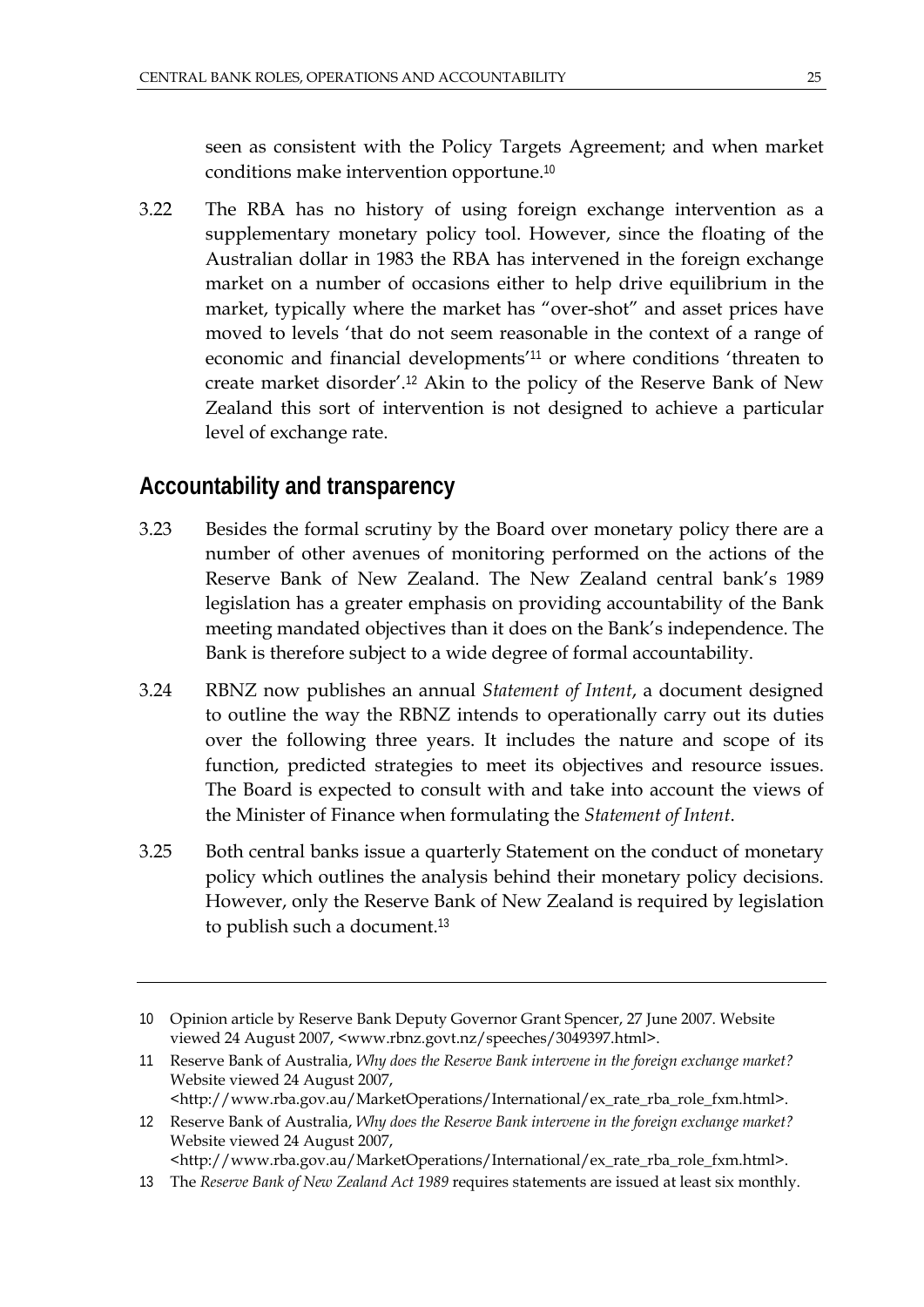- 3.26 The RBNZ also provides brief commentary between the quarters, after it has reviewed monetary policy every six weeks. In contrast, the RBA only releases commentary in the interim periods if there has been a decision to alter the official cash rate.
- 3.27 The RBNZ publishes its forecasts of inflation, GDP, interest and exchange rates. It is also required by legislation to publish a public annual report.

# **Parliamentary oversight of monetary policy**

# **Parliamentary scrutiny**

- 3.28 The RBNZ's *Monetary Policy Statements* stand referred to the House of Representatives Select Committee on Finance and Expenditure (FEC) under section 15 of the *Reserve Bank of New Zealand Act 1989*. Each quarter, the day after the *Monetary Policy Statement* is released, the FEC meets with the RBNZ Governor to scrutinize the extent to which monetary policy has been conducted within the scope of the PTA. The FEC may have an independent adviser assist in the examination of the statements by briefing the committee before the hearing.
- 3.29 The FEC have no requirement to report to the House on the examination of the Monetary Policy Statement but this is general practice.
- 3.30 The Bank's Funding Agreement, which is agreed at five yearly intervals between the Minister of Finance and the Governor on how much of the Bank's income may be retained for operating costs, requires parliamentary approval. Thus, at least every five years the resources of the Bank are scrutinized.

# **Reviews—inquiry into the future monetary policy framework**

- 3.31 The Finance and Expenditure Committee may inquire into any matter related to its subject areas as identified under the Standing Orders. As there is current debate in New Zealand surrounding what monetary policy instruments should be used by the Reserve Bank of New Zealand, the Finance and Expenditure Committee is conducting an inquiry into the future monetary policy framework.
- 3.32 Written submissions from the public closed on the last day of the delegation's visit, 19 July 2007.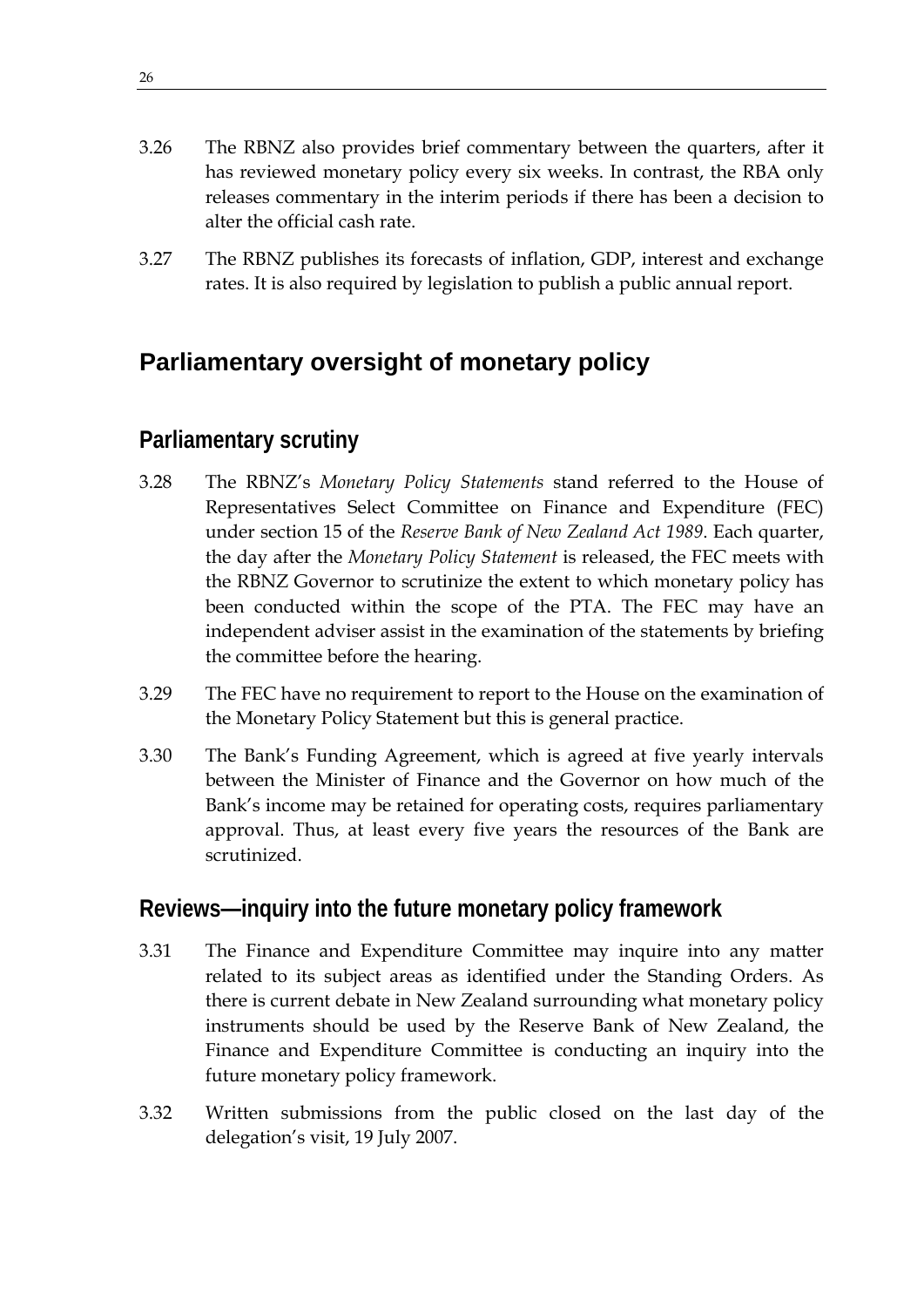- 3.33 The terms of reference for the inquiry are:
	- to consider the causes of inflationary pressures;
	- to consider the effectiveness of current monetary policy in controlling inflation;
	- to examine the interaction of monetary policy with other elements of the economic policy framework including fiscal policy ;
	- to examine the New Zealand economy's capacity for non-inflationary growth, and how it can be improved;
	- to examine the role of productivity in the economy, how it can be improved, and the constraints upon it;
	- to examine the recommendations from recent examinations of monetary policy including the joint Treasury and Reserve Bank of New Zealand's report entitled Supplementary Stabilisation Instruments; and
	- to consider additional measures that could enhance monetary policy in New Zealand.
- 3.34 The inquiry has generated significant interest from the financial and business sectors, manufacturing and primary industries, academics, not-for-profit organisations and the general public. As at 20 August 2007 the FEC had received and authorised almost 100 submissions.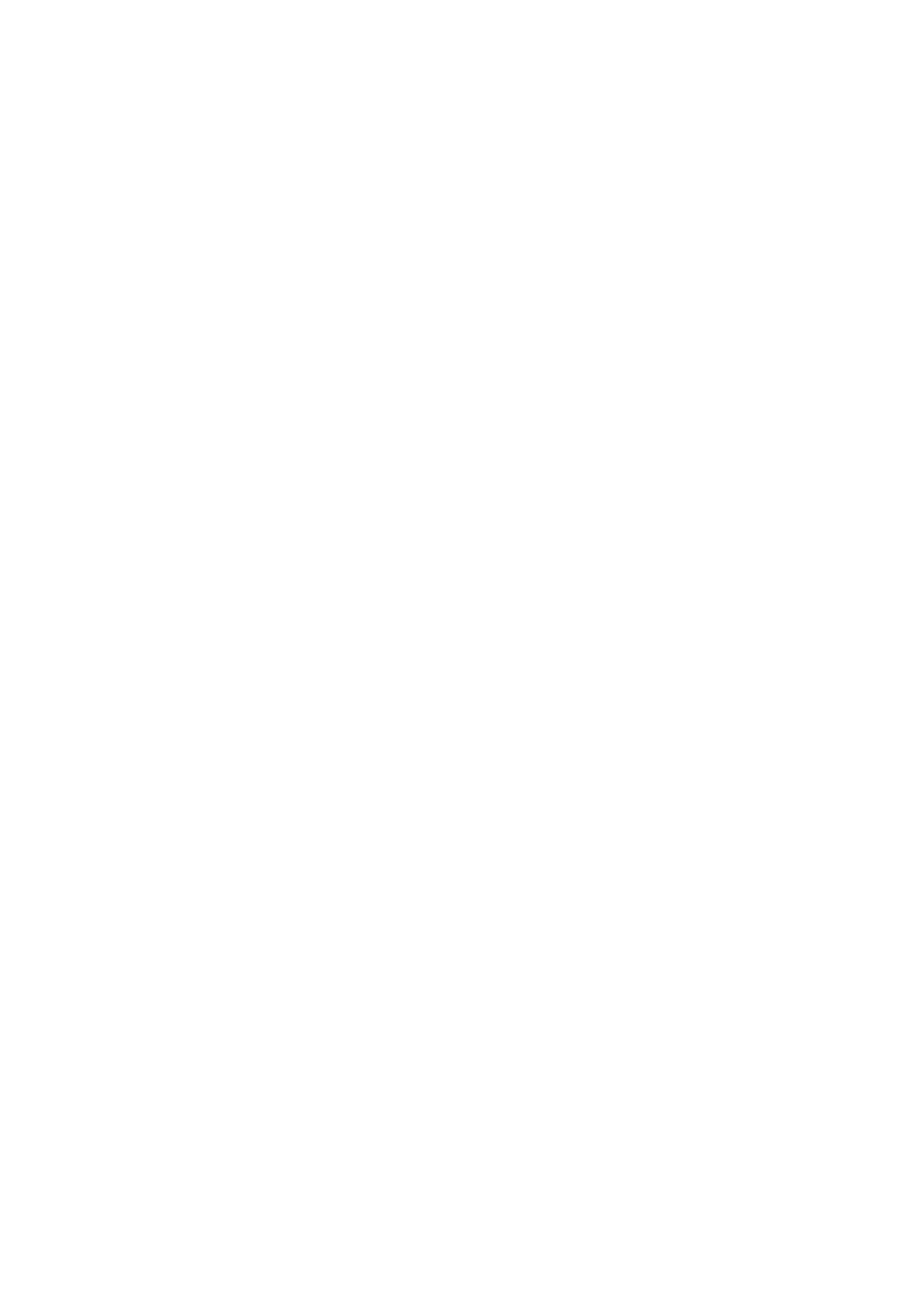

# Matters of mutual economic and policy interest

# **Retirement savings**

# **New Zealand superannuation**

- 4.1 New Zealand superannuation provides a universal basic public pension. It is paid to all New Zealanders over age 65 irrespective of past income, current income or wealth. It is colloquially referred to as "65 at 65" because a single person living alone receives 65 per cent of what a pension-age married couple household receive. All rates are calculated from the married couple rate.
- 4.2 When New Zealand married couples reach 65 years of age, they receive, as a household unit, approximately 66 per cent of the Net Average Ordinary Time Weekly Earnings as a pension.<sup>1</sup> From 1 April 2007 a married or civil union couple receive after tax income of NZ\$426.24 per week from the public pension.<sup>2</sup> A single person household receives after tax income of NZ\$277.06 per week, while a single person sharing a household receives after tax income of NZ\$255.74 per week.

<sup>1</sup> Approximately 33 per cent of the National Average Wage each, which is subject to marginal tax. Legislated under the *New Zealand Superannuation and Retirement Income Act 2001.*

<sup>2</sup> Net Average Ordinary Time Weekly Earnings based on the December 2006 quarter was NZ\$645.82 per week.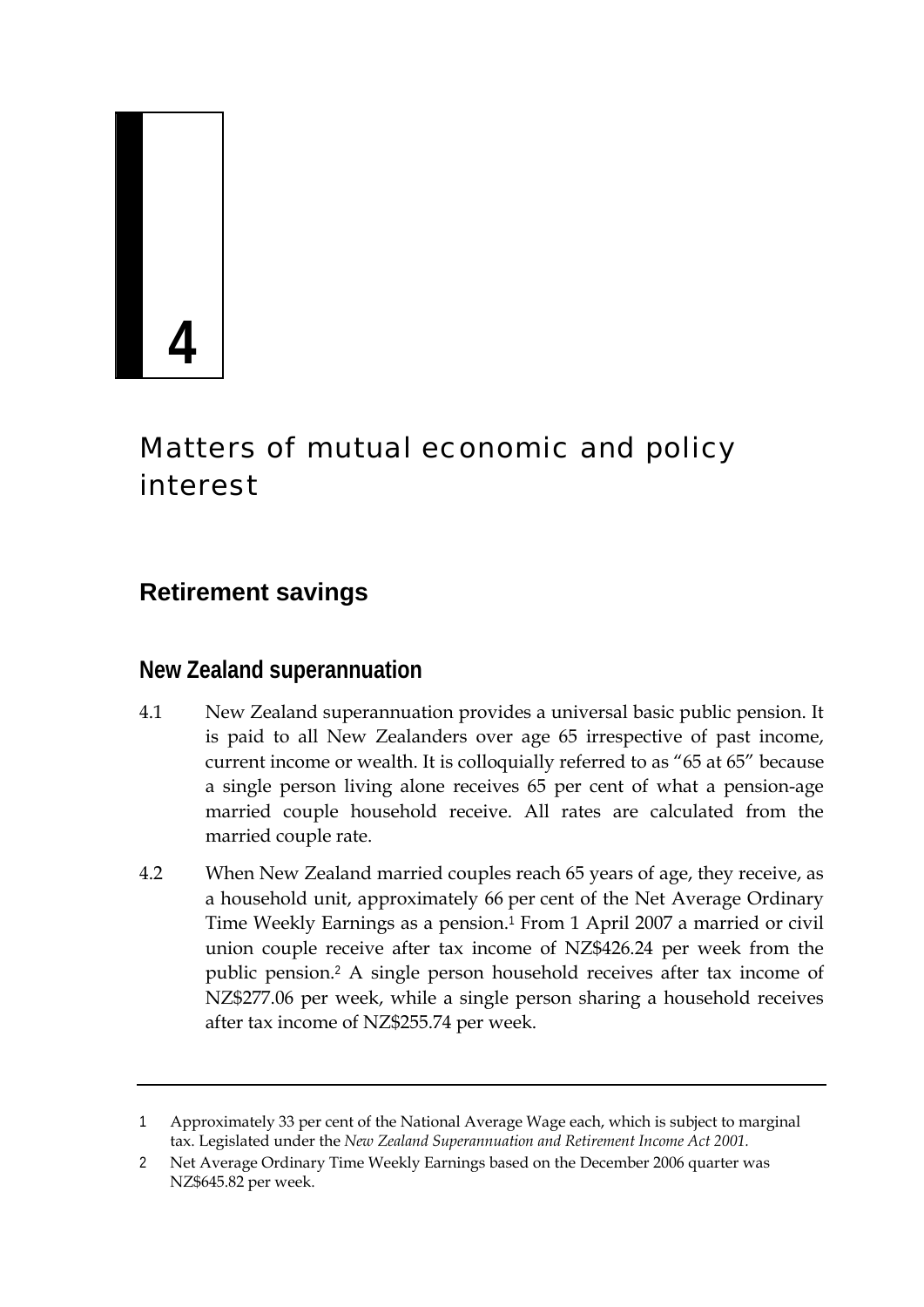- 4.3 The universality of the scheme means it is administratively simple and as it is not means tested it encourages private savings and for people to continue to work past retirement age.
- 4.4 In contrast, Australia has a safety net Age Pension which is available for eligible Australians between the ages of 63 and 65.<sup>3</sup> The pension is means tested, and as such, pension income is calculated on a sliding scale. In addition, Australia has a compulsory superannuation savings scheme which requires employees to contribute nine per cent of an employee's salary (when salary exceeds a certain income threshold) to superannuation. This contribution is preserved until an employee retires and reaches age 55—60.<sup>4</sup>
- 4.5 A public fund, the 'New Zealand Superannuation Fund', has been established in New Zealand to provide part pre-funding of the public universal pension.
- 4.6 The investment performance of the fund has been very good, returning around 15.3 per cent per annum.<sup>5</sup> Growth is forecast to be around 8.2 per cent over the next ten years. The fund's current value is NZ\$13.3 billion as at 31 May 2007.<sup>6</sup> This fund is legislated to have fund contributions and to always have surpluses. It will not be drawn down until 2028.

# **KiwiSaver**

- 4.7 New Zealand ranks low in the OECD average of private superannuation schemes.<sup>7</sup> There are currently 590 private schemes of which 431 are employer schemes and 120 are retail schemes. Approximately 638 123 New Zealanders currently belong to a private superannuation scheme; of those, 304 622 are members of employer schemes and 333 443 are members of retail schemes.<sup>8</sup>
- 4.8 Net household savings as a percentage of GDP have steadily declined since the late 1980s. This is likely to be partly related to the non-means

<sup>3</sup> Men can access the Age pension at age 65. Pension age for a female is being raised by six months every two years so that by 2014 male and female eligibility age will be the same.

<sup>4</sup> The preservation age will remain at 55 years for a person born prior to 1 July 1960, while for someone born after 30 June 1964 the preservation age rises to 60.

<sup>5</sup> New Zealand Superannuation Fund, Performance, 31 May 2007. Website viewed 27 August 2007, <http://www.nzsuperfund.co.nz/index.asp?pageID=2145831960>.

<sup>6</sup> New Zealand Superannuation Fund, Performance, 31 May 2007. Website viewed 27 August 2007, <http://www.nzsuperfund.co.nz/index.asp?pageID=2145831960>.

<sup>7</sup> OECD Economic Survey of New Zealand 2007. Web site viewed 28 August 2007, http://www.oecd.org/document/10/0,3343,en\_2649\_34569\_38394186\_1\_1\_1\_1,00.html.

<sup>8</sup> Superannuation fund data provided by Inland Revenue New Zealand.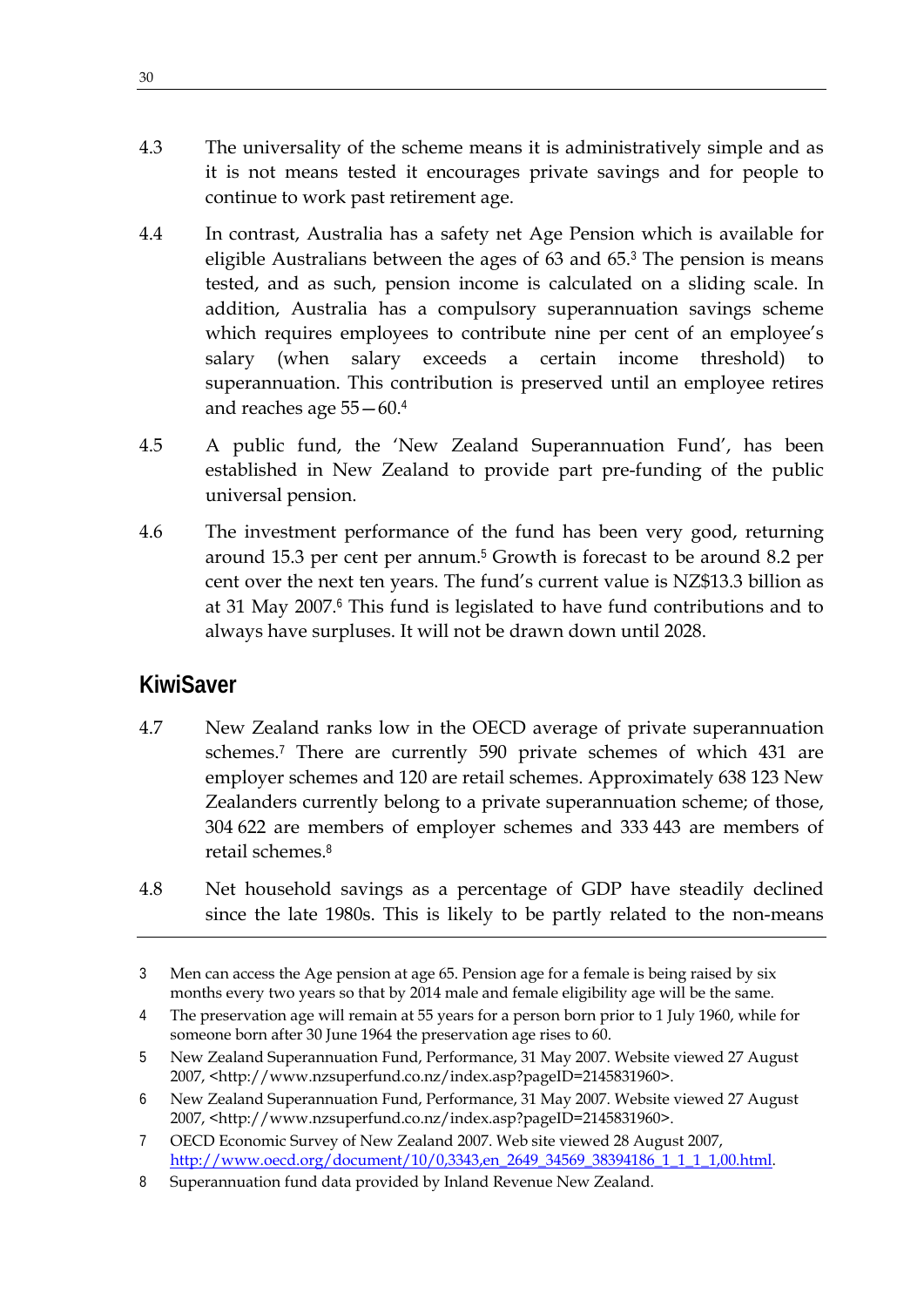tested, bi-partisan supported public pension and partly because there is currently no portability of superannuation between private schemes. In addition, with a housing boom underway, much of household disposable income is being channelled into housing and not into financial assets or savings.

- 4.9 To encourage voluntary savings the New Zealand Government has introduced an auto-enrolment savings scheme, KiwiSaver, primarily for retirement income purposes, which commenced on 1 July 2007, just before the delegation's visit. This scheme is designed to complement New Zealand superannuation, not replace it.
- 4.10 A feature of the savings scheme is its portability between New Zealand employers. KiwiSaver schemes are offered by private superannuation providers and thus it is not a government guaranteed scheme. Much of the scheme collections are administered through the Inland Revenue Department—PAYE deductions include the contributions and are sent to Inland Revenue on the monthly schedule.
- 4.11 Automatic enrolment occurs when an employee commences with a new employer and they have an eight week window of opportunity to opt-out of the scheme. Existing employees and other savers (self-employed, beneficiaries etc) may elect to join KiwiSaver. The default contribution is four per cent of gross salary or wages but a contributor may elect to contribute eight per cent. A default KiwiSaver scheme is selected if the contributor does not choose their own KiwiSaver scheme.
- 4.12 The scheme involves employee, employer and government contributions. From 1 July 2008 employers will be required to contribute to the scheme for all employees participating in KiwiSaver.
- 4.13 There will be a three year transitional period of rising contributions starting at one per cent of an employee's gross salary and rising to four per cent by 1 April 2011. The employer does not have to make a contribution if an employee earns less than NZ\$26 000. At earnings exceeding NZ\$26 000 the employer matches the employee's contribution up to NZ\$20 per week. The scheme also provides tax credits to employees for their matched contributions to an employee's fund which reduces the cost of the scheme on the employer.
- 4.14 The scheme provides generous incentives—most focussed on creating a savings ethos and retaining people (and thus skills) in New Zealand. For example, the KiwiSaver scheme provides a \$1 000 savings bonus for new members and an annual fee subsidy. It also includes the ability to withdraw fund contributions for the purchase of a first home and provides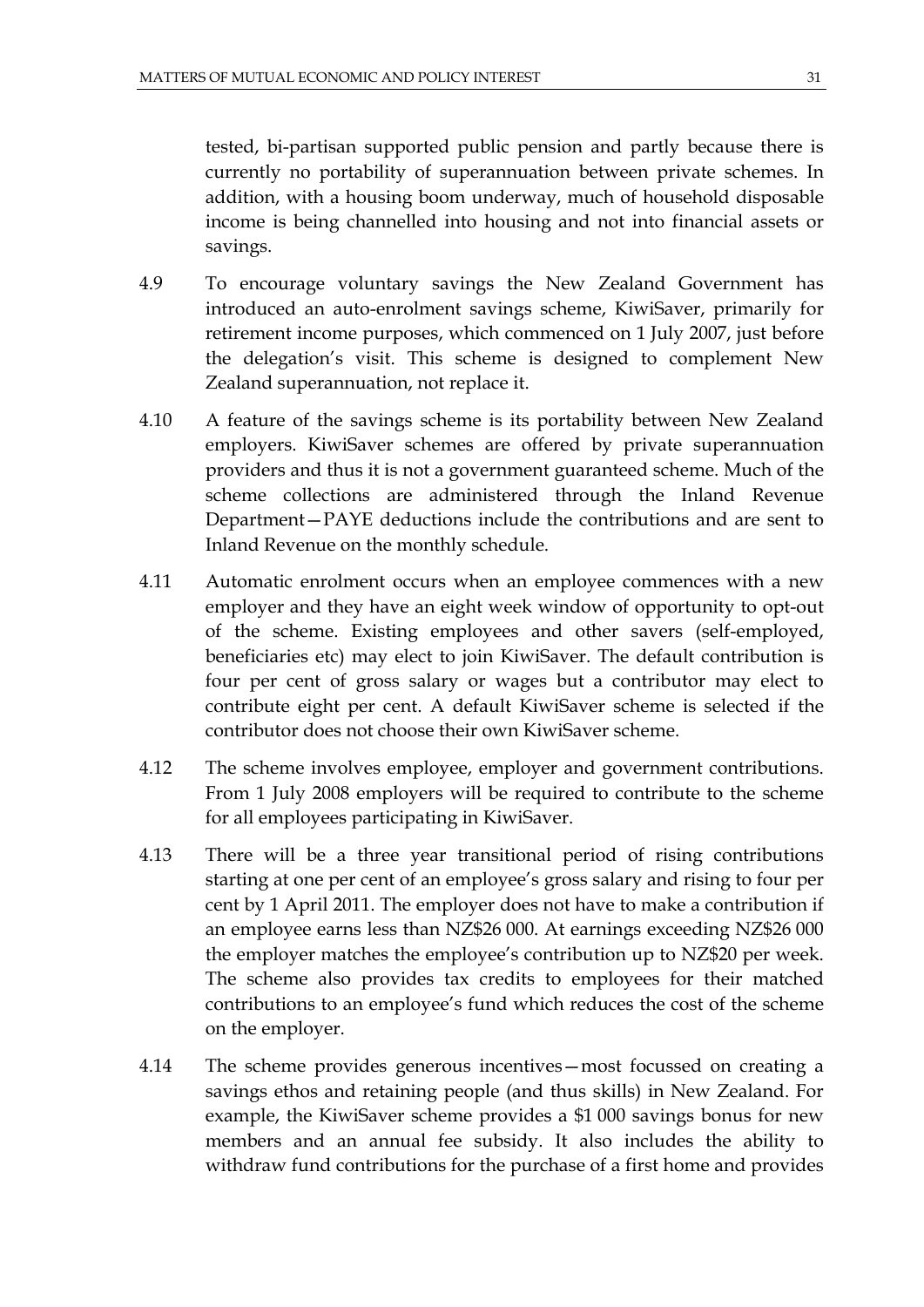a deposit subsidy of up to \$5 000 per member. Another feature is the ability of contributors to take a 'savings holiday' for a period of up to five years, after a minimum of 12 months of contributions.

4.15 The scheme is expected to be taken-up by around fifty percent of the labour force by 2017. Very early feedback on the scheme indicated that a number of large employers were choosing to offer joint-contributions before the 1 July 2008 compulsory deadline.

#### **Australia-New Zealand retirement savings portability**

- 4.16 Whilst the New Zealand and Australian Governments wish to retain their skilled labour forces it is also recognised that a 'labour swill', where skilled workers move between economies, is a global phenomena.
- 4.17 As Australia and New Zealand share common bonds, trans-Tasman labour movements are expected to increase over the coming decades. Given this, the portability of superannuation between the economies is a growing issue, particularly as Australia has a compulsory superannuation system. This issue is likely to exacerbate with the commencement of New Zealand's KiwiSaver scheme.
- 4.18 In January 2007 the Australian and New Zealand Governments agreed to establish a retirement savings working group to consider the issue of portability of retirement savings across the Tasman.
- 4.19 The Australian Superannuation Guarantee Scheme is based on the principle of preservation until retirement age. Whilst KiwiSaver primarily follows the same preservation principles it allows a one-off early access to retirement savings for first home purchase.
- 4.20 In February 2008 the Australian Treasurer and the New Zealand Minister of Finance will meet for further discussions on this issue.

# **The New Zealand manufacturing sector**

# **Current state**

4.21 At the time of the delegation's visit to New Zealand the House Economics Committee was in the final stages of the inquiry into the state of Australia's manufacturing sector.<sup>9</sup> The delegation was therefore interested

<sup>9</sup> The report, *Australian Manufacturing: today and tomorrow*, was tabled on 13 August 2007.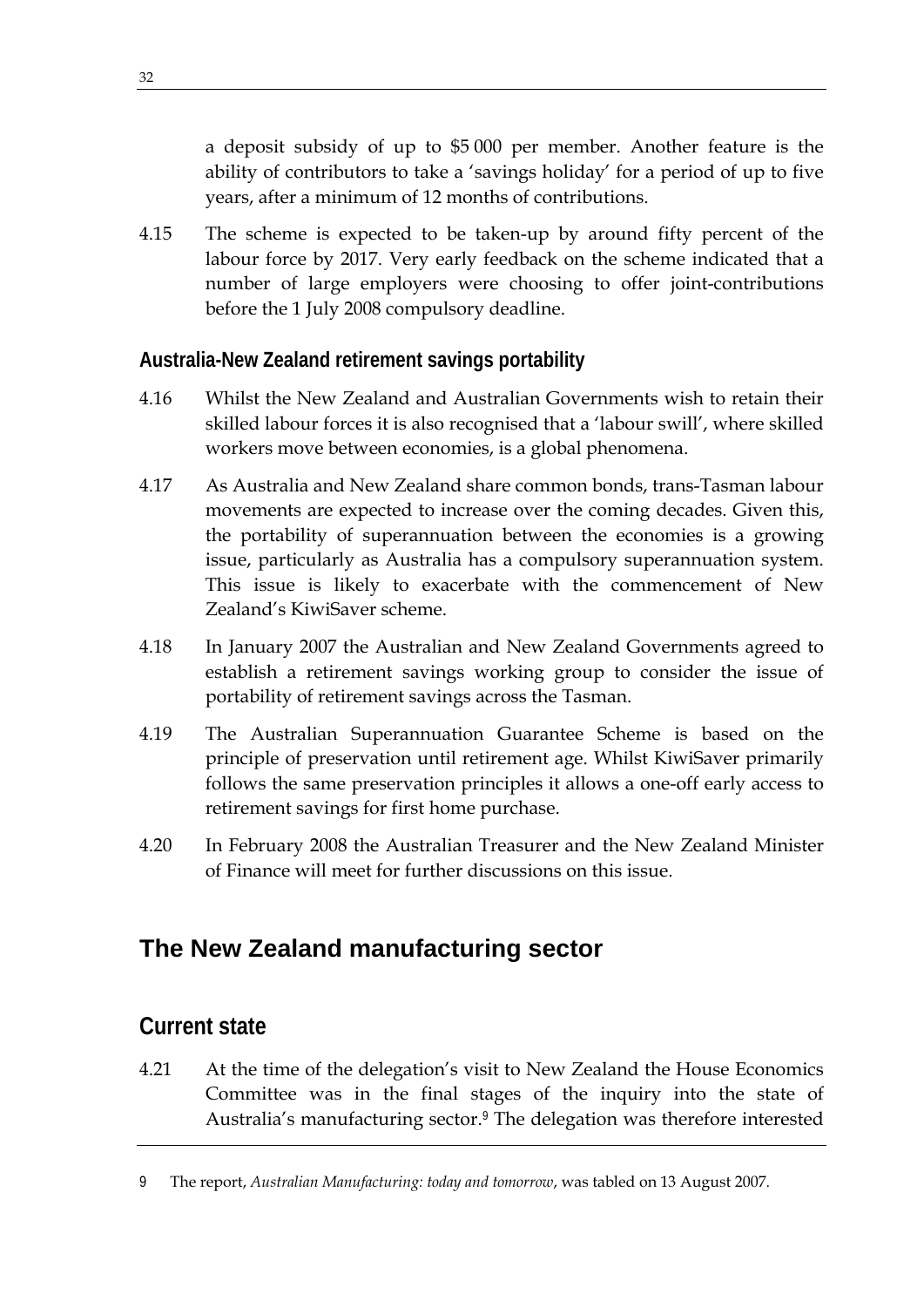to discuss the state-of-play in New Zealand's manufacturing sector, future directions and the current manufacturing strategy.

- 4.22 The New Zealand manufacturing sector has never been large. Its top five exports are dominated by primary industry products as can be seen in Table 4.1. These are dairy; meat; horticulture; forestry and tourism. Food and live animals account for more than half of all exports.<sup>10</sup> Leading manufacturing sectors are food processing, wood and paper products, and metal fabrication.
- 4.23 New Zealand has not been strong at transforming primary exports into higher-value products and as such net exports comprise a similar proportion of GDP as they did in the 1980s. That said, if meat and dairy products are included in the figure, manufacturing accounts for a significant 63 per cent of New Zealand's exports.<sup>11</sup>
- 4.24 The sector is growing, yet not as fast as other sectors. In line with this trend the share of manufacturing employment in New Zealand has been reasonably static, at around 14 per cent over the last ten years. However, the proportion of elaborately transformed manufactures has grown significantly—in 2005 they comprised 32 per cent of New Zealand's exports, up from 19.3 per cent in 1990.<sup>12</sup>
- 4.25 Australia is New Zealand's number one trading partner with approximately 21 per cent of its exports going to Australia.

<sup>10</sup> Statistics New Zealand, *Overseas merchandise trade*, Cat 53.900 Set 06/07 – 126, 26 February 2007.

<sup>11</sup> New Zealand Trade and Enterprise, *Manufacturing +: A Vision for World Leading New Zealand Manufacturers*—A Strategic Framework Shortform Report, November 2006, p. 1.

<sup>12</sup> New Zealand Trade and Enterprise, *Manufacturing+: A Vision for World Leading New Zealand Manufacturers*—A Strategic Framework Shortform Report, November 2006, p. 1.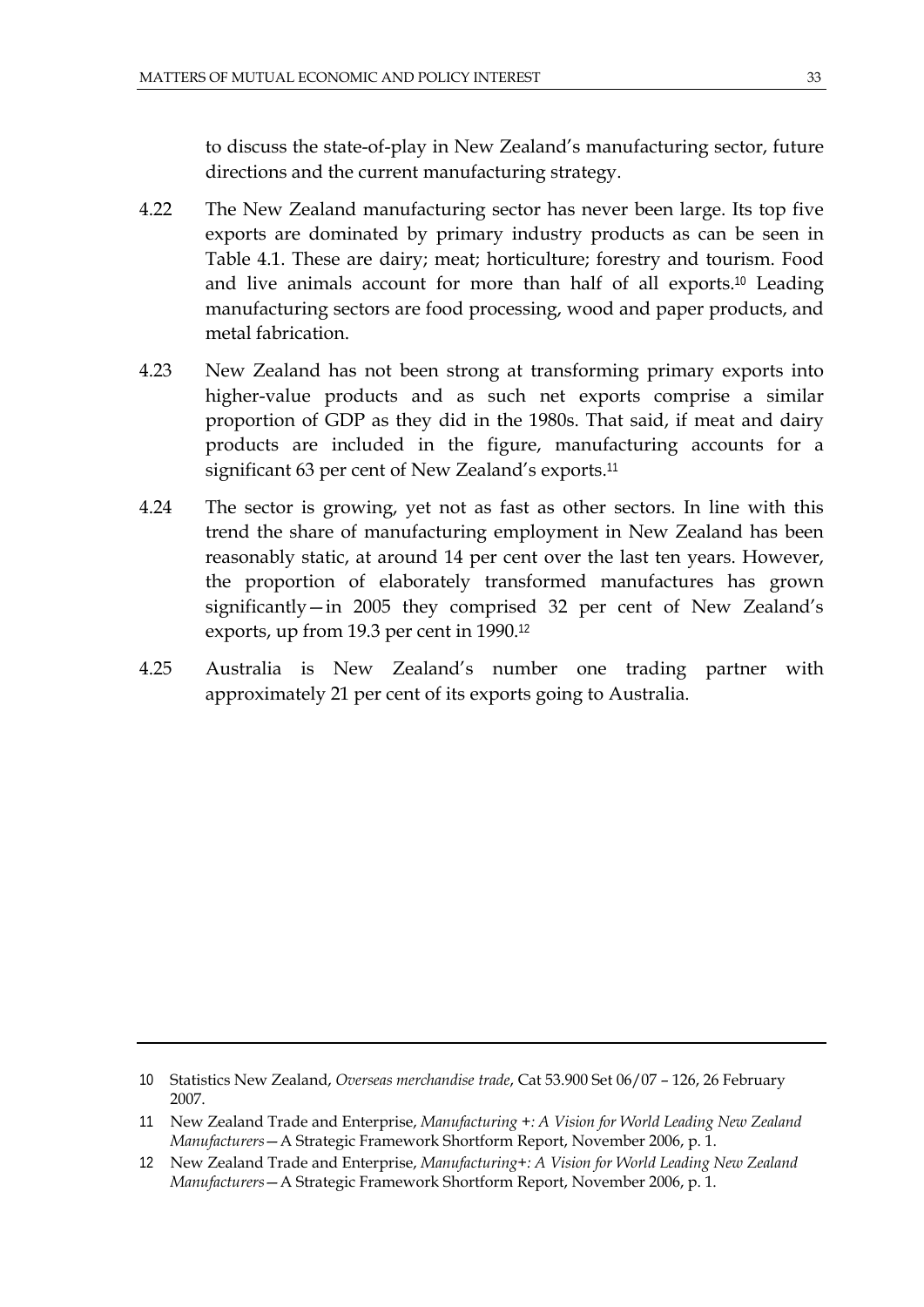| <b>Commodity</b>                     | <b>NZ\$ million</b> |
|--------------------------------------|---------------------|
|                                      |                     |
| Milk powder, butter and cheese       | 5 6 6 9             |
| Meat and edible offal                | 4 426               |
| Logs, wood and wood articles         | 1932                |
| Mechanical machinery, equipment      | 1776                |
| Aluminium and aluminium articles     | 1 2 1 3             |
| Fruit                                | 1 184               |
| Fish, crustaceans and molluscs       | 1 149               |
| Electrical machinery and equipment   | 1 1 0 3             |
| Iron and steel                       | 713                 |
| Wool                                 | 681                 |
| <b>Textiles and textile articles</b> | 651                 |
| Casein and caseinates                | 645                 |
| Beverages, spirits and vinegar       | 640                 |
| Miscellaneous edible preparations    | 612                 |
| Wood pulp and waste paper            | 503                 |
|                                      |                     |

**Table 4.1 New Zealand exports—Top 15 commodities year ended May 2007** 

*Source Statistics New Zealand* 

#### **Future directions**

- 4.26 New Zealand manufacturing faces many of the opportunities and challenges that Australian manufacturing faces. These include distance from European markets (yet proximity to Asia); expanded entry into global supply chains and/or off-shoring production; having innovative and niche products; and improving management skills and business operations.
- 4.27 Most manufacturers in New Zealand are small manufacturers. Out of 20 000 manufacturing enterprises, only 353 firms employ more than 100 staff. Seventy per cent of New Zealand manufacturers have fewer than five staff.
- 4.28 The delegation heard that the future of New Zealand's manufacturing sector, much like that of Australia, lies in design excellence and innovation strengths. The service side of manufacturing is also a largely untapped area of expansion.
- 4.29 Off-shoring of production is occurring in products that can be produced cheaper where labour costs are lower. 'Ice-breaker' and 'Pumpkin Patch' are two niche clothing brands where the design and research and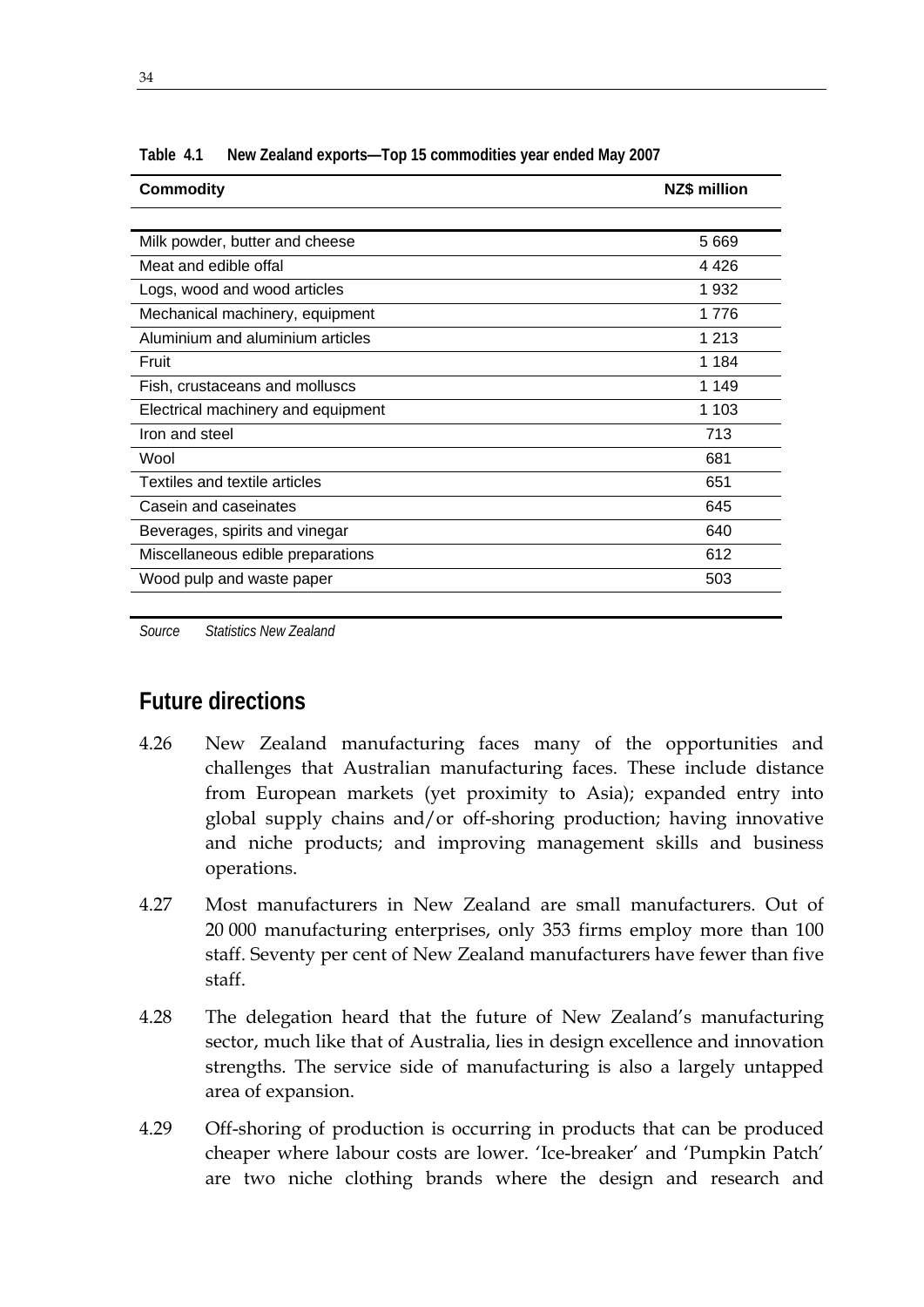development is occurring in New Zealand but production is taking place in China. China is able to offer access to high quality production factories and plants located next to competitors who have the same freight costs.

- 4.30 As New Zealand has a small domestic market, much smaller than Australia's, it appears that some manufacturers are off-shoring not only for labour cost reasons but also to increase scale of production and to be closer to the large markets.<sup>13</sup> For example, Fisher and Paykel, an iconic New Zealand brand, has recently established its parts plant in the US. Having lower transport costs outweighs the higher US labour costs for bulky goods.
- 4.31 However, producing off-shore is not always a successful strategy. Some manufacturers have brought production back to New Zealand because they want the design and production in the same place. There have been problems experienced by some manufacturers putting a business on Chinese soil; mostly associated with ownership or tenancy rights. Problems have also been reported in using Chinese manufacturers to produce goods, including quality and safety issues.

# **Government industry policy**

- 4.32 The New Zealand Government is focussing on making the New Zealand economy a stronger global participant with firms and industries being more flexible and creative. The key to this strategy is investment in science and technology and acquiring and retaining knowledge and skills in New Zealand.
- 4.33 Being an economy with a strong primary industry focus future prosperity will be enhanced by providing more value-add at every level of production transformation.
- 4.34 The food and beverage sector is considered an important part of New Zealand's manufacturing sector. As such, the New Zealand Government has concentrated efforts in improving the competitiveness of industries in the food and beverage sector, including capability building and market development.
- 4.35 In November 2006 a group comprising industry, Government, unions and academia, the "Manufacturing+ Vision Group" (the Group), assessed the state of the New Zealand export manufacturing sector.

<sup>13</sup> New Zealand's population is approximately 4.2 million; Australia's population is around 21 million.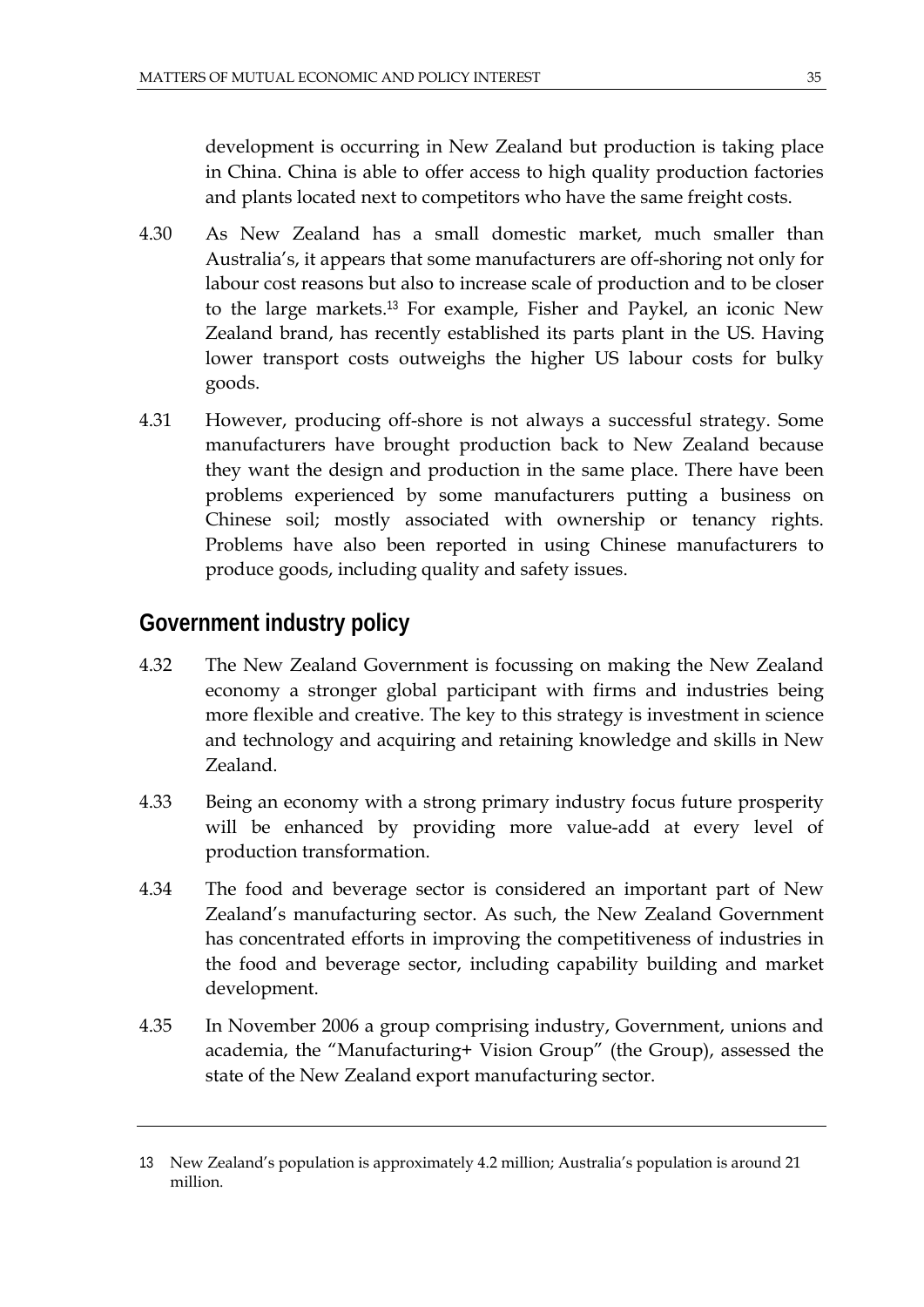- 4.36 The Group consulted with over 500 New Zealanders with manufacturing interests, assessing the global trends impacting the sector and how manufacturers were adapting to these trends. The project culminated in a report entitled *Manufacturing+: A Vision for World Leading New Zealand Manufacturers.* The report details the results of their findings; trends impacting New Zealand manufacturers; a model of best practice for manufacturers; and a set of recommendations for government policy, industry, trade associations and unions, education and research providers.<sup>14</sup>
- 4.37 The *Manufacturing+* report recommendations are contained in a quadrant of areas designed to transform the sector. These include:
	- improving manufacturing capability;
	- **improving manufacturing capacity;**
	- improving the sector's profile; and
	- ensuring ongoing engagement of the manufacturing sector with Government.
- 4.38 The work of the Manufacturing+ Vision Group commenced in August 2005 and by the conclusion of the report key Government agencies were already working on the recommendations to improve manufacturing capabilities.

# **Housing affordability**

- 4.39 New Zealand's housing boom has led to a doubling of house prices since 2002 and accordingly, rents have increased. Home ownership has also consistently declined over the past decade. There are many reasons why housing affordability has declined in New Zealand. It is a multifactorial issue.
- 4.40 Investor activity has been significant in the housing market, possibly because real estate is the culturally favoured investment option in New Zealand, but also because it has a privileged tax position.
- 4.41 Both the New Zealand and Australian tax systems are unique in having the ability to deduct losses on rental property. Both countries have capital gains tax on the sale of property, however in New Zealand, capital gains

<sup>14</sup> New Zealand Trade and Enterprise, *Manufacturing+: A Vision for World Leading New Zealand Manufacturers*—A Strategic Framework Shortform Report, November 2006, p. 3.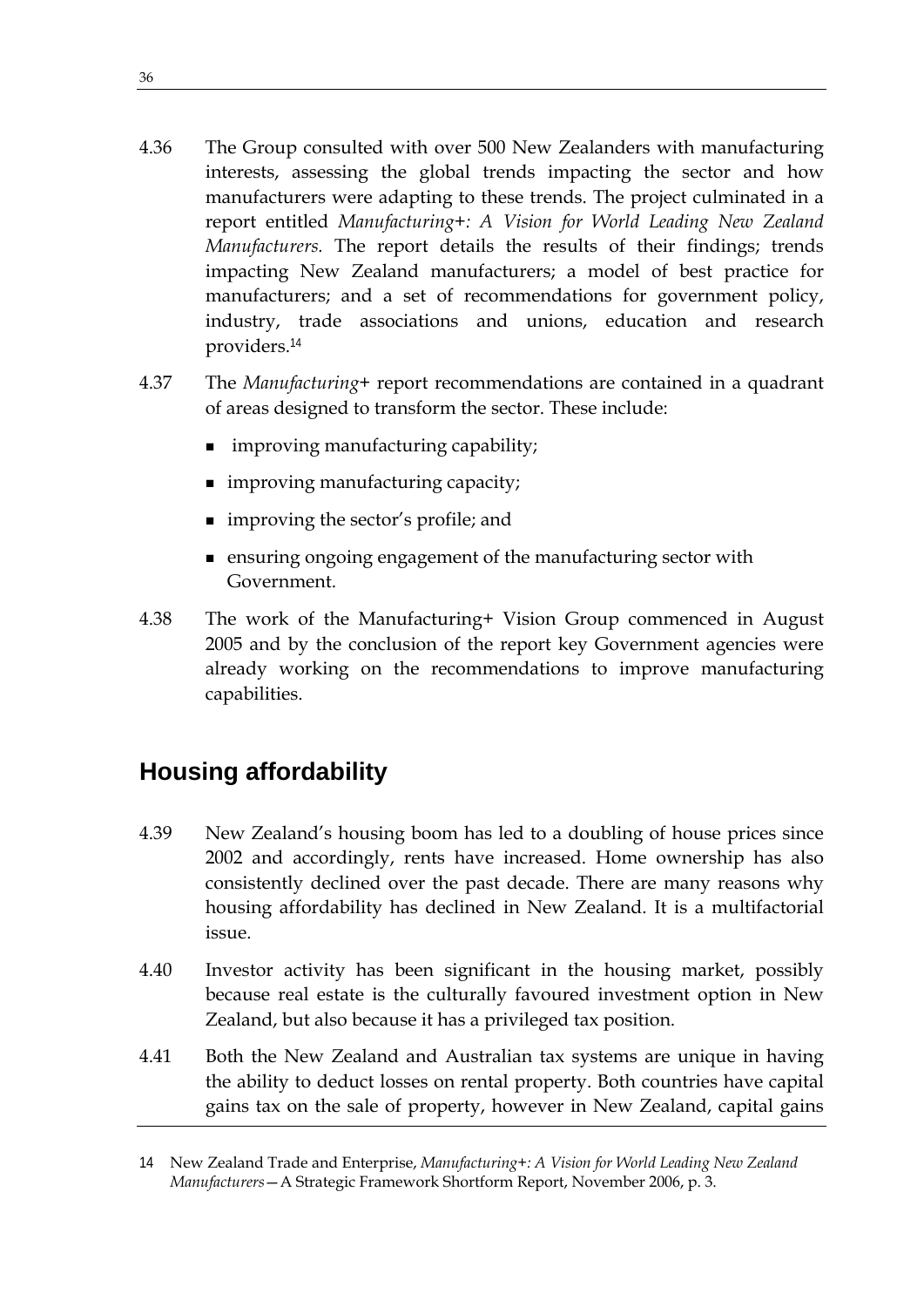only accrue on the sale of a property if the original *intention* was to make a capital gain. The same capital gains tax framework applies to financial assets but these can not be negatively geared.

- 4.42 A demographic contributor to falling household affordability is the smaller size of households, and, like Australia, a rising and significant proportion of single households. There has also been significant net migration to New Zealand between the late 1990s and early 2000s which add to housing demand.
- 4.43 In addition to increasing real household income since the early 1990s, the deregulation of the financial market led to household's ability to borrow more for housing.
- 4.44 There have also been issues affecting the supply of housing in New Zealand including land availability, planning regulations and construction prices.<sup>15</sup>

# **House of Representatives Commerce Committee—inquiry into housing affordability**

- 4.45 The New Zealand House of Representatives Commerce Select Committee is currently inquiring into the cost of housing in New Zealand. The committee's focus is on home ownership rather than broad housing affordability and the terms of reference specifically address first home buyers.
- 4.46 The terms of reference are to identify all components of the cost of housing for first home buyers in New Zealand and examine significant shifts over time.

<sup>15</sup> The Reserve Bank of New Zealand, *Submission to the Commerce Committee on the Inquiry into Housing Affordability in New Zealand*, 14 June 2007, website viewed 14 August 2007,

<sup>&</sup>lt;http://www.parliament.nz/enNZ/SC/Papers/Evidence/9/5/b/95bb598c361c4c4ba98f4f19f8140 341.htm>.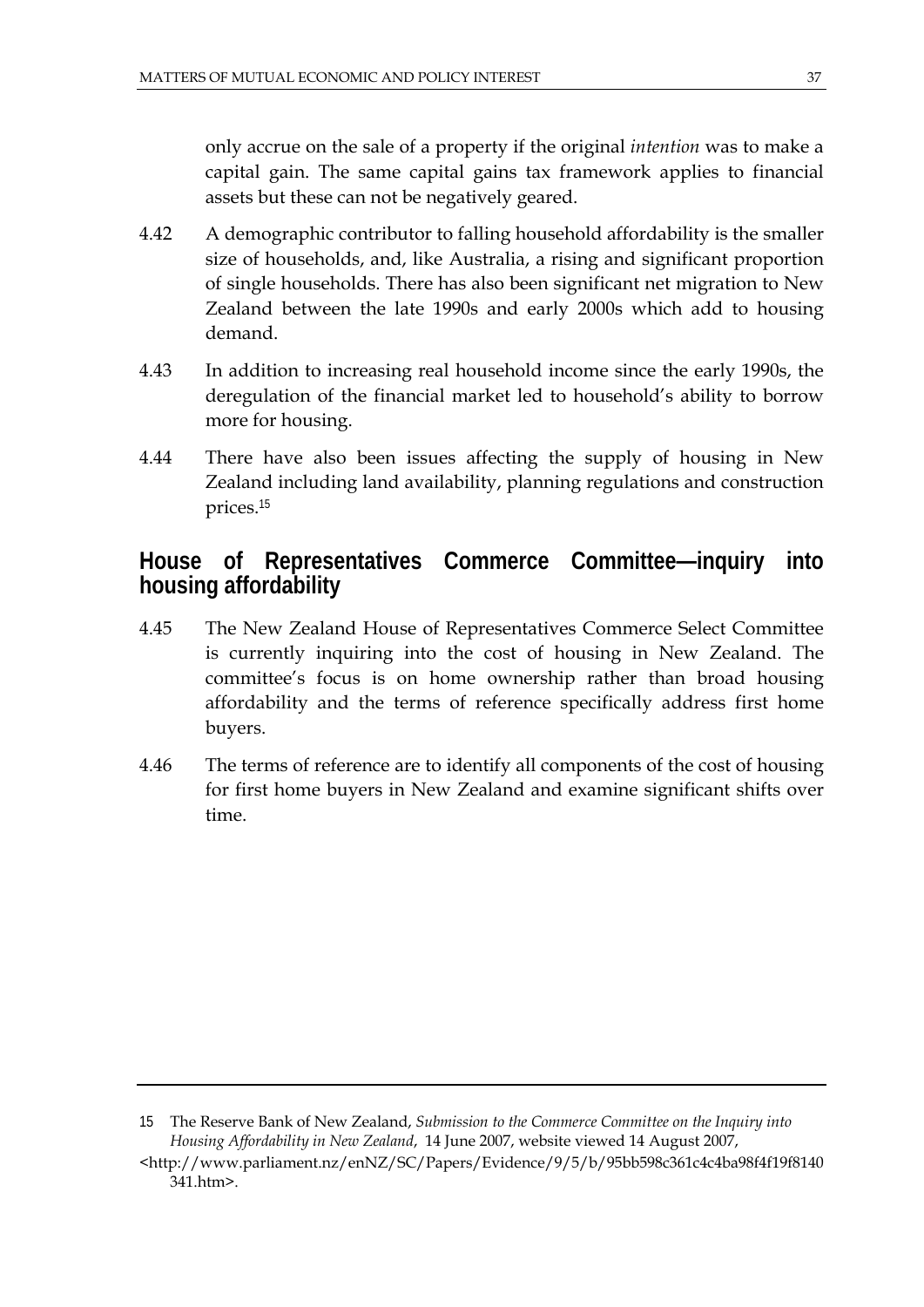The terms of reference request particular attention is given to a detailed list of housing affordability factors, including:

- $\blacksquare$  the effect on land supply, and therefore the price for land, of both
	- $\Rightarrow$  restraints on land supply for new housing, and
	- <sup>⇒</sup> land 'wastage' through 'large section only' subdivisions.
- household ability to service debt, meet costs of ownership and the changing relationship between income, property prices and mortgage interest rates;
- impact of increasing demand for residential properties by investors;
- local authority planning and approval processes;
- charges and levies imposed at all stages of the housing supply chain;
- building material and building labour costs as compared with those in other similar economies and countries;
- access to finance for house building on multiply owned land;
- impact of changing preferences for home ownership;
- $\blacksquare$  range of financing products available for first home owners. <sup>16</sup>
- 4.47 The inquiry is also to consider ways to improve the affordability of housing and to identify intervention programs to help individuals and families purchase a home. The terms of reference specifically seek input on 'shared equity','rent to buy' and 'sell and build state housing stock' strategies.
- 4.48 The inquiry commenced on 1 March 2007. As at 16 August 2007 the committee had authorised 41 submissions from a variety of interested parties including, amongst others, the building industry; community housing organisations; local government; the banking sector; unions; and the Reserve Bank of New Zealand.

# **Kiwi Bank**

4.49 The delegation met with senior executives of the New Zealand Post Group, New Zealand's corporatised postal entity group, to discuss the

<sup>16</sup> Web site viewed 24 August 2007, < http://www.parliament.nz/en-NZ/SC/Papers/Summaries/3/f/0/3f0489134bc54372b31c7c9d8d129140.htm>.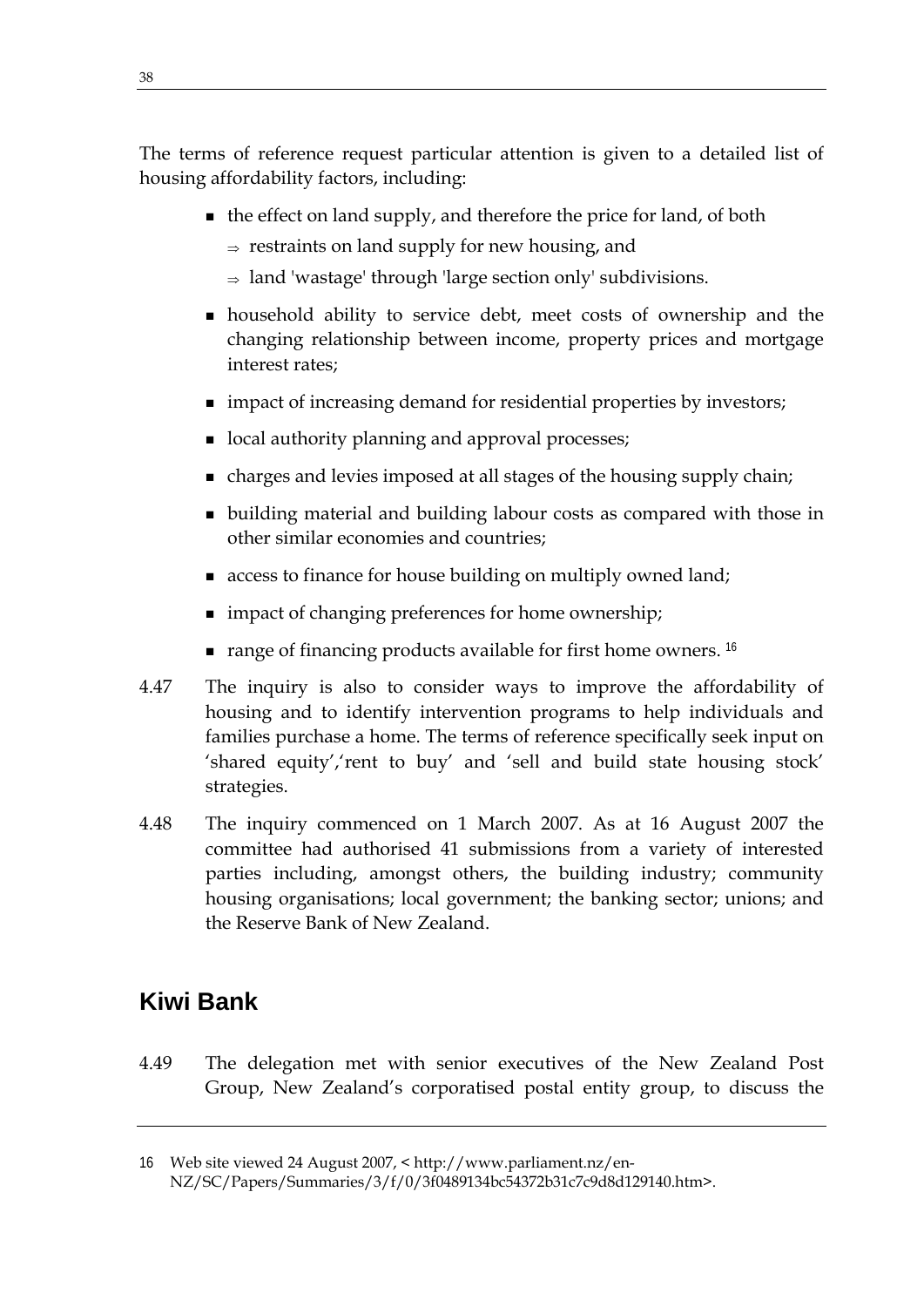changes to the group's structure and the new wholly owned subsidiary enterprise, Kiwi Bank.

- 4.50 Kiwi Bank was established in 2002 to meet a niche that had developed in the New Zealand banking market.<sup>17</sup> The rationale for the bank was that there was a gap in the market for people who wanted more community style banking and a bank that kept retail network hours.
- 4.51 In some New Zealand towns Kiwi Bank returned a face-to-face banking presence. Kiwi Bank reports that in some regions around fifty per cent of the population now banks with them. The bank's branches were initially located in post offices. Kiwi Bank now has an extensive network of around 300 automatic teller machines.
- 4.52 The three large banks in New Zealand are Australian owned banks—the NAB, Westpac and the ANZ. Kiwi Bank provides direct competition to these banks. Many initiatives developed by Kiwi Bank over the last five years have been followed by the major banks.<sup>18</sup>
- 4.53 The New Zealand Government provided NZ\$60 million in 2002 to help establish Kiwi Bank. In 2007 it has a customer base of around 5 000 with a NZ\$3.5 billion balance sheet. The New Zealand Post Group pays dividends to the Government.
- 4.54 By being innovative Kiwi Bank caters for the rural market but also to low and fixed income customers. Low income customers are most prone to receive late fees and default fees. Kiwi Bank has concentrated on educating customers about these issues and on interacting with customers through mobile phone text messages. For example, customers are advised by text message if a direct pay is due to be taken out of an account to avoid penalty fees.
- 4.55 To date the Kiwi Bank initiative has proven there is demand for a 'no-frills' bank in New Zealand. It has been a successful subsidiary venture of the New Zealand Post Group.

The Hon Bruce Baird MP Chair 13 September 2007

<sup>17</sup> Kiwi Bank website <http://www.kiwibank.co.nz/about/>.

<sup>18</sup> For example no fees on children's accounts; low credit card charges; opening branches again.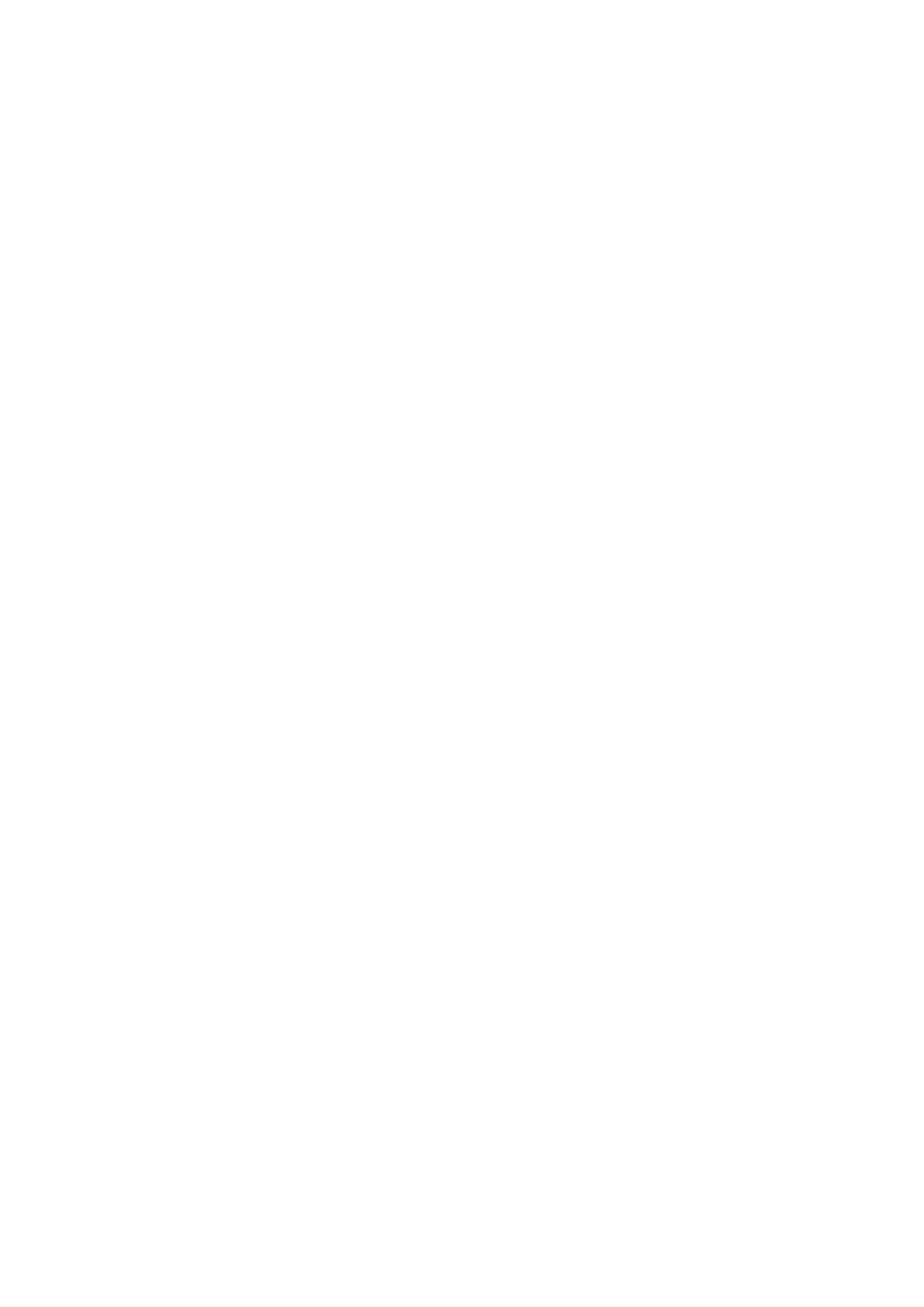# $\mathbf{A}$

# Appendix A: Program

#### **Sunday, 15 July 2007**

Depart Australia

Arrive Auckland International Airport

8.00pm Informal delegation dinner at Orbit Restaurant, Sky Tower, with Dr Wayne Mapp, MP for North Shore

#### **Monday, 16 July 2007**

| 9.30am             | Delegation meeting                                                                                                                                                                                    |
|--------------------|-------------------------------------------------------------------------------------------------------------------------------------------------------------------------------------------------------|
| 10.00am            | Meeting with the Hon Jim McLay ONZM, QSO, Executive Chairman<br>of Macquarie Bank NZ, member of the Australia - New Zealand<br>Leadership Forum, former Deputy Prime Minister and Cabinet<br>Minister |
| 11.20am            | Visit to Kelly Tarlton's Antarctic Encounter                                                                                                                                                          |
|                    | Arrive Wellington                                                                                                                                                                                     |
| 4.15 <sub>pm</sub> | Meeting with Mr David Skilling, Chief Executive, The New Zealand<br>Institute – presentation on the trans-Tasman relationship                                                                         |
| 7.30 <sub>pm</sub> | Attend dinner at the residence of the Australian High Commissioner<br>to New Zealand, His Excellency Mr John Dauth, with embassy staff,<br>guests of Mr Dauth and New Zealand parliamentarians        |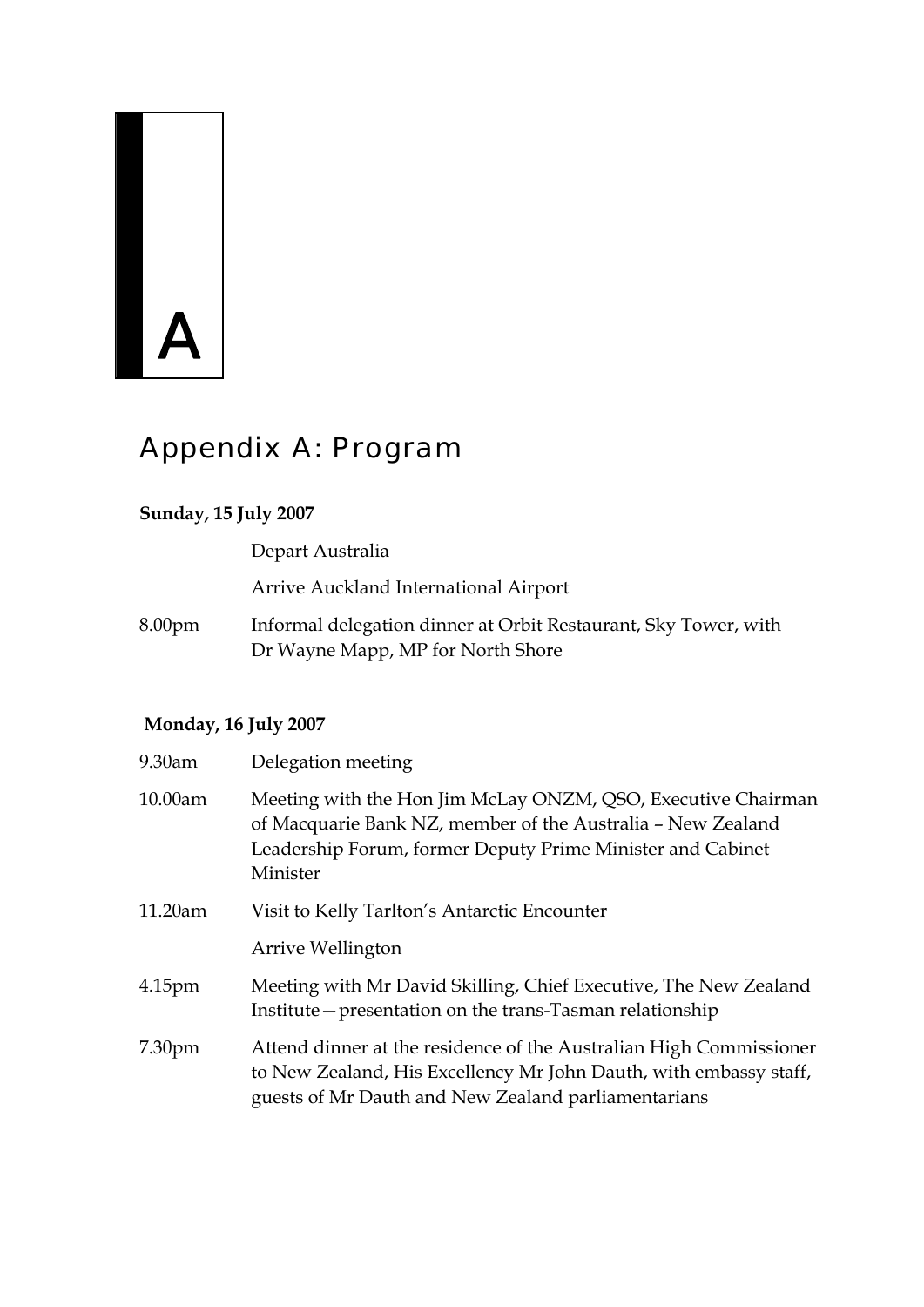# **Tuesday, 17 July 2007**

| 9.00am             | Meetings with the Reserve Bank of New Zealand:                                                                                                                 |
|--------------------|----------------------------------------------------------------------------------------------------------------------------------------------------------------|
|                    | Mr Grant Spencer, Deputy Governor of the Reserve Bank and Head<br>of Financial Stability Department                                                            |
|                    | Mr James Twaddle, Manager, Financial Systems Policy                                                                                                            |
|                    | Mr Michael Reddell, Special Advisor, Economics Department                                                                                                      |
| 10.45am            | Meeting with Mr Mark Weldon, Chief Executive Officer, New<br>Zealand Stock Exchange                                                                            |
| 11.45am            | Combined meeting with the Inland Revenue Department, Ministry of<br>Social Development and the Ministry of Economic Development on<br>'KiwiSaver'              |
|                    | Meet with:                                                                                                                                                     |
|                    | Mr Michael Nutsford, Policy Manager, Inland Revenue Department                                                                                                 |
|                    | Mr Geoff Rashbrooke, Principal Analyst, Ministry of Social<br>Development                                                                                      |
|                    | Mr Jivan Grewal, Ministry of Economic Development                                                                                                              |
|                    | Mr Laurence Tyler, Ministry of Economic Development                                                                                                            |
|                    | Mr Peter Martin, Director, The Treasury                                                                                                                        |
|                    | Ms Siân Roguski, Senior Analyst, The Treasury                                                                                                                  |
| 12.30pm            | Attend informal buffet luncheon as guests of honour of the New<br>Zealand Australian Parliamentary Friendship Group, hosted by<br>Dr the Hon Lockwood Smith MP |
| 2.00 <sub>pm</sub> | Delegation is introduced to the House of Representatives and<br>observe Question Time.                                                                         |
| 2.50 <sub>pm</sub> | Meeting with Dr Brent Layton, Director, New Zealand Institute of<br>Economic Research                                                                          |
| 4.00 <sub>pm</sub> | Meeting with NZ Post Group Limited:                                                                                                                            |
|                    | Mr John Allen, Chief Executive, NZ Post Group                                                                                                                  |
|                    | Rt Hon Jim Bolger, ONZ, Chair, Kiwi Bank                                                                                                                       |
|                    | Mr Paul Brock, Acting Chief Executive Officer, Kiwi Bank                                                                                                       |